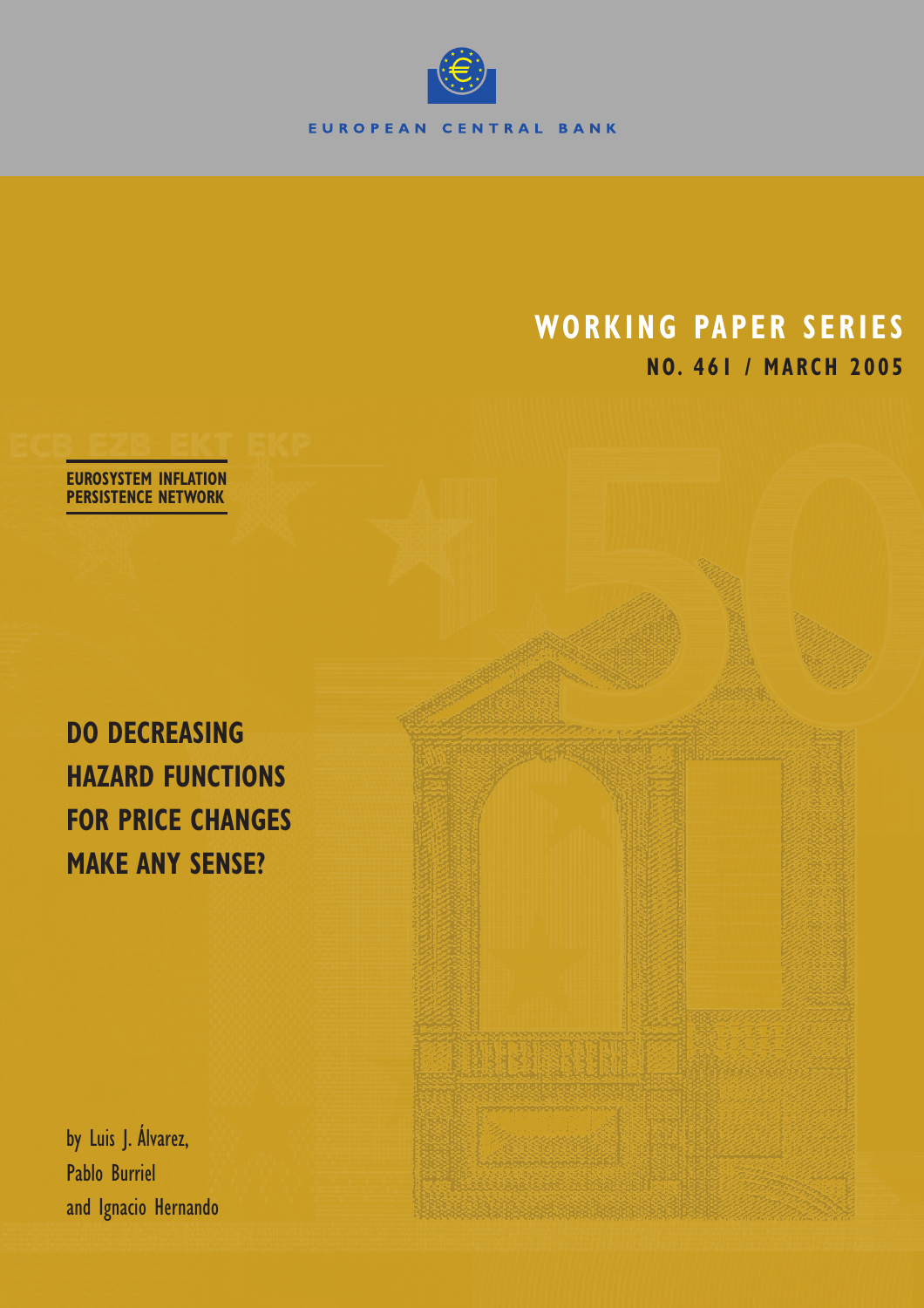

# **WORKING PAPER SERIES**

**NO. 461 / MARCH 2005**

**EUROSYSTEM INFLATION PERSISTENCE NETWORK**

# **DO DECREASING HAZARD FUNCTIONS FOR PRICE CHANGES MAKE ANY SENSE? <sup>1</sup>**

by Luis J. Álvarez<sup>2</sup>, , Pablo Burriel<sup>2</sup> and Ignacio Hernando<sup>2</sup>

This paper can be downloaded without charge from http://www.ecb.int or from the Social Science Research Network electronic library at http://ssrn.com/abstract\_id=683151.





publications will feature a motif taken from the €50 banknote.



*Nacional de Estadística for providing us with the micro price data and, particularly, to Aránzazu García-Almuzara, Manuel Garrido, Ignacio González-Veiga and Alberta Ruiz del Campo for their help. In addition, we wish to thank all the other network members for Patrick Sevestre, Frank Smets, Harald Stahl and Philip Vermeulen.We are most grateful to Josef Baumgartner, Emmanuel Dhyne, countries, and to Alex Wolman for providing the codes used in Dotsey, King and Wolman (1999). discussions and suggestions, in particular Stephen Cecchetti, Daniel Dias, Jordi Galí,Vítor Gaspar, Hervé Le Bihan, Pedro Neves, 2 Banco de España, Alcalá 48, 28014 Madrid, Spain; e-mail: ljalv@bde.es; pburriel@bde.es; hernando@bde.es Pete Klenow, Hervé Le Bihan and Giovanni Veronese for providing us with data on the hazard function of their respective 1 This study was conducted in the context of the Eurosystem Inflation Persistence Network.We are extremely grateful to the Instituto*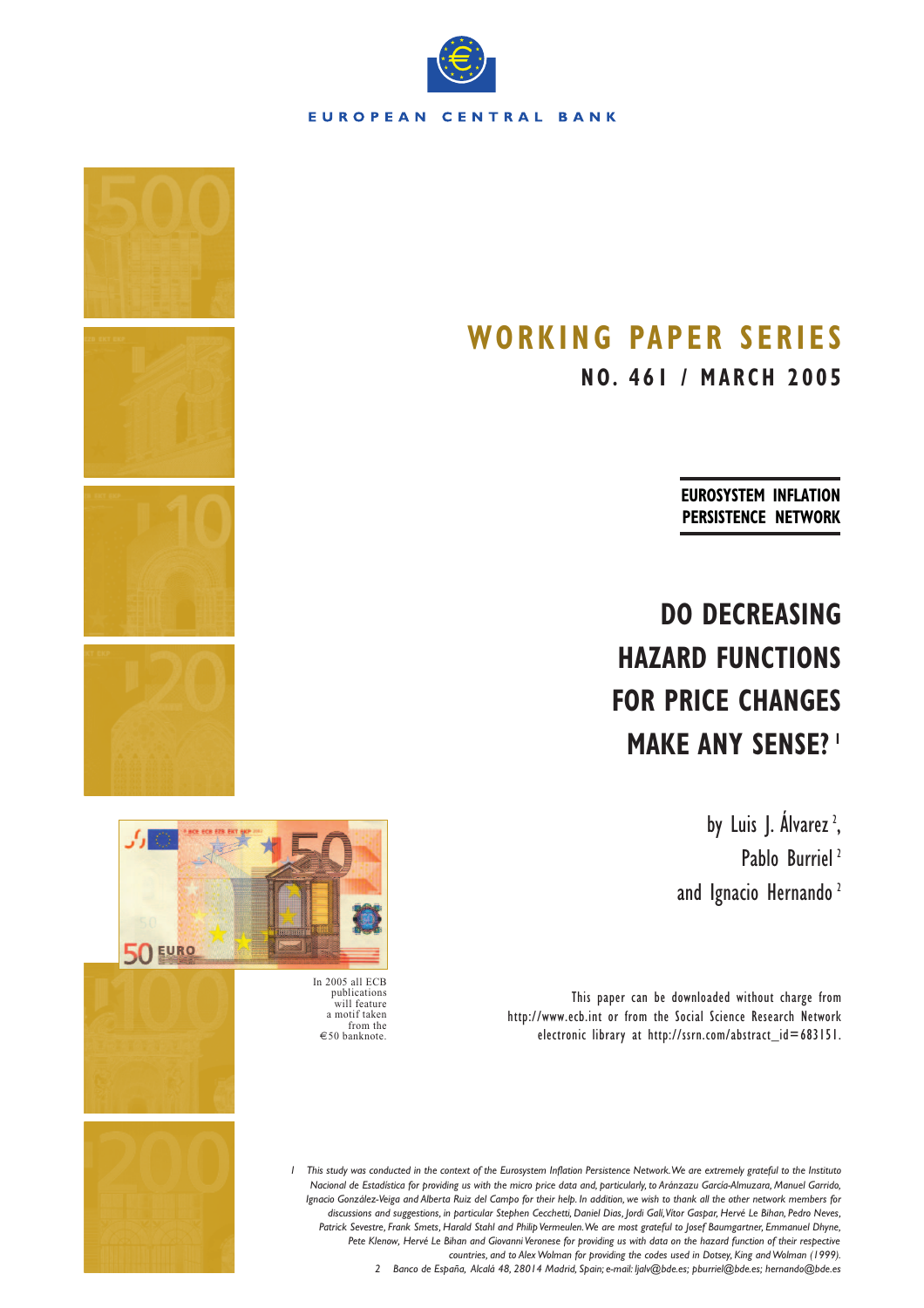#### **The Eurosystem Inflation Persistence Network**

This paper reflects research conducted within the Inflation Persistence Network (IPN), a team of Eurosystem economists undertaking joint research on inflation persistence in the euro area and in its member countries. The research of the IPN combines theoretical and empirical analyses using three data sources: individual consumer and producer prices; surveys on firms' price-setting practices; aggregated sectoral, national and area-wide price indices. Patterns, causes and policy implications of inflation persistence are addressed.

The IPN is chaired by Ignazio Angeloni; Stephen Cecchetti (Brandeis University), Jordi Galí (CREI, Universitat Pompeu Fabra) and Andrew Levin (Board of Governors of the Federal Reserve System) act as external consultants and Michael Ehrmann as Secretary.

The refereeing process is co-ordinated by a team composed of Vítor Gaspar (Chairman), Stephen Cecchetti, Silvia Fabiani, Jordi Galí, Andrew Levin, and Philip Vermeulen. The paper is released in order to make the results of IPN research generally available, in preliminary form, to encourage comments and suggestions prior to final publication. The views expressed in the paper are the author's own and do not necessarily reflect those of the Eurosystem.

#### **© European Central Bank, 2005**

**Address** Kaiserstrasse 29 60311 Frankfurt am Main, Germany

**Postal address** Postfach 16 03 19 60066 Frankfurt am Main, Germany

**Telephone** +49 69 1344 0

**Internet** http://www.ecb.int

**Fax** +49 69 1344 6000

**Telex** 411 144 ecb d

*All rights reserved.*

*Reproduction for educational and noncommercial purposes is permitted provided that the source is acknowledged.*

*The views expressed in this paper do not necessarily reflect those of the European Central Bank.*

*The statement of purpose for the ECB Working Paper Series is available from the ECB website, http://www.ecb.int.*

ISSN 1561-0810 (print) ISSN 1725-2806 (online)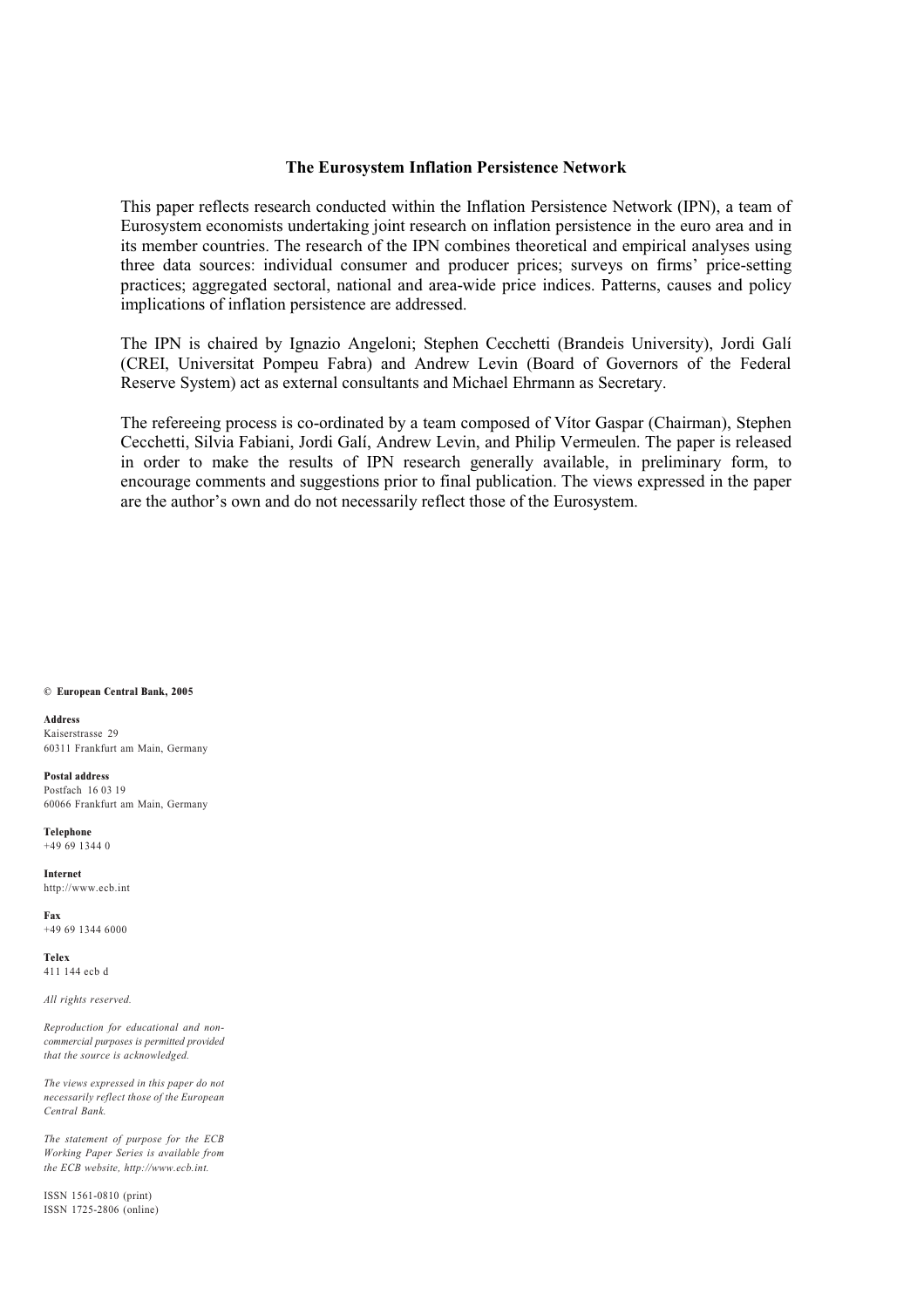# **CONTENTS**

|                                    | Abstract   |                                            | 4  |  |  |  |  |
|------------------------------------|------------|--------------------------------------------|----|--|--|--|--|
|                                    |            | Non-technical summary                      | 5  |  |  |  |  |
| Introduction<br>1                  |            |                                            |    |  |  |  |  |
| General case<br>$\mathcal{L}$      |            |                                            |    |  |  |  |  |
| $\mathfrak{Z}$<br>Particular cases |            |                                            |    |  |  |  |  |
|                                    |            | 3.1 Calvo agents                           | 12 |  |  |  |  |
|                                    |            | 3.2 Taylor agents                          | 14 |  |  |  |  |
|                                    |            | 3.3 Annual pricing agents                  | 15 |  |  |  |  |
|                                    |            | 3.4 Dotsey, King and Wolman agents         | 17 |  |  |  |  |
| 4                                  |            | Empirical results                          | 18 |  |  |  |  |
|                                    | 4.1        | Econometric specification:                 |    |  |  |  |  |
|                                    |            | finite mixture models                      | 20 |  |  |  |  |
|                                    |            | 4.2 Results for producer price data        | 23 |  |  |  |  |
|                                    |            | 4.3 Results for consumer price data        | 27 |  |  |  |  |
| 5.                                 |            | Conclusions                                | 30 |  |  |  |  |
|                                    | Appendices |                                            | 32 |  |  |  |  |
|                                    | References |                                            | 35 |  |  |  |  |
|                                    |            | European Central Bank working paper series | 38 |  |  |  |  |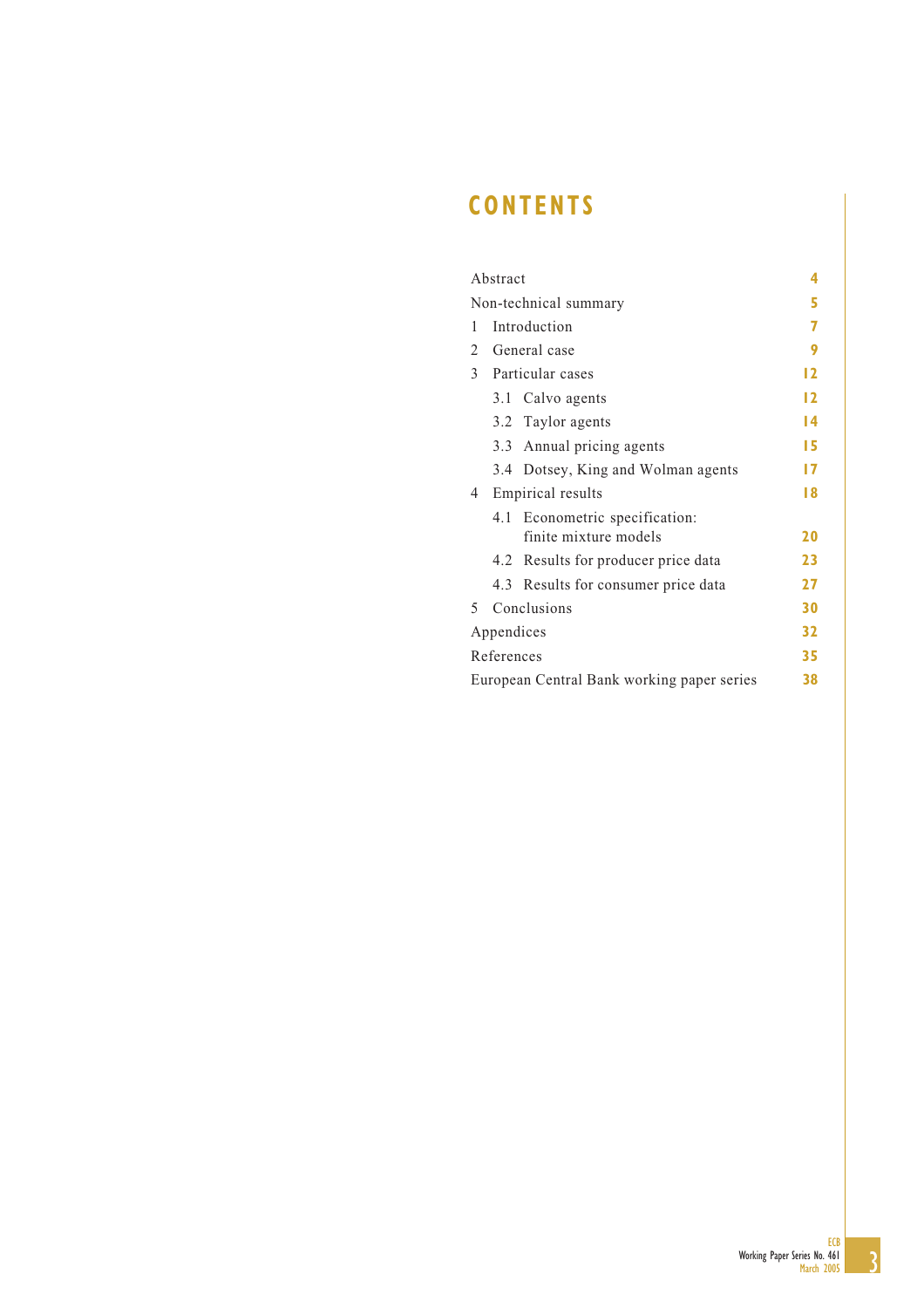### **Abstract**

A common finding in empirical studies using micro data on consumer and producer prices is that hazard functions for price changes are decreasing. This means that a firm will have a lower probability of changing its price the longer it has kept it unchanged. This result is at odds with standard models of price setting. Here a simple explanation is proposed: decreasing hazards may result from aggregating heterogeneous price setters. We show analytically the form of this heterogeneity effect for the most commonly used pricing rules and find that the aggregate hazard is (nearly always) decreasing. Results are illustrated using Spanish producer and consumer price data. We find that a very accurate representation of individual data is obtained by considering just 4 groups of agents: one group of flexible Calvo agents, one group of intermediate Calvo agents and one group of sticky Calvo agents plus an annual Calvo process.

JEL classification: C40, D40, E30.

Key words: hazard function, price setting models, heterogeneous agents, mixture models.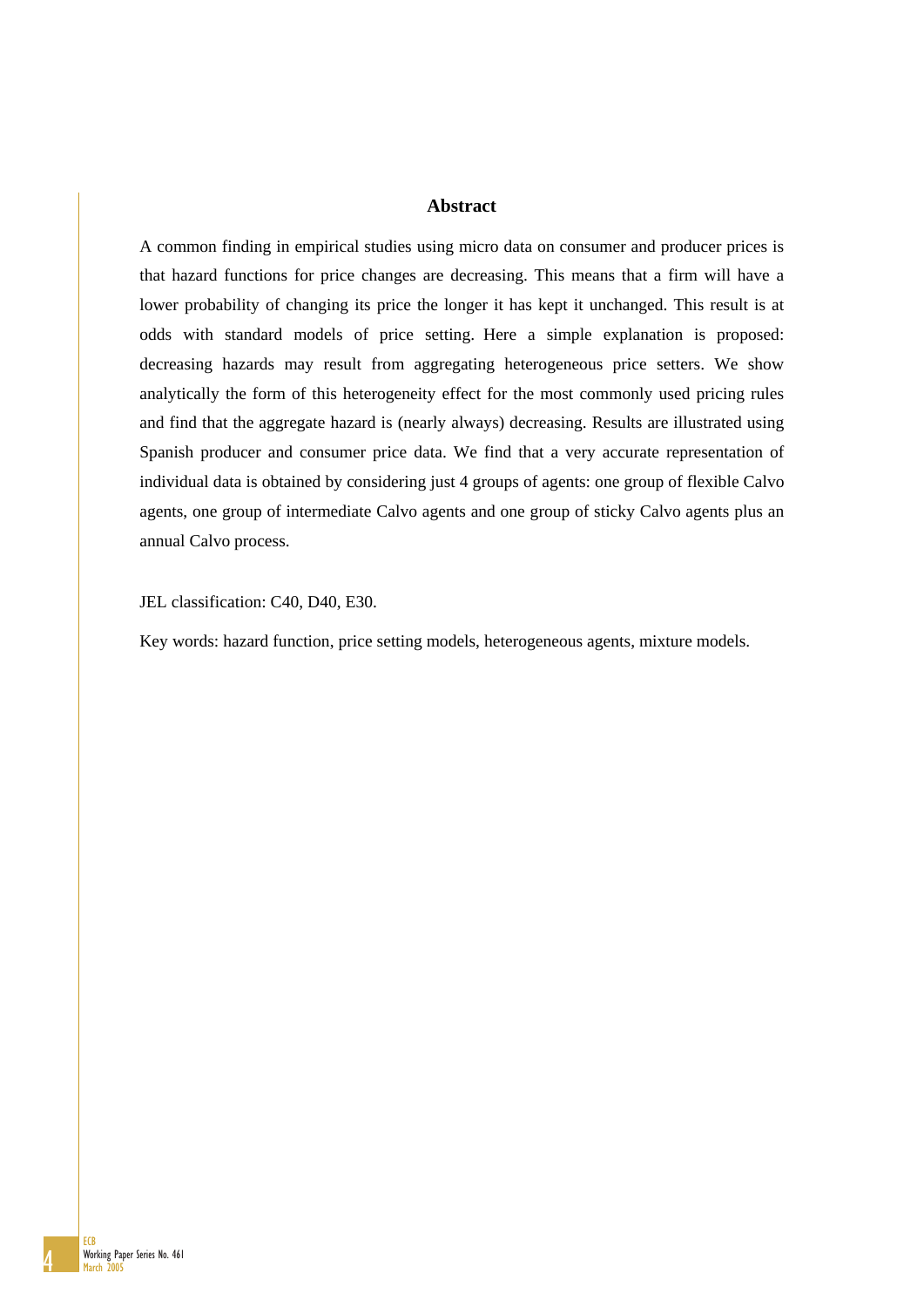# Non-technical summary

In this paper we show that the common empirical finding that hazard functions for price changes are decreasing can be reconciled with standard models of price setting behaviour by allowing for the existence of heterogeneous price setters. This idea is formalised by analysing the consequences for the aggregate hazard rate of the coexistence of firms with different pricing rules. For this purpose, we first derive the analytical relationship between the change in the hazard rate of an aggregate economy and the change in the hazard rate of the groups of agents composing it, without assuming any specific functional form for the hazard functions of the individual agents. In particular, we show that the change in the hazard rate of an aggregate is a convex linear combination of the change in the hazard rates of its components plus a heterogeneity effect. We then provide the analytical expressions corresponding to the aggregation of different types of agents, each setting prices according to some of the most widely used models in the literature. First of all, we present results for the two most widely used time-dependent models in the literature, those of Calvo (1983) and Taylor (1980), and for a new time-dependent model proposed in this paper to deal with the existence of firms with annual pricing rules. Overall, we show that if micro data are generated by heterogeneous firms of these types then the aggregate hazard is (nearly always) decreasing.

We also present results based on the aggregation of agents that follow state dependent pricing rules as in the model proposed by Dotsey, King and Wolman (1999). We provide two examples that illustrate the fact that heterogeneity does not necessarily lead to decreasing hazards. In addition, they show that it is difficult to obtain an aggregate hazard decreasing for all horizons when some of the agents in the economy face an increasing hazard, since the weighted average of the individual slopes eventually dominates the (negative) heterogeneity effect.

In the empirical section, we illustrate our main theoretical result  $-i.e$ , that the aggregation of agents following pricing rules with non-decreasing hazard functions generates an aggregate decreasing hazard function- using Spanish producer (PPI) and consumer price (CPI) micro data. In particular, we show that a mixture model, combining standard price setting rules, is able to reproduce extremely well the three stylized facts arising from the available international evidence on unconditional hazard functions:

- Hazard functions are downward sloping.
- A large fraction of firms change their prices monthly or even more frequently.
- An important number of firms review their prices once a year and change them every 12,  $24, 36 \ldots$  months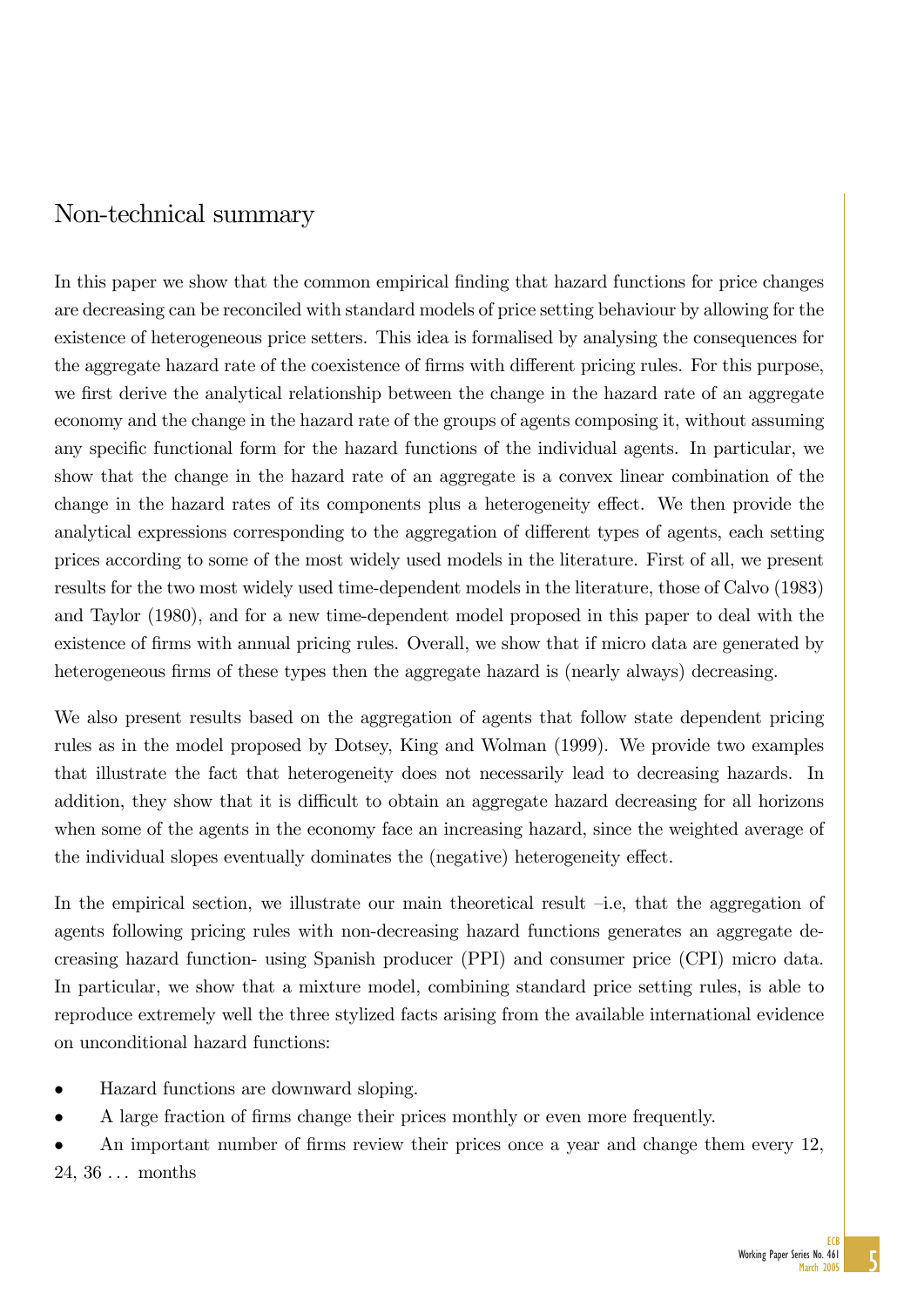A parsimonious approach is taken, assuming that the aggregate economy is composed of several Calvo agents with different average price durations. Specifically, we estimate, using the EM algorithm, a finite mixture of Calvo models considering  $1$  to  $5$  potential groups and then choose the optimal model according to standard model selection criteria. We find that a very accurate representation of individual data is obtained by considering just 4 groups of agents: one group of flexible Calvo agents -with average price duration slightly over 1 month-, one group of intermediate Calvo agents -with average price duration around 10 months- and one group of sticky Calvo agents -with average price duration over 3 years- plus an annual Calvo process -with average price duration around a year and a half-.

In terms of the relative size of the groups, the largest is the intermediate Calvo group, accounting for around  $50\%$  of the production value in the case of the PPI and  $57\%$  of consumer's expenditure in the case of the CPI. The flexible and sticky Calvo groups are roughly similar in size in terms of the share of PPI (slightly above  $20\%$ ). In the case of CPI, the share of flexible Calvo agents (13%) is lower than the share of the sticky Calvo group (18%). Finally, the annual Calvo group is the smallest one, accounting for 7% of PPI and 12% of CPI. An analysis of the composition of the groups in terms of the different types of goods and services provides interesting results. Specifically, we observe that the flexible pricing rule is used mostly by producers of energy and intermediate goods and by retailers of food products; the intermediate rule is common among all producers and retailers, although to a lesser extent among energy producers and retailers of unprocessed food; and the sticky and annual Calvo pricing rules are mainly used by producers of capital and consumer durable goods and by retailers of non-energy goods and services.

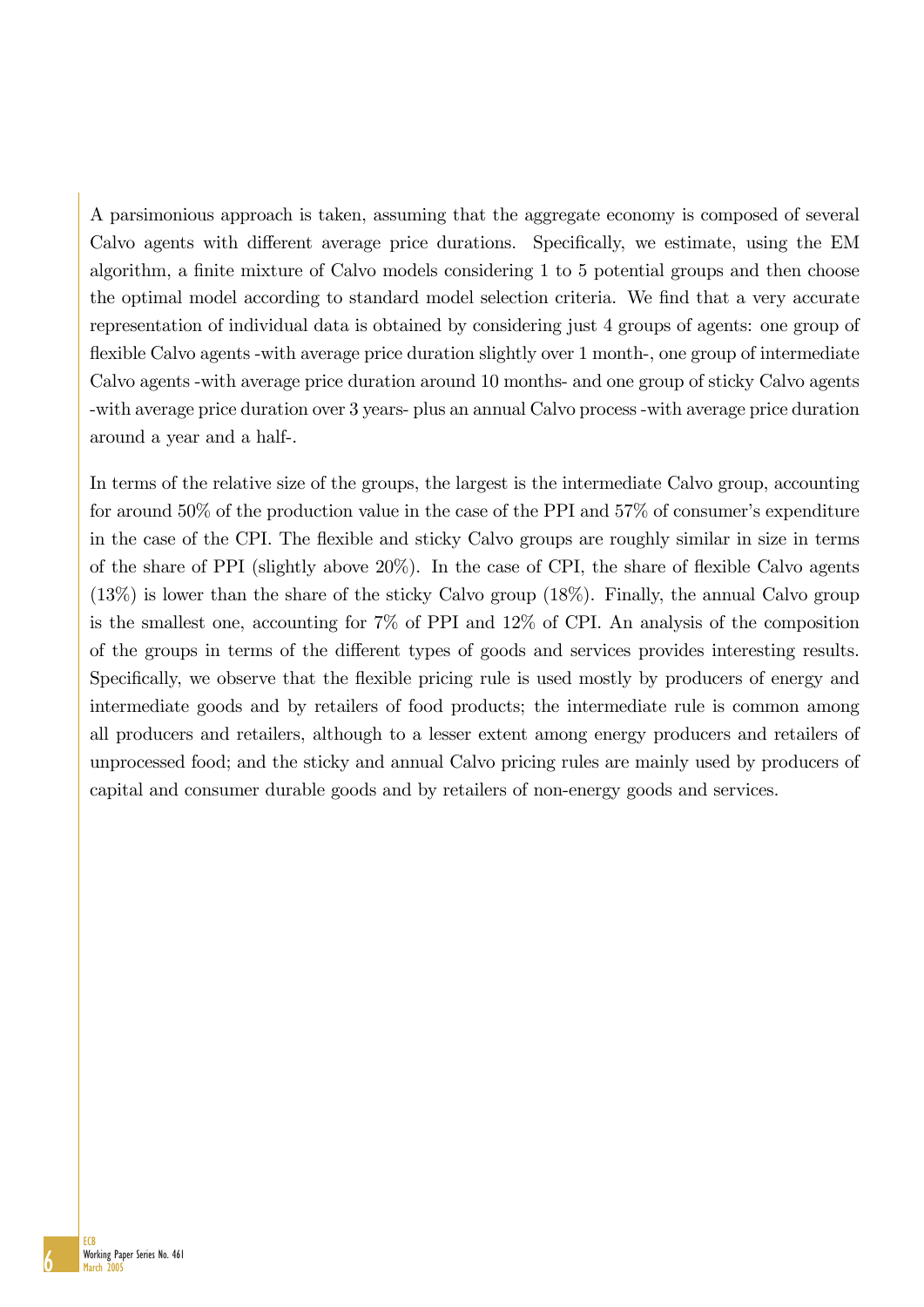# 1 Introduction

A common finding in empirical studies using micro data on consumer and producer prices is that hazard functions for price changes are decreasing<sup>1</sup> (see figure 1). This means that a firm will have a lower probability of changing its price the longer it has kept it unchanged. This result is at odds with standard theoretical models of price setting.

The explanation to this puzzle proposed in this paper is that unconditional decreasing hazards are due to the aggregation of heterogeneous price setters, and thus decreasing hazards are not necessarily evidence against standard models (e.g. Taylor, Calvo or truncated Calvo). The intuition is as follows. By definition, the probability of observing price changes is lower for firms with sticky price schemes than for Örms following áexible pricing rules, while the aggregate hazard considers price changes for all firms. Therefore, when the aggregate hazard function is obtained, the share of price changes corresponding to Örms with more áexible pricing rules decreases as the horizon increases and, consequently, the hazard rate also decreases<sup>2</sup>.

In this paper we formalise this idea by analysing the consequences for the aggregate hazard rate of the coexistence of firms with different pricing rules. In particular, we show that if micro data are generated by heterogeneous firms then the aggregate hazard is (nearly always) decreasing. We provide analytical expressions for these heterogeneity effects in the most widely used pricing models.

Moreover, in the empirical section, we test some of these theoretical results using Spanish consumer (CPI) and producer price (PPI) micro data. We take a parsimonious approach, assuming that the aggregate economy is composed of Calvo agents with different average price duration<sup>3</sup>, and let the data determine the optimal number of groups. In particular, we estimate a finite mixture of Calvo models considering 1, 2, 3, 4 and 5 groups and then choose the optimal model according to several model selection criteria.

 $1A$  more detailed description of the empirical evidence on consumer prices (CPI) can be found in Baumgartner et al (2004) for Austria, Aucremanne and Dhyne (2004) for Belgium, Fougère et al (2004) for France, Veronese et al (2004) for Italy, Alvarez and Hernando (2004) for Spain, Campbell and Eden (2004) and Klenow and Krystov (2004) for the United States. In addition, Dhyne et al (2004) review the empirical evidence for CPI across euro area countries. Finally, empirical evidence on producer prices is found in Alvarez et al (2004) for Spain and in Stahl (2004) for Germany.

<sup>&</sup>lt;sup>2</sup>Conditional estimations of the hazard function of price spells by Aucremanne and Dhyne (2004), Dias, Robalo Marques and Santos Silva (2004) and Fougère, Le Bihan and Sevestre (2004) indicate that accounting for product heterogeneity of products indeed reduces the negative slope of the hazard function. These results are consistent with the hypothesis that the declining overall hazard is mainly a result of aggregation.

<sup>&</sup>lt;sup>3</sup>The Calvo (1983) model of time dependent price setting involves a simple analytical expression for the hazard function (as well as the density and survival), which requires estimating only one parameter per group. An alternative would be Taylor's (1980) model. However, in this context, this model is less parsimonious since it requires having as many groups as exit times or actual spell durations observed in the data.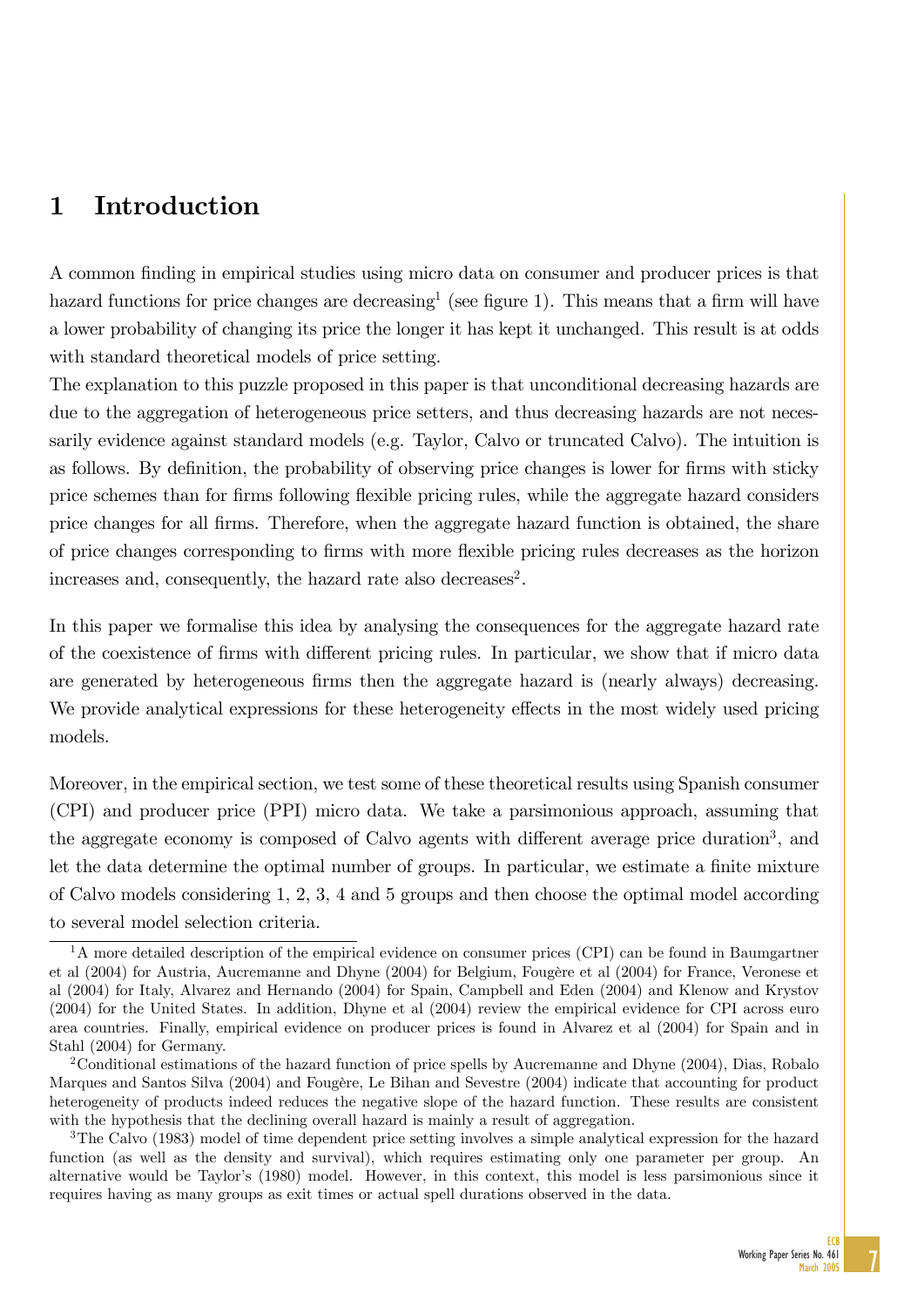

**Figure 1: International evidence on decreasing hazard functions for price changes**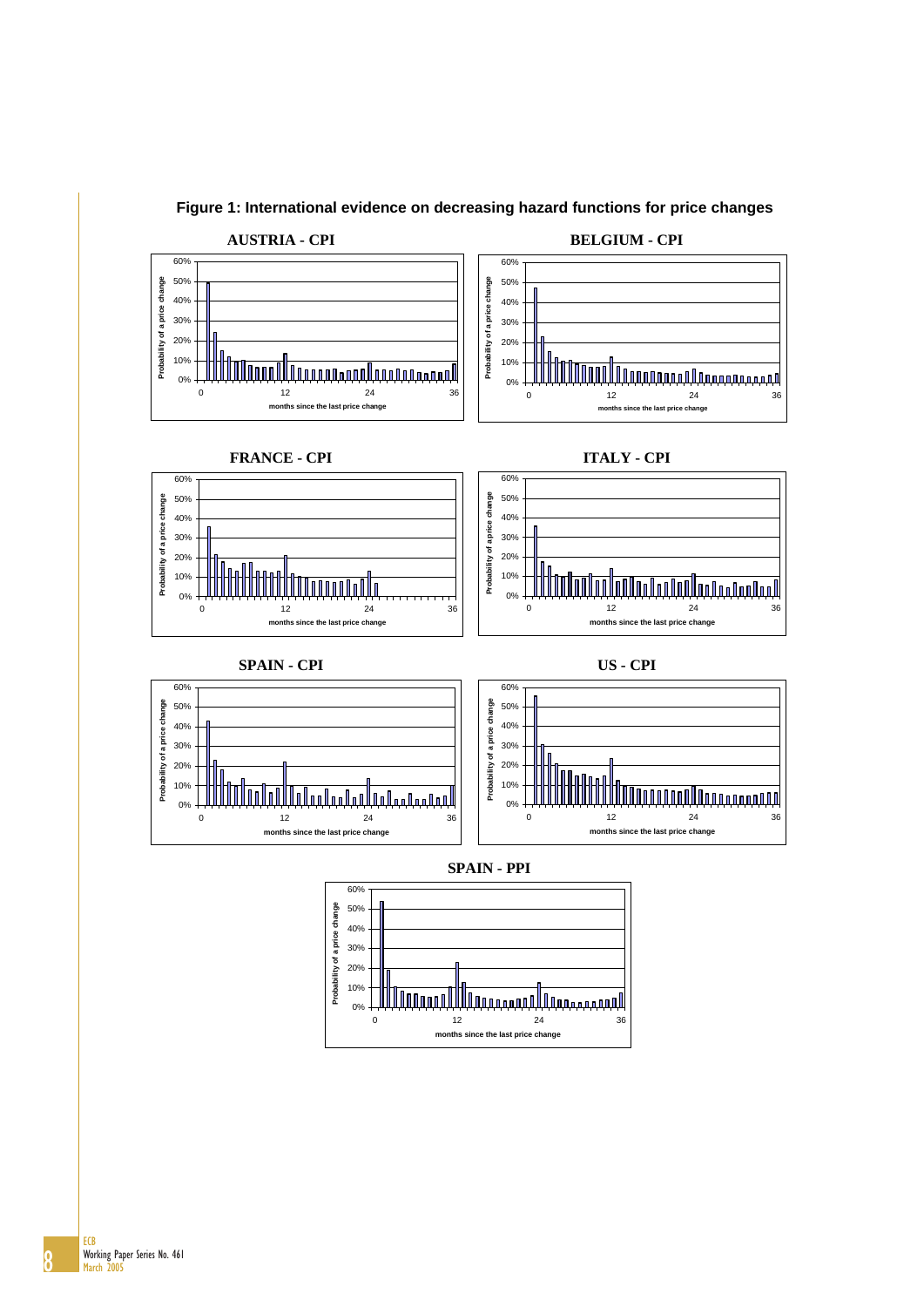We find the most adequate description of both the CPI and PPI data is a model with 4 Calvo groups of agents: one group with a very flexible pricing rule that results in an average duration slightly over 1 month; another group with intermediate flexibility (average price-duration is around 10 months); and, a group with very sticky prices, which are kept constant on average for more than 3 years; plus a group of Örms with an annual Calvo pricing rule, with an average price duration of around a year and a half. In terms of the relative size of the groups, the largest is the intermediate group, accounting for around 50% of the production value in the case of the PPI and 57% of consumer's expenditure in the case of the CPI. The flexible and sticky Calvo groups are roughly similar in size in terms of the share of PPI (slightly above 20%). In the case of CPI, the share of flexible Calvo agents  $(13\%)$  is lower than the share of the sticky Calvo group  $(18\%)$ . Finally, the annual Calvo group is the smallest one, accounting for 7% of PPI and 12% of CPI. An analysis of the composition of the groups in terms of the different types of goods and services provides interesting results. Specifically, we observe that the flexible pricing rule is used mostly by producers of energy and intermediate goods and by retailers of food products; the intermediate rule is used by all producers and retailers, except energy producers and retailers of unprocessed food; and the sticky and annual Calvo pricing rules are mainly used by producers of capital and consumer durable goods and by retailers of non-energy goods and services.

The structure of this paper is as follows. Section 2 presents the analytical expression of the hazard for the aggregate economy. Section 3 shows these results for the Calvo, Taylor and Dotsey, King and Wolman's price-setting mechanisms. Section 4 presents the results of an empirical application for Spanish producer and consumer price data as well as the econometric methodology used. Finally, section 5 concludes.

# 2 General case

The aim of this section is to present the relationship between the (change in the) hazard rate of an aggregate economy and the (change in the) hazard rate of the groups of agents composing it. We use throughout a discrete time approach since this is the one most frequently used for price setting models.

First of all, it is assumed that the aggregate economy is composed of two groups of agents with different hazard functions, with sizes  $s_1$  and  $s_2$ , respectively.

The hazard rate is the probability that a price will change in period  $k$ , provided that it has remained constant during the previous  $k-1$  periods<sup>4</sup>. More formally, the hazard rate for group i

 $4k$  is the elapsed time since start of the price spell.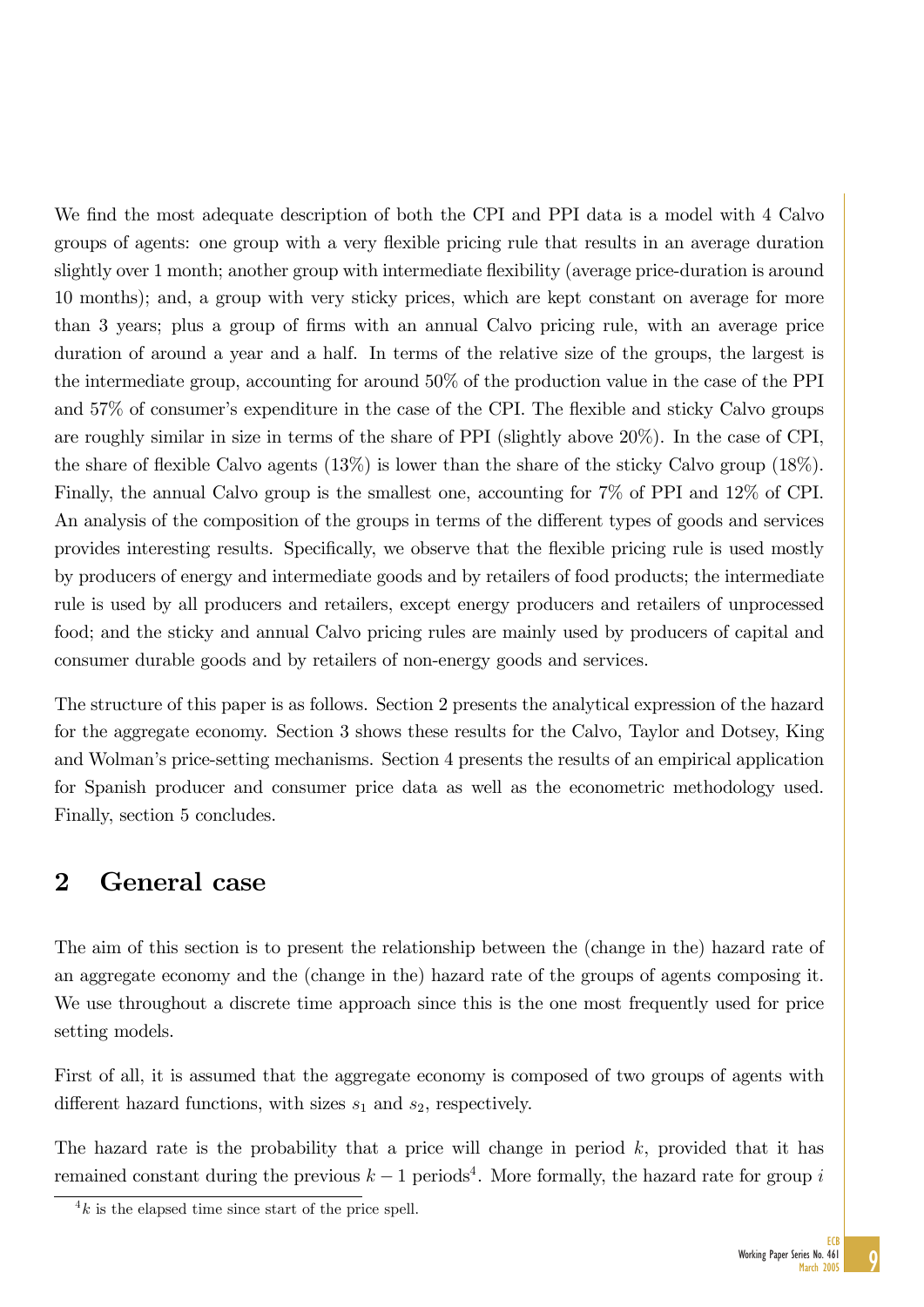is given by

$$
h^i(k) = \frac{f^i(k)}{S^i(k)}
$$

where  $f^i(k)$  is the density function, which measures the frequency of firms adjusting prices in period k and  $S^{i}(k)$  is the survival function, which measures the frequency of firms which have kept their prices constant during the previous  $k-1$  periods.

For the aggregate economy, the aggregate frequency of firms changing prices in period  $k$  and the aggregate frequency of firms not having adjusted prices in the previous  $k - 1$  periods are given by

$$
f(k) = \lambda f^{1}(k) + (1 - \lambda)f^{2}(k)
$$

$$
S(k) = \lambda S^{1}(k) + (1 - \lambda)S^{2}(k)
$$

where  $\lambda = \frac{s_1}{s_1 + s_2}$  $\frac{s_1}{s_1+s_2}$  is the share of firms of group 1 in the economy as a whole. That is, the density function and the survival function of the aggregate economy are convex linear combination of the respective functions for each of the groups of firms, with fixed weights equal to the relative size of each group.

In turn, the hazard rate of the aggregate economy in period k can be expressed as

$$
h(k) = \beta(k)h^{1}(k) + [1 - \beta(k)]h^{2}(k)
$$

where the weight  $\beta(k) = \left(\frac{S^1(k)}{S(k)}\right)^2$  $S(k)$ is a function of  $k$  and thus not constant along the hazard. Therefore, the aggregate hazard is a convex linear combination of individual hazards, although the weights vary with  $k$ .

It is straightforward to show<sup>5</sup> that the change in this aggregate hazard, for a given change in  $k$ , is equal to

$$
\frac{\Delta h(k)}{\Delta k} = \frac{\Delta h^1(k)}{\Delta k} \beta(k) + \frac{\Delta h^2(k)}{\Delta k} [1 - \beta(k)] + H(k)
$$
\n(1)

<sup>5</sup>Note that

$$
\frac{\Delta h(k)}{\Delta k} = \frac{\Delta h^1(k)}{\Delta k} \beta(k) + \frac{\Delta h^2(k)}{\Delta k} \left[1 - \beta(k)\right] + \frac{\Delta \beta(k)}{\Delta k} \left[h^1(k) - h^2(k)\right] + \frac{\Delta \beta(k)}{\Delta k} \left[\frac{\Delta h^1(k)}{\Delta k} - \frac{\Delta h^2(k)}{\Delta k}\right] \Delta k
$$

$$
\frac{\Delta \beta(k)}{\Delta k} = \frac{\beta(k) \left[1 - \beta(k)\right]}{1 - h(k) \Delta k} \left[h^1(k) - h^2(k)\right]
$$

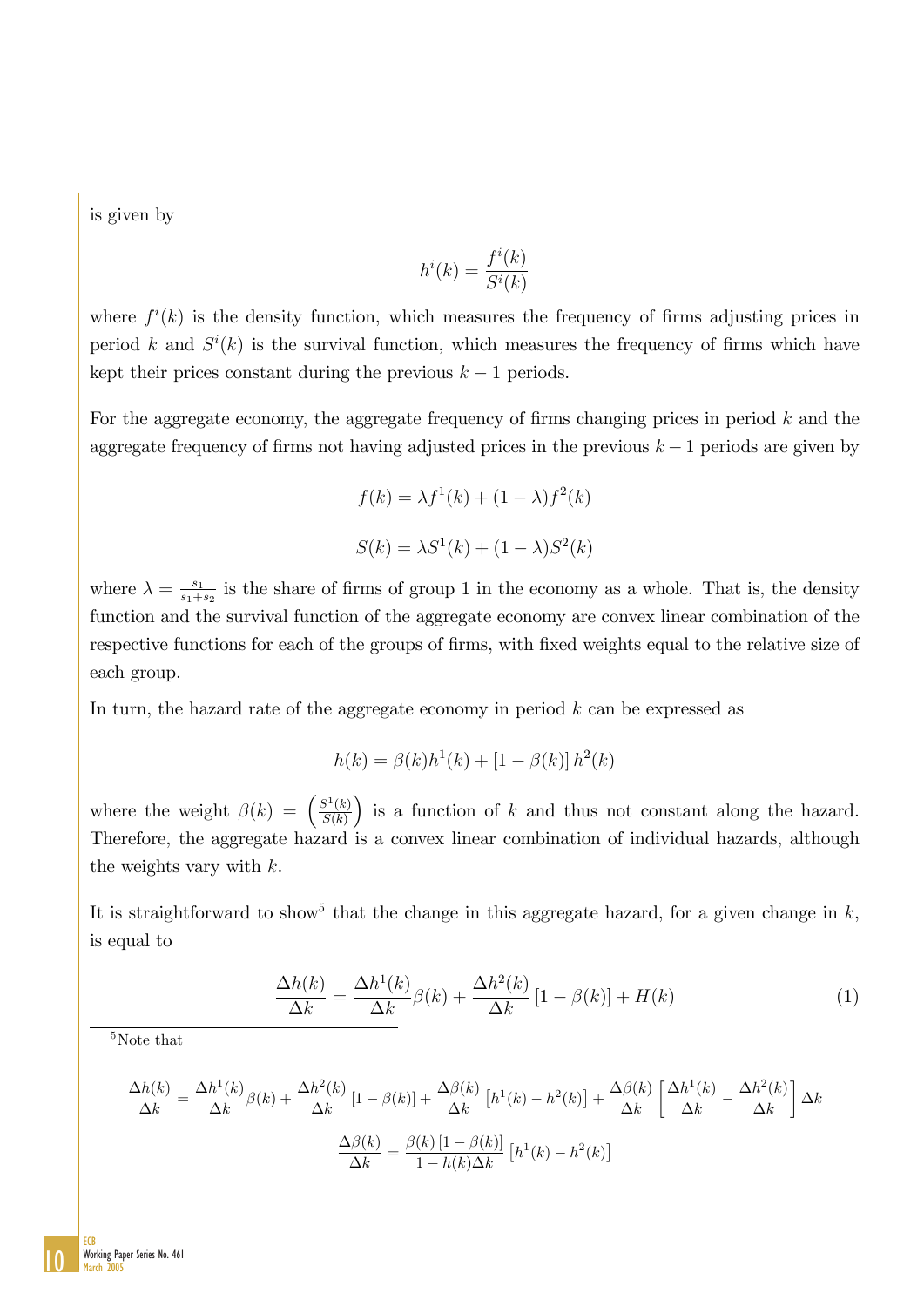where

$$
H(k) = -\beta(k) \left[ 1 - \beta(k) \right] \left[ h^1(k) - h^2(k) \right]^2 \varepsilon(k)
$$
  
and  

$$
\varepsilon(k) = \left\{ \frac{1 + \left[ h^1(k) - h^2(k) \right]^{-1} \left[ \frac{\Delta h^1(k)}{\Delta k} - \frac{\Delta h^2(k)}{\Delta k} \right] \Delta k}{1 - h(k) \Delta k} \right\}
$$

This expression shows that the change in the hazard rate of an aggregate is a convex linear combination of the change in the hazard rates of its components plus a heterogeneity effect<sup>6</sup>.

This heterogeneity effect is the discrete time version of the well known result in the duration analysis literature that not controlling for unobserved heterogeneity biases estimated hazard functions towards negative duration dependence (see Lancaster and Nickell(1980) or Heckman and Singer(1986)). In fact,  $\varepsilon(k)$  converges to 1 as  $\Delta k$  tends to zero and the expression of  $H(k)$  converges to the continuous time one (see Appendix A). Notice, however, that in the discrete time case the heterogeneity effect will be positive if  $\varepsilon(k) < 0$ . This contrasts with the continuous time result, where the heterogeneity effect cannot be positive.

Note that, for the three most widely used time dependent pricing rules (Calvo, truncated Calvo<sup>7</sup> and Taylor) the change in individual hazards is zero for all  $k$ , so that the slope is completely determined by the heterogeneity effect. For these models, this effect is never positive and so is the slope of the hazard<sup>8</sup>.

A necessary and sufficient condition to have a downward sloping hazard is that the third term in equation  $(1)$  be larger than the sum of the first two terms

$$
\frac{\Delta h(k)}{\Delta k} \le 0 \qquad if f \qquad \frac{\Delta h^1(k)}{\Delta k} \beta(k) + \frac{\Delta h^2(k)}{\Delta k} \left[ 1 - \beta(k) \right] \le -H(k) \tag{2}
$$

These results can be easily generalised for the case of N groups of firms. In fact, it can be shown that

$$
\frac{\Delta h(k)}{\Delta k} = \sum_{j=1}^{N} \beta^{j}(k) \frac{\Delta h^{j}(k)}{\Delta k} + H(k)
$$
\n
$$
\text{where } H(k) = -\sum_{j=1}^{N-1} \sum_{l=j+1}^{N} \beta^{j}(k) \beta^{l}(k) \left[ h^{j}(k) - h^{l}(k) \right]^{2} \varepsilon_{jl}(k)
$$
\n(3)

<sup>&</sup>lt;sup>6</sup>Note that the heterogeneity effect disappears if the hazards of the two groups are equal  $(h^1(k) = h^2(k))$  or if, for a given k, there are no more firms belonging to one group  $(\beta(k) = 0 \text{ or } \beta(k) = 1)$ .

 $7$ See Wolman (1999) and Dotsey (2002).

<sup>&</sup>lt;sup>8</sup>Except for the period k when truncation occurs for the truncated Calvo and Taylor cases, where the hazard increases.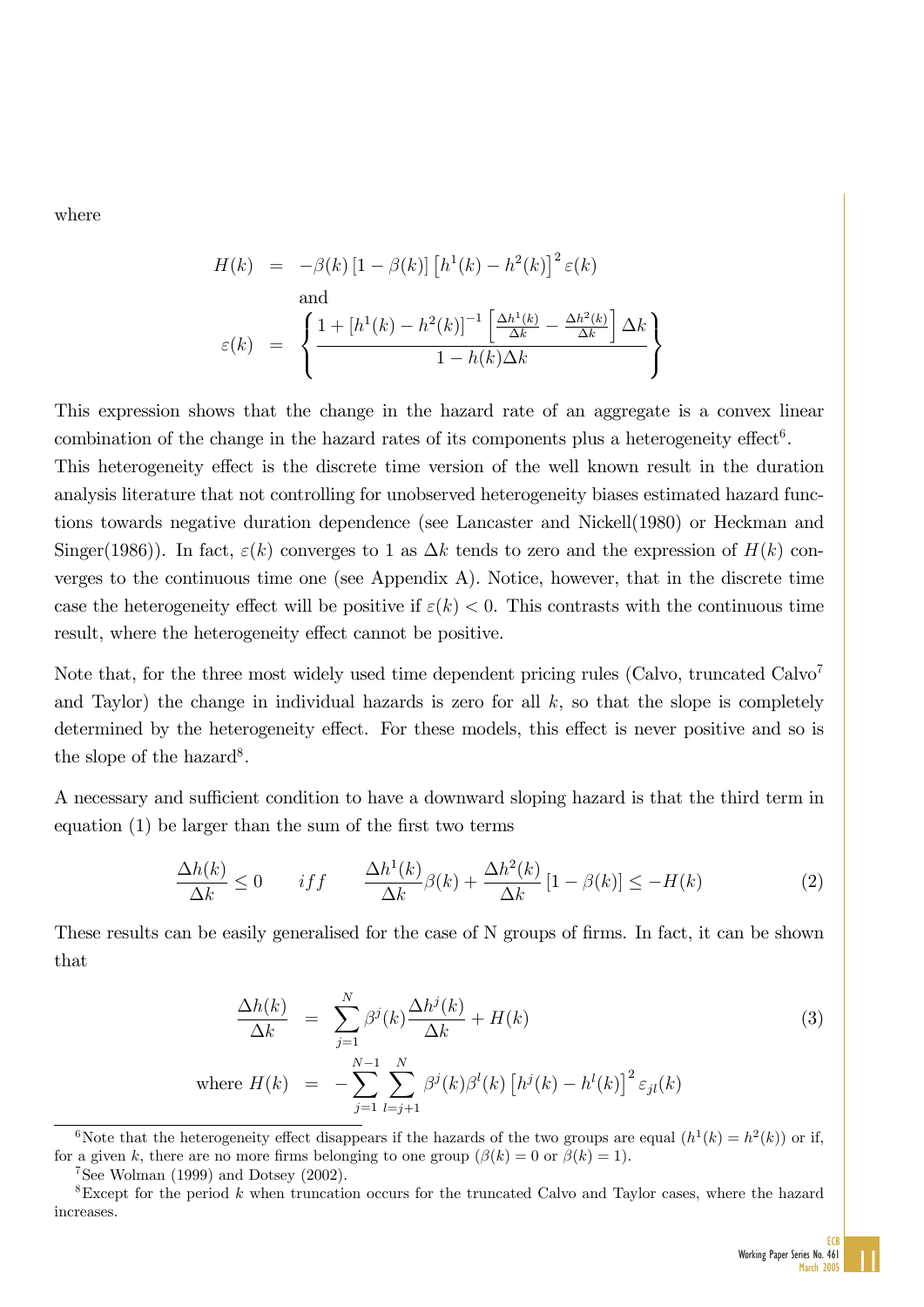Moreover, a similar necessary and sufficient condition to have a downward sloping hazard in this case is

$$
\frac{\Delta h(k)}{\Delta k} \le 0 \qquad if \qquad \sum_{j=1}^{N} \beta^{j}(k) \frac{\Delta h^{j}(k)}{\Delta k} \le -H(k)
$$

## 3 Particular cases

In this section we provide the expressions corresponding to the aggregation of different types of agents, each setting prices according to some of the most widely used models in the literature. First of all, we present results for the two most widely used time-dependent models in the literature, those of Calvo (1983) and Taylor (1980). Then, we propose a new time-dependent model to deal with the existence of firms with annual pricing rules. Finally, we present results based on the state dependent model of Dotsey, King and Wolman  $(1999)^9$ .

## 3.1 Calvo agents

The model of price setting introduced by the seminal work of Calvo (1983) has become one of the most widely used in the current macro literature on sticky prices, mainly due to its theoretical tractability and that is easy to test empirically<sup>10</sup>. This model of price setting assumes that there is a constant probability that a given price setter will change its price at any instant. This, together with the assumption that there are a large number of price setters who act independently, implies that there is a constant proportion of prices being changed at any instant.

The density, survival and hazard functions for this type of agents take the following functional forms

$$
f^{i}(k)s_{i} = (1 - \theta_{i})\theta_{i}^{k-1}s_{i}
$$

$$
S^{i}(k)s_{i} = \theta_{i}^{k-1}s_{i}
$$

$$
h^{i}(k) = (1 - \theta_{i})
$$

When we aggregate two groups of agents with Calvo price setting rules with different average price durations, the aggregate economy will have the following density, survival and hazard functions, respectively

$$
f(k) = (1 - \theta_1)\theta_1^{k-1}\lambda + (1 - \theta_2)\theta_2^{k-1}(1 - \lambda)
$$



<sup>9</sup> In addition, in Appendix B we show results for the so-called Truncated Calvo model.

 $10$  Important contributions to this literature include Roberts (1995), Fuhrer and Moore (1995), King and Wolman (1996), Rotemberg and Woodford (1997), Galí and Gertler (1999), Galí, Gertler and López-Salido (2001) and Sbordone (2002).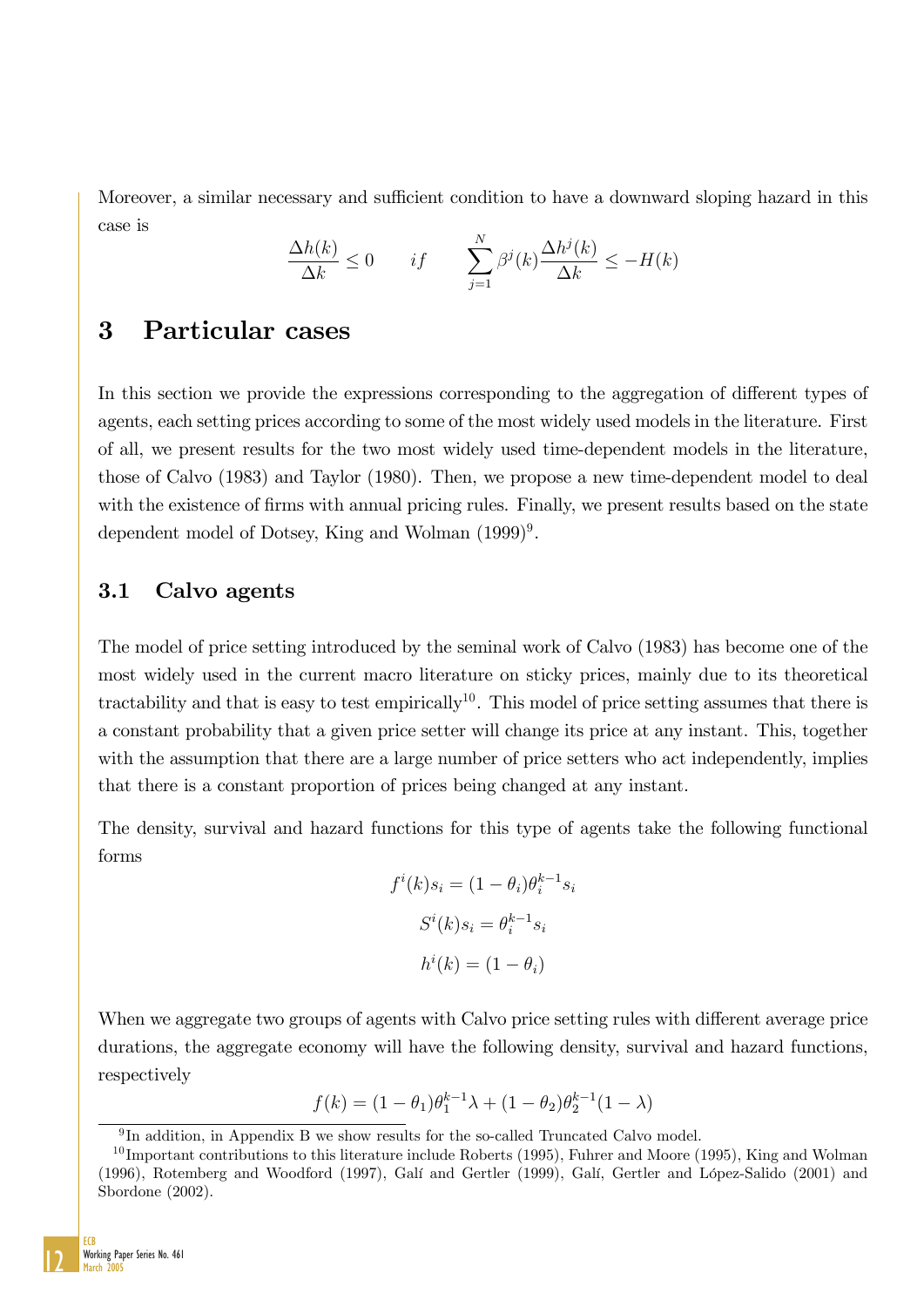

### **Figure 2. Hazard of 2 groups with Calvo price setting and average price duration of 3 and 12 months, respectively**

$$
S(k) = \theta_1^{k-1}\lambda + \theta_2^{k-1}(1-\lambda)
$$

$$
h(k) = \beta(k)(1 - \theta_1) + [1 - \beta(k)] (1 - \theta_2)
$$
  
where  $\beta(k) = \left[1 + \left(\frac{\theta_2}{\theta_1}\right)^{k-1} \left(\frac{1 - \lambda}{\lambda}\right)\right]^{-1}$ 

An interesting property of this model is that the aggregate hazard converges asymptotically to the hazard of the group with the longest average price duration<sup>11</sup>, as can be seen in the right hand side of figure 2.

$$
\lim_{k \to \infty} h(k) = (1 - \overline{\theta}) \quad where \quad \overline{\theta} = \max \{ \theta_i \} \tag{4}
$$

In this case, the change in the aggregate hazard as  $k$  changes is equal to

$$
\frac{\Delta h(k)}{\Delta k} = H(k) = -\frac{\beta(k)\left[1 - \beta(k)\right]}{1 - h(k)\Delta k} \left(\theta_1 - \theta_2\right)^2 \le 0
$$

That is, when the aggregate economy is composed of groups of Calvo agents, there is only a heterogeneity effect because the hazard is constant for all k and  $0 \leq \beta(k) \leq 1$ . Therefore, the change in the aggregate hazard will never be positive. Moreover, the change in the aggregate

 $11$ Note that:

$$
\lim_{k \to \infty} \beta^i(k) = 1 \quad \& \quad \lim_{k \to \infty} \beta^j(k) = 0 \quad if \quad \theta_i > \theta_j
$$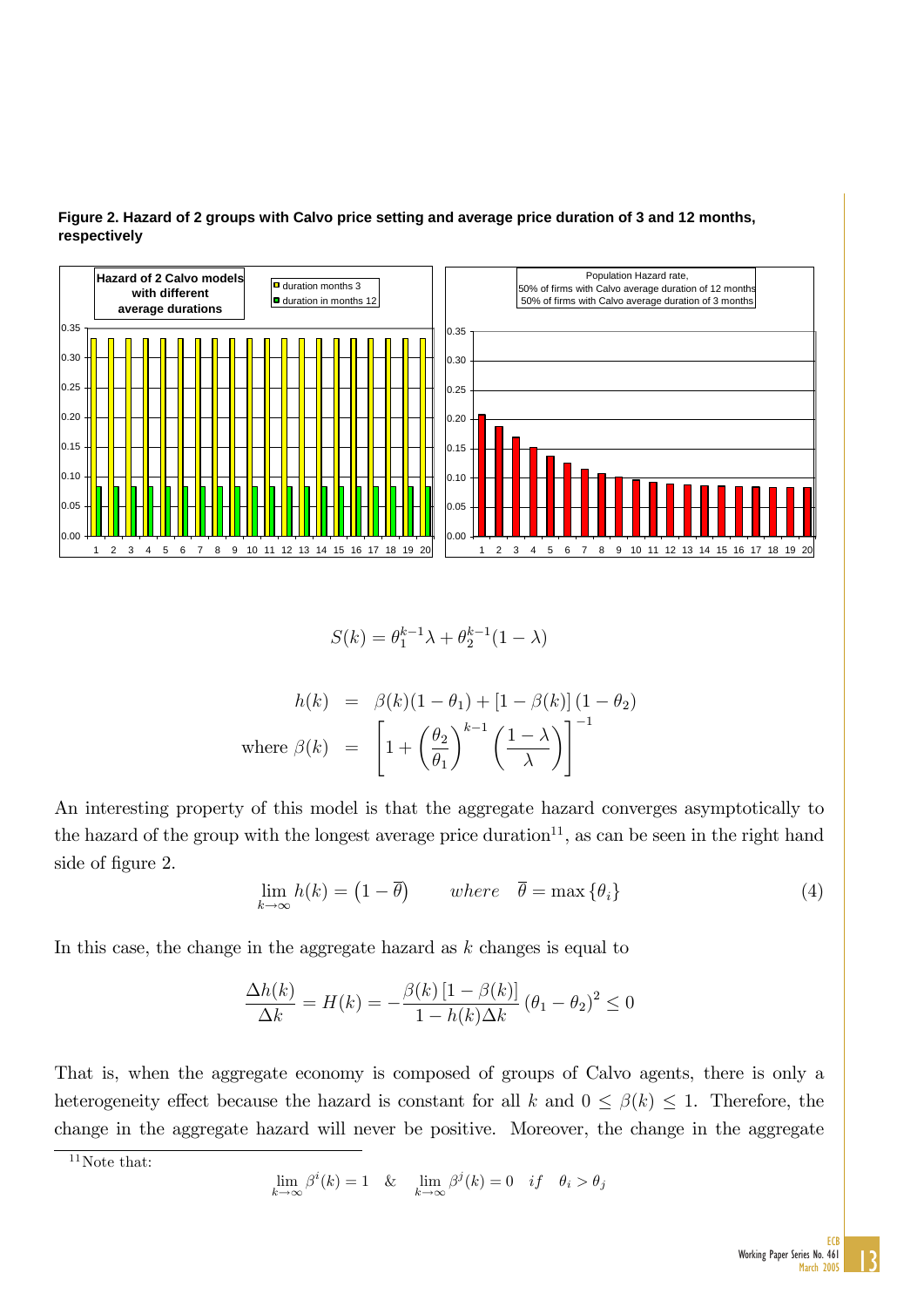hazard as k changes converges asymptotically to zero, since the aggregate hazard converges to the hazard of the group with the longest average duration (see equation  $(4)$ ). As an illustration, figure 2 presents in the left hand side the hazard functions of two groups of Calvo agents with durations of 3 and 12 months and in the right hand side the downward sloping hazard of the aggregate.

Results are easily generalized for the case of  $N$  groups of firms following different Calvo price setting rules. The change in the aggregate hazard as  $k$  changes is equal to

$$
\frac{\Delta h(k)}{\Delta k} = H(k) = -\sum_{j=1}^{N-1} \sum_{l=j+1}^{N} \beta^{j}(k) \beta^{l}(k) \left[ \frac{(\theta_{j} - \theta_{l})^{2}}{1 - h(k)\Delta k} \right] \le 0
$$

and it is clear that the change in the aggregate hazard is only due to the heterogeneity effect and that the aggregate hazard will never be positive. Again, the aggregate hazard will converge asymptotically to the one of the group with longest average price duration.

### 3.2 Taylor agents

The model of price setting first introduced by the seminal work of Taylor (1980) is another model widely used in the current macro literature on sticky prices<sup>12</sup>. This model of price setting assumes that prices are set by multiperiod contracts, thus remaining constant for the duration of the contract.

When one aggregates two groups of agents with Taylor contracts of different duration,  $J_1 > J_2$ , and sizes  $s_1$  and  $s_2$ , respectively, the aggregate economy will have the following hazard function

$$
h(k) = \begin{cases} 1 - \lambda & \text{for} & k = J_2 \\ 1 & \text{for} & k = J_1 \\ 0 & \text{for} & \text{other } k \end{cases}
$$

In this case the hazard rate is zero except in those periods in which the end of the Taylor contract occurs for one of the groups, that is, it is never decreasing. The same is true when the economy is composed of several groups of firms with different Taylor contracts.

Alternatively, when the aggregate economy is composed of two groups of firms, one setting prices according to a Calvo model and another setting prices according to a Taylor contract of length J,



 $12$  Important contributions to this literature include Erceg et al (2000), Chari, Kehoe and McGrattan (2000) and Coenen and Levin (2004).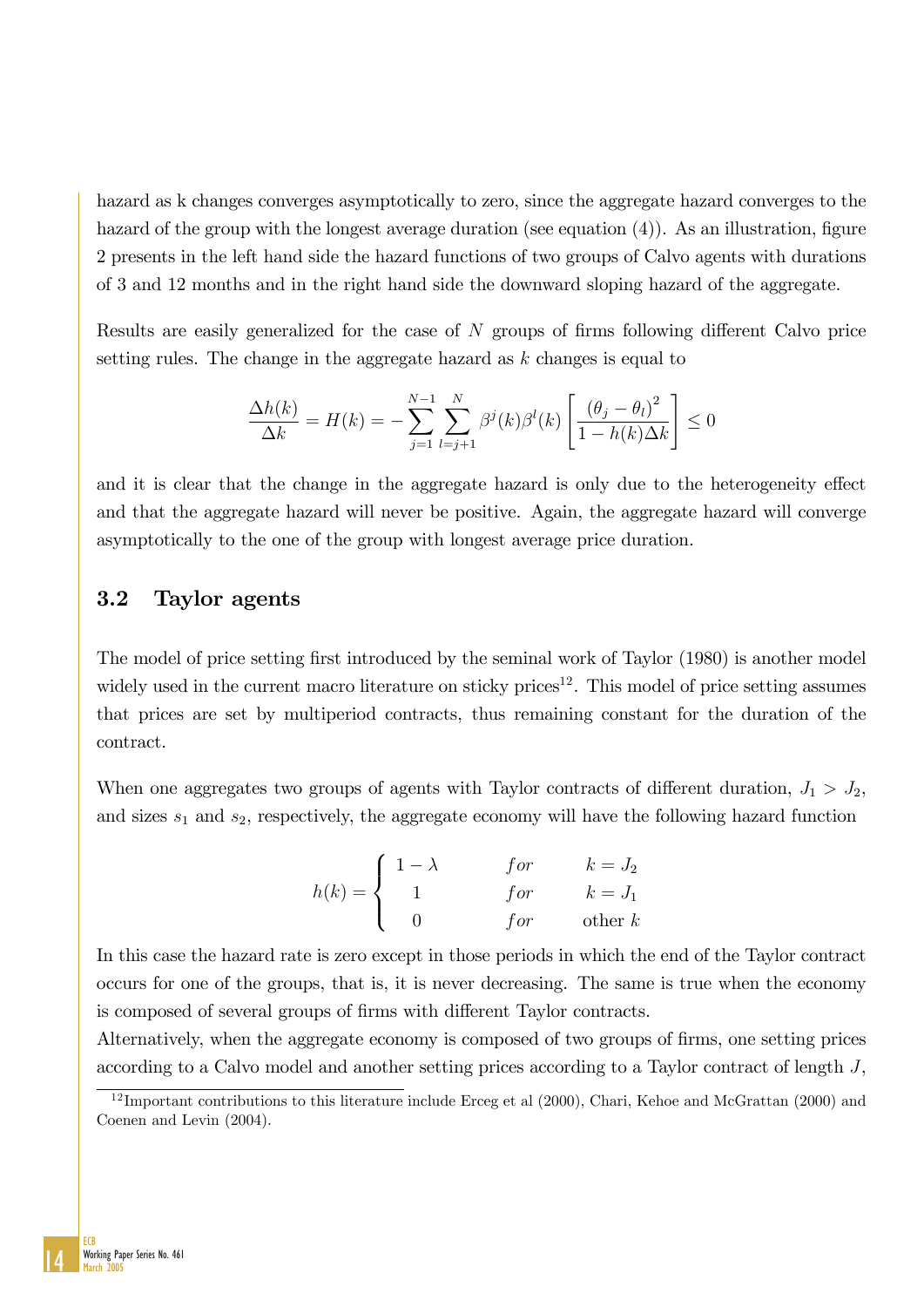

**Figure 3. Hazard of 1 Calvo and 1 Taylor**

with sizes  $s_1$  and  $s_2$ , respectively, the aggregate hazard takes the following form

$$
h(k) = \begin{cases} \beta(k)(1-\theta) & \text{for} & k = 0, 1, ..., J-1 \\ \beta(k)(1-\theta) + [1-\beta(k)] & \text{for} & k = J \\ (1-\theta) & \text{for} & k > J \end{cases}
$$

where  $\beta(k) = \frac{s_1 \theta^{k-1}}{s_1 \theta^{k-1}+s_2}$ . As shown in figure 3, this aggregate hazard will be decreasing for all k until the period in which Taylor contracts end. Note that hazard rates for horizons shorter than the length of the Taylor contract are lower than those for longer horizons.

### 3.3 Annual pricing agents

International evidence shows that aggregate hazard functions of price spells are characterised by local modes at durations of 12, 24,  $36,...$  months (see figure 1), indicating that a fraction of firms apply annual pricing rules. This is in line with results of Alvarez and Hernando (2005) for Spain and Fabiani et al (2004) using the surveys on pricing behaviour that have been recently carried out for most euro area countries. A significant fraction of firms review their prices on a yearly basis and decide to change them on the basis of cost and demand developments. Specifically, modal and median number of price changes per year is one in eight out of the nine countries considered.

This stylized fact is easily accommodated theoretically by defining a group of agents with an annual Calvo rule, according to which these firms reset their prices every 12 months, but keep them constant in between. We propose a novel pricing rule to try to capture this behaviour.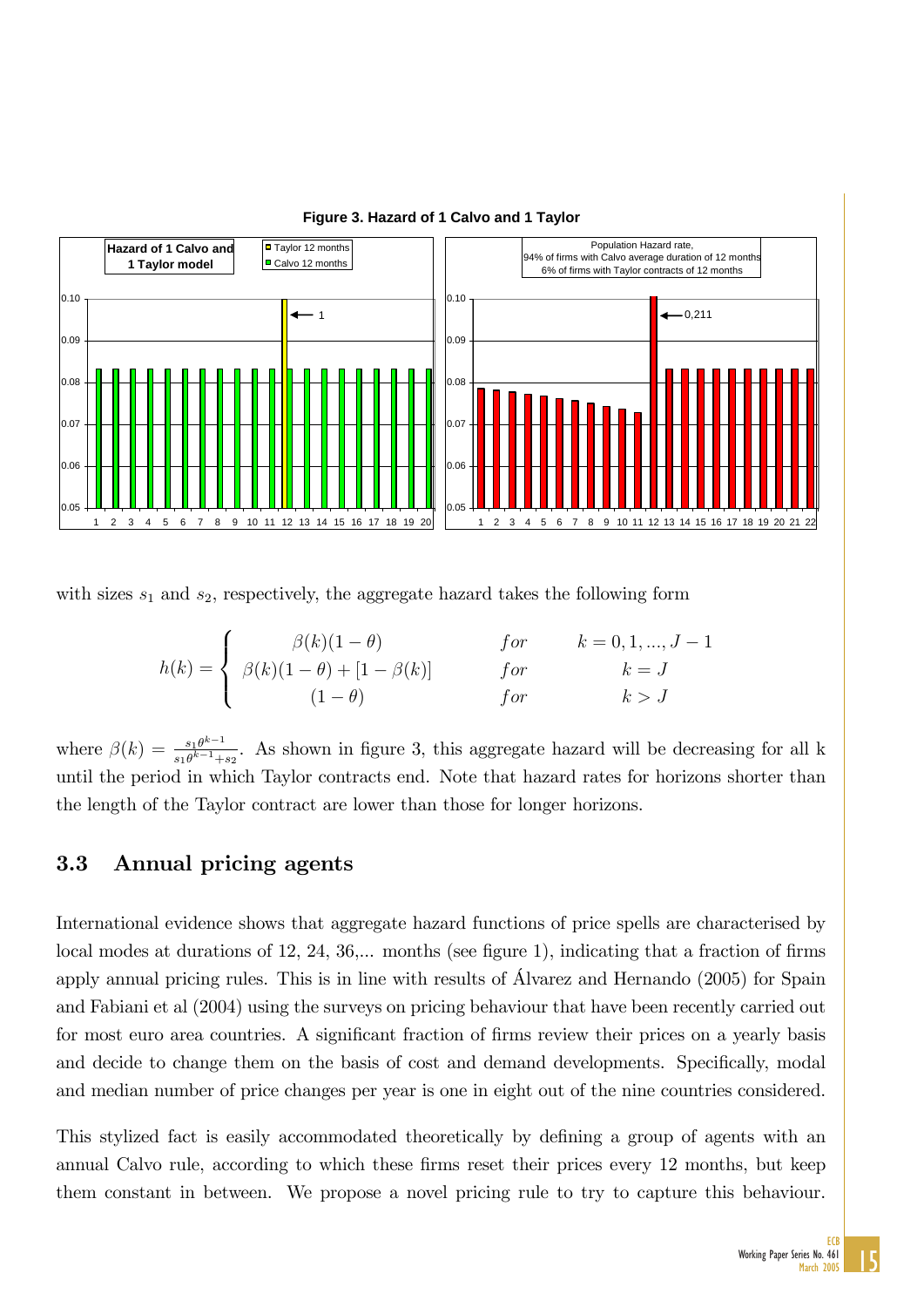

#### **Figure 4. Hazard of 1 Calvo and 1 Annual Calvo**

Specifically, the frequency and survival functions for agents using this pricing rule are as follows

$$
f(k) = (1 - \theta) \theta^{int\left(\frac{k-1}{12}\right)} I_{12}, \quad \text{where } I_{12} = \begin{cases} 1 & \text{if } \frac{k}{12} = int\left(\frac{k}{12}\right) \\ 0 & \text{otherwise} \end{cases}
$$

$$
S(k) = \theta^{int\left(\frac{k-1}{12}\right)}
$$

which generate the following hazard function

$$
h(k) = (1 - \theta) I_{12}
$$

Note that one year Taylor contracts are a special case of this pricing scheme with probability of price change equal to one.

When the aggregate economy is composed of two groups of agents, one setting prices according to a standard Calvo mechanism with parameter  $\theta$  and another setting prices according to an annual Calvo with parameter  $\theta_s$ , with sizes  $s_1$  and  $s_2$ , respectively, the aggregate hazard function takes the following form

$$
h(k) = \beta(k)(1 - \theta) + [1 - \beta(k)](1 - \theta_s) I_{12} \quad for \quad k = J
$$

where  $\beta(k) = \frac{s_1 \theta^{k-1}}{k}$  $s_1\theta^{k-1}+s_2\theta_s^{int(\tfrac{k-1}{12})}$ . As shown in figure 4, the slope of this aggregate hazard is decreasing for all months except for the multiples of 12, when the agents with annual Calvo rules change their prices. Comparing values of the hazard function for periods multiples of 12 also shows a decreasing pattern.

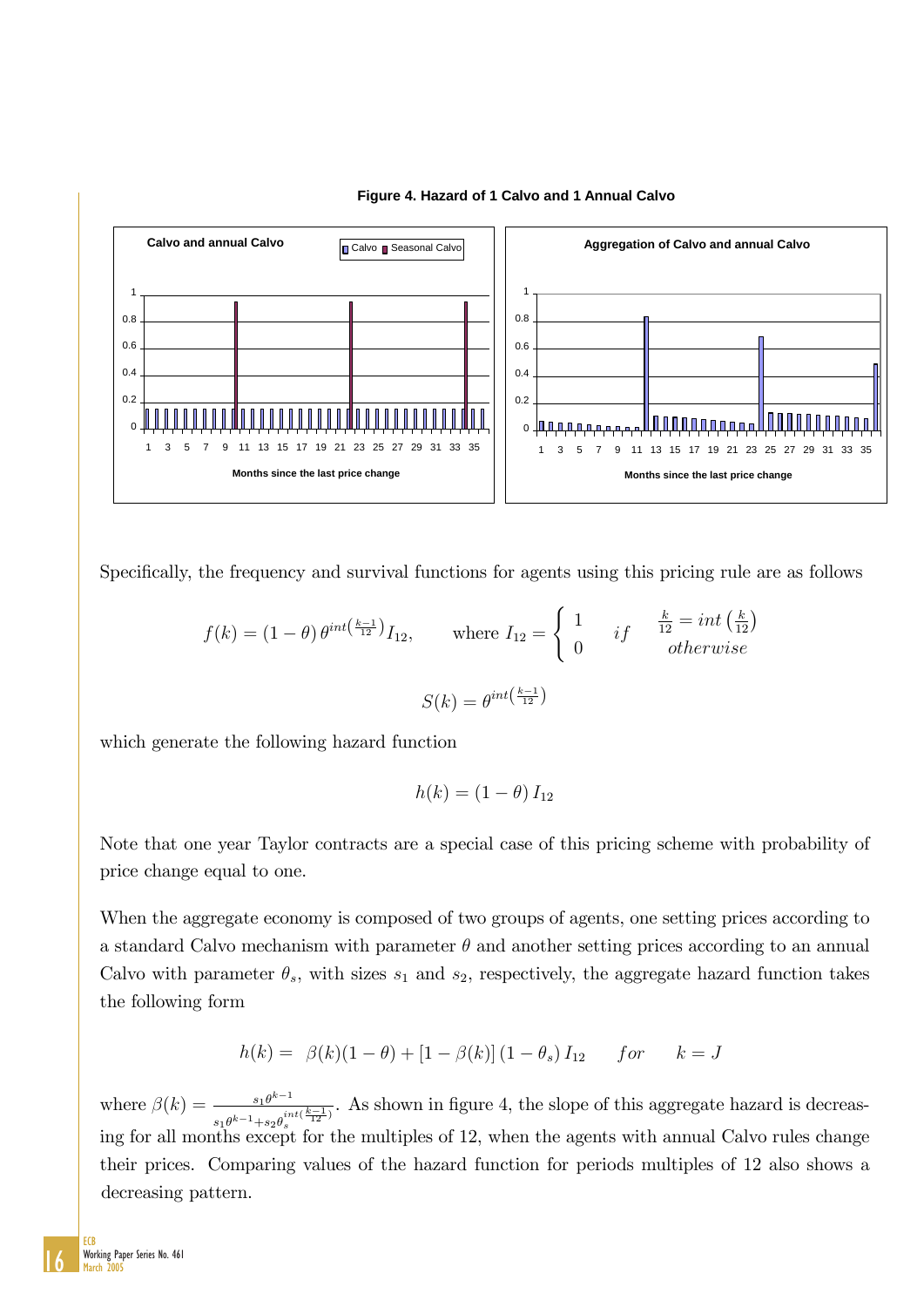

**Figure 5. Hazard of 1 Calvo and 1 DKW model**

### 3.4 Dotsey, King and Wolman agents

In the models of price setting analyzed so far, firm's pricing decisions are time-dependent, that is, they do not depend on any of the state variables determining the situation of the firm. In contrast to these models, Dotsey, King and Wolman (1999) (DKW henceforth) present a theoretical statedependent pricing framework<sup>13</sup>, in which every firm faces each period a different fixed cost of adjusting its nominal price, which is drawn independently over time. At the start of each period there is a discrete distribution of firms which last adjusted its price  $k$  periods ago. The number of firm types is determined endogenously and will vary with factors such as the average inflation rate or the elasticity of product demand. When inflation is high, firms choose to maintain a given price for fewer periods, because inflation erodes its relative price. Positive inflation means that the benefits of adjusting prices are higher for firms whose prices were set further in the past (which then suffer higher accumulated inflation), and this translates into higher adjustment probabilities for such firms. As a consequence, the hazard rate is increasing.

This model is very interesting and intuitive but also analytically complex and difficult to test empirically. In fact, it is not possible to derive closed form expressions for the hazard function (or the density and survival functions). Nevertheless, numerical expressions of the hazard rate can be obtained through simulations for a given underlying distribution of menu costs of adjusting prices and for given steady state values of the other variables of the model.

In order to show the implications of having some agents in an economy behaving in a DKW

<sup>&</sup>lt;sup>13</sup>Another example of state-dependent pricing rules is Golosov and Lucas (2003).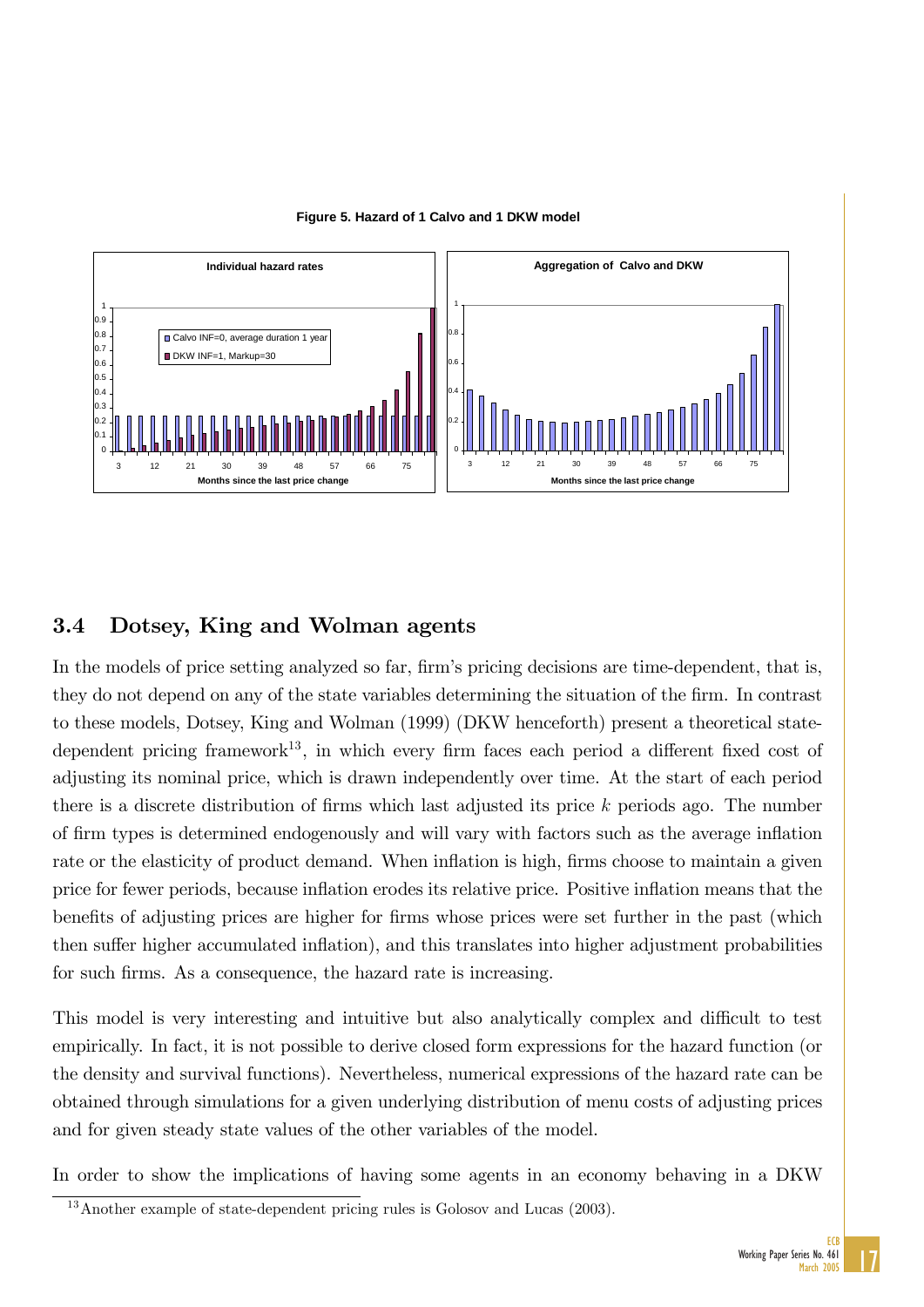

#### **Figure 6. Hazard of two different DKW models**

state dependent manner, we present two types of simulations. The first one corresponds to the aggregation of one group of Calvo agents -with constant hazard rate- and another one of DKW agents -with increasing hazard rate- (see left hand side of figure 5). As was shown in equation  $(1)$ , the slope of the aggregate hazard of this economy will have two components: the weighted average of the hazard rates of each group plus a heterogeneity effect. As can be seen in the right hand side of figure 5, the aggregate hazard declines initially since the (negative) heterogeneity effect dominates the upward sloping hazard of DKW agents. However, for longer horizons the upward sloping hazard effect dominates.

The second simulation aggregates two groups of DKW agents with different steady state inflation rates. As can be seen in the left hand side of figure 6, the higher the inflation rate the shorter the length of time prices remains unchanged. In this case, the heterogeneity effect is very moderate and the aggregate hazard is again (nearly always) increasing.

These two examples illustrate the fact that heterogeneity does not necessarily lead to decreasing hazards. In addition, they show that it is difficult to obtain an aggregate hazard decreasing for all horizons when some of the agents in the economy face an increasing hazard, since the weighted average of the individual slopes eventually dominates the (negative) heterogeneity effect.

# 4 Empirical results

In this section, we review the international evidence on unconditional hazard functions for price changes and test empirically the theoretical results derived in the previous sections.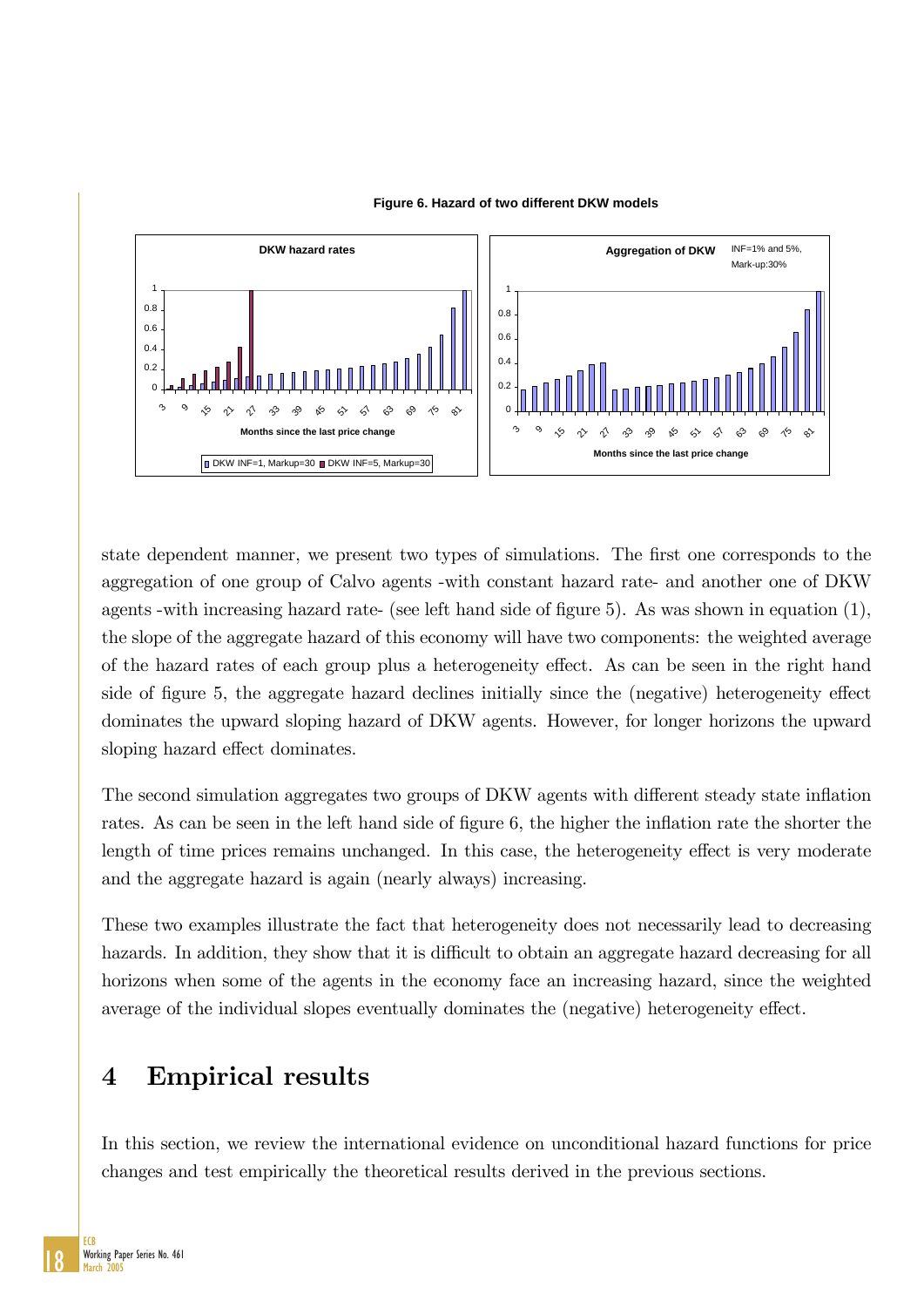Available international evidence on unconditional hazard functions (see figure 1 and references in the introduction) employing consumer price and producer price micro data suggests the following three stylised facts:

F1: Hazard functions are downward sloping.

F2: A large fraction of firms change their prices monthly or even more frequently.

F3: An important number of firms review their prices once a year and change them every 12, 24, 36 . . . months.

As explained in the theoretical sections above, it is possible to build price setting models that allow for these stylized facts. For this purpose, we take the most parsimonious approach possible and consider only time dependent representations of Calvo price setting processes. The main reason for using the Calvo model is that it is analytically simple, easier to estimate<sup>14</sup>, and, at the same time, easily reconciled with the stylized facts (see section 3.1). Alternatively, the Taylor model of price setting could be used. However, this model is less parsimonious in this context, since it requires having as many groups of agents as exit times or actual spell durations observed in the data.

A model based on Calvo price setting consistent with the stylized facts would be as follows:

- F1 can be explained as the result of the aggregation of several heterogeneous agents. In fact, a simple way to incorporate this stylised fact into the analysis is to specify two (or more) agents with different Calvo price setting rules (see figure 2 for an example).

- F2 can be easily accommodated assuming that there is a fraction of firms with highly flexible Calvo pricing rules or, alternatively, one-month Taylor contracts.

- Finally, F3 suggests using an annual Calvo pricing rule like the one defined in section 3.3.

The hazard function that considers F1-F3 would be as follows

$$
h(k; \theta, \pi) = \frac{\sum_{j=1}^{g-1} \pi_j (1 - \theta_j) \theta_j^{k-1} + \left(1 - \sum_{j=1}^{g-1} \pi_j\right) (1 - \theta_g) \theta_g^{\left(int\left(\frac{k-1}{12}\right)\right)} I_{12}}{\sum_{j=1}^{g-1} \pi_j \theta_j^{k-1} + \left(1 - \sum_{j=1}^{g-1} \pi_j\right) \theta_g^{\left(int\left(\frac{k-1}{12}\right)\right)}} \tag{5}
$$

<sup>14</sup>One should always keep in mind that the hazard function is highly non-linear.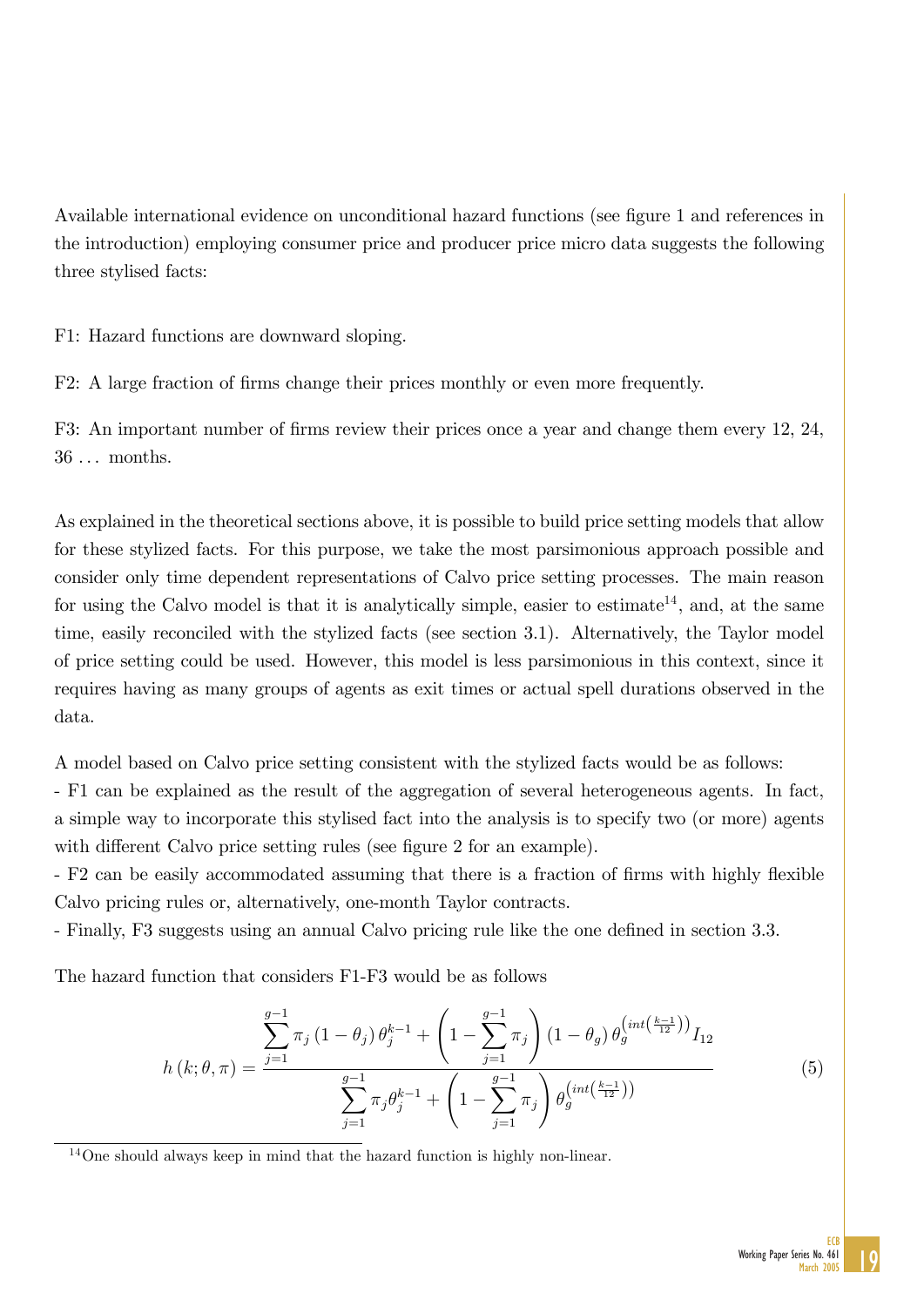where the  $j = 1, \ldots, g-1$ , groups represent the different standard Calvo agents, the gth group represents the annual Calvo agents,  $\theta_j$ , represent the Calvo parameters and  $\pi_j$  the weights of the different groups of agents.

In this section we have considered only time dependent representations of price setting processes. Although this framework may provide a reasonable description of the data at an aggregate level, particularly in a stable economic environment, evidence presented in £lvarez and Hernando (2004) and £lvarez, Burriel and Hernando (2004) points to the importance of state dependent elements such as inflation and fiscal developments when analysing pricing behaviour of individual firms in Spain15. However, the estimated impacts of these state dependent variables are moderate. Similarly, Klenow and Krystov (2004) show that a calibration of the DKW model for the U.S. provides impulse responses that are quite close to those of a simple time dependent model. It has to be stressed that closed form expressions for the hazard function of the DKW model do not exist, which renders its empirical implementation difficult<sup>16</sup>. Moreover, empirical hazard rates do not show an upward slope, as suggested by DKW model<sup>17</sup>.

The most adequate econometric methodology to estimate a model like the one described by equation (5) is a finite mixture model. This will be described in the next section.

### 4.1 Econometric specification: Finite mixture models

This section briefly reviews the finite mixture models that are employed in the section below. Finite mixture models have been applied to a wide variety of data in the physical, social and medical sciences<sup>18</sup> since the seminal contribution of Pearson  $(1894)$ . A finite mixture model represents a heterogeneous population consisting of g groups of sizes proportional to  $\pi_j$   $(j = 1, \ldots, g)$  and where the group from which each observation is drawn is unknown. The probability density function of the observed random variable y has the form

$$
f(y; \pi, \theta) = \pi_1 f_1(y, \theta_1) + \pi_2 f_2(y, \theta_2) + \dots + \pi_g f_g(y, \theta_g)
$$

This is a weighted average of densities  $f_1, \ldots, f_g$  with mixing weights  $\pi_1, \ldots, \pi_g$  where  $\pi_1 + \pi_2 + \ldots + \pi_g =$ 1 and  $\theta_i$  is a vector of the unknown parameters in  $f_i$ , which need not belong to the same parametric family.



 $15$  In future work we intend to estimate state dependent models that also use the economic theory based unobserved heterogeneity that is described in this section.

<sup>&</sup>lt;sup>16</sup>In future work we plan to consider state dependent pricing models by estimating mixture modes with covariates.

 $17$ To try to capture an upward sloping component we have considered the discrete Weibull distribution as proposed by Nakagawa and Osaki (1975). Available estimates do not lead to a group of agents with an upward sloping hazard.

<sup>18</sup>See Titterington et al (1992) and Mclahlan and Peel (2000) for a review.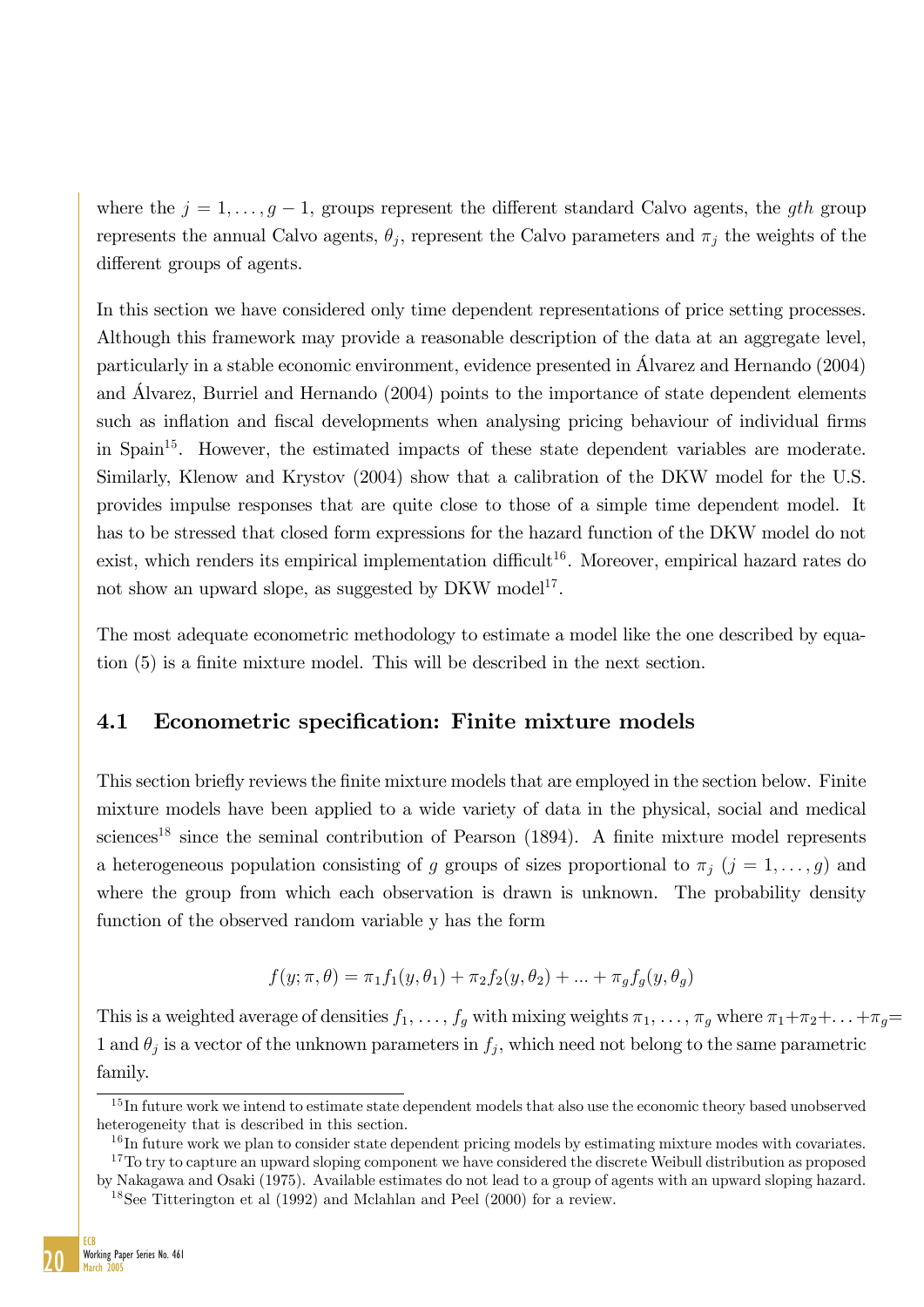This framework fully uses the individual information available and is easily modified to take into account that duration data are typically censored<sup>19</sup>. Specifically, allowing for censoring, the log likelihood function for the finite mixture model above is given by:

$$
l(y; \pi, \theta) = \sum_{NC} \log \left( \sum_{j=1}^{g} \pi_j f_j(y, \theta_j) \right) + \sum_{C} \log \left( \sum_{j=1}^{g} \pi_j S_j(y, \theta_j) \right)
$$

where NC and C refer to non censored and censored price spells and  $f_j$  and  $S_j$  represent the density and survival functions, respectively. Since this log-likelihood function involves the log of a sum of terms that are highly non-linear functions of parameters and data, its maximization using standard optimization routines is not in general feasible. Therefore, we resort to the EM algorithm, as it is usual in the literature(see Dempster, Laird and Rubin,  $1977)^{20}$ . Specifically, we consider the data augmented with unobservable dummy variables that identify each group  $\pi_{ij}$  $=(\pi_{i1}, \ldots, \pi_{ig}),$  such that, for each i,  $\pi_{ij} = 1$ , for one j and  $\pi_{ij} = 0$  for the rest). The log likelihood can then be written as

$$
l(y; \pi, \theta) = \sum_{j=1}^{g} \sum_{i=1}^{n} \pi_{ij} \log \pi_j + \sum_{j=1}^{g} \sum_{i=1}^{n} \pi_{ij} \log f_j(y, \theta_j) + \sum_{j=1}^{g} \sum_{i=1}^{n} \pi_{ij} \log S_j(y, \theta_j)
$$

and the EM approach computes ML estimates using the following algorithm.

1. Expectation (E) step. For given  $\theta$ , compute  $\pi_{ij}$  (the estimated conditional probability of individual i belonging to group j) and  $\pi_i$  (marginal probabilities) using the formulae

$$
\hat{\pi}_{ij} = \begin{cases}\n\frac{\pi_j f_j(y_i; \theta_j)}{\Sigma_{j=1}^g \pi_j f_j(y_i; \theta_j)} \text{ if } y_i \text{ is uncensored} \\
\frac{\pi_j S_j(y_i; \theta_j)}{\Sigma_{j=1}^g \pi_j S_j(y_i; \theta_j)} \text{ if } y_i \text{ is censored} \\
\text{and } \hat{\pi}_j = \frac{1}{n} \sum_{i=1}^n \hat{\pi}_{ij}\n\end{cases}
$$

2. Maximization (M) step. For given values of  $\pi_{ij}$  and  $\pi_j$ , maximize the log likelihood function with respect to  $\theta$ 

Starting from initial estimates, the EM algorithm consists in iterating 1) and 2) until convergence. It can be shown that each iteration of the algorithm increases the likelihood and that it finally

 $19$ In what follows we do not take into account left censored observations. For ease of exposition we will refer to right censored observations simply as censored observations.

<sup>&</sup>lt;sup>20</sup>Alternatively, Diebolt and Robert (1994) and Richardson and Green (1997) use Bayesian approaches to estimate finite mixtures employing Markov chain Monte Carlo (MCMC) methods.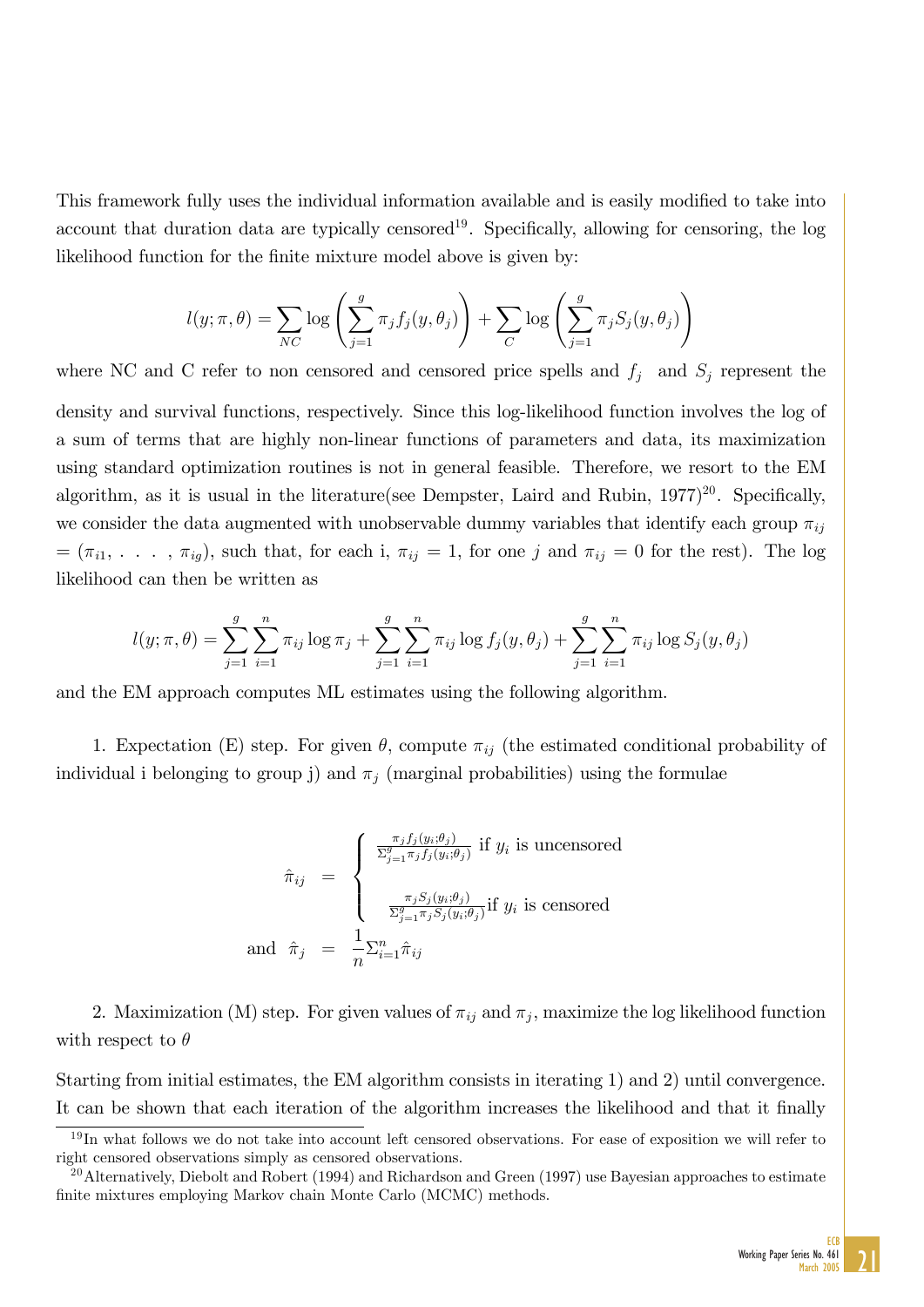maximizes it. In our applications we use as starting values minimum distance estimates of this model employing grouped data $2^1$ .

Our empirical strategy is agnostic with respect to the number of groups characterizing the data, that is, about the number of  $j's$  in equation (5). The optimal number of different groups of Calvo agents is obtained by estimating the mixture model, separately for models including one to five groups of different Calvo agents (values of  $j = 1 - 5$ ) and also augmented models incorporating a group of annual Calvo agents. Then, for each of these estimations we compute two model selection criteria: the Akaike Information criterion (AIC) and the Bayesian Information Criterion (BIC). These criteria are calculated as follows:

$$
AIC = -2 \log \left[ L(\widehat{\Psi}) \right] + 2d
$$
  

$$
BIC = -2 \log \left[ L(\widehat{\Psi}) \right] + d \log(n)
$$

where  $d$  is the number of unknown coefficients estimated,  $n$  is the number of observations and  $L(\widehat{\Psi})$  is the maximum likelihood for the set of unknown parameters estimated.

So far we have implicitly assumed that the researcher is interested in obtaining the mixture distribution of price spells. Nonetheless, other interests are likely to arise. First, one can also be interested in determining the number of  $\text{firms}^{22}$  belonging to each particular group. In this case, the distribution of price spells cannot be directly used since, by definition, firms whose prices remain unchanged for long time periods contribute less price spells and are, therefore, underrepresented in terms of price spells. In the empirical section below, we estimate proportions of Örms by randomly selecting one price spell for each price product trajectory and then applying the EM algorithm. Second, the use of the number of firms may also be considered misleading, since the value of production greatly varies across branches of activity. Therefore, when using the number of Örms one is overrepresenting Örms with low production value. In applied work, production (or expenditure) weighted shares are likely to be the main object of interest.

As stated above, the presented framework considers that each price spell is the result of one simple

$$
\pi^{MD}, \theta^{MD} = \underset{\{\pi, \theta\}}{\arg \min} \left[ \overline{h} - h(\pi, \theta) \right]' \Omega^{-1} \left[ \overline{h} - h(\pi, \theta) \right]
$$

where  $\Omega^{-1}$  is a weighting matrix.

<sup>&</sup>lt;sup>21</sup>The minimum distance estimates can be obtained in the following manner. If  $\overline{h} = [h(1),...,h(k)]$  denotes the empirical hazard and  $h(\pi, \theta) = [h(1, \pi, \theta), ..., h(k, \pi, \theta)]$  the hazard corresponding to a given theoretical model, then the minimum distance estimator is the result of the following optimization problem

 $^{22}$ Firms and retailers generally manufacture (sell) different products. However, for ease of exposition, we refer to firms (retailers) instead of manufacturing (selling) units of a specific good or service.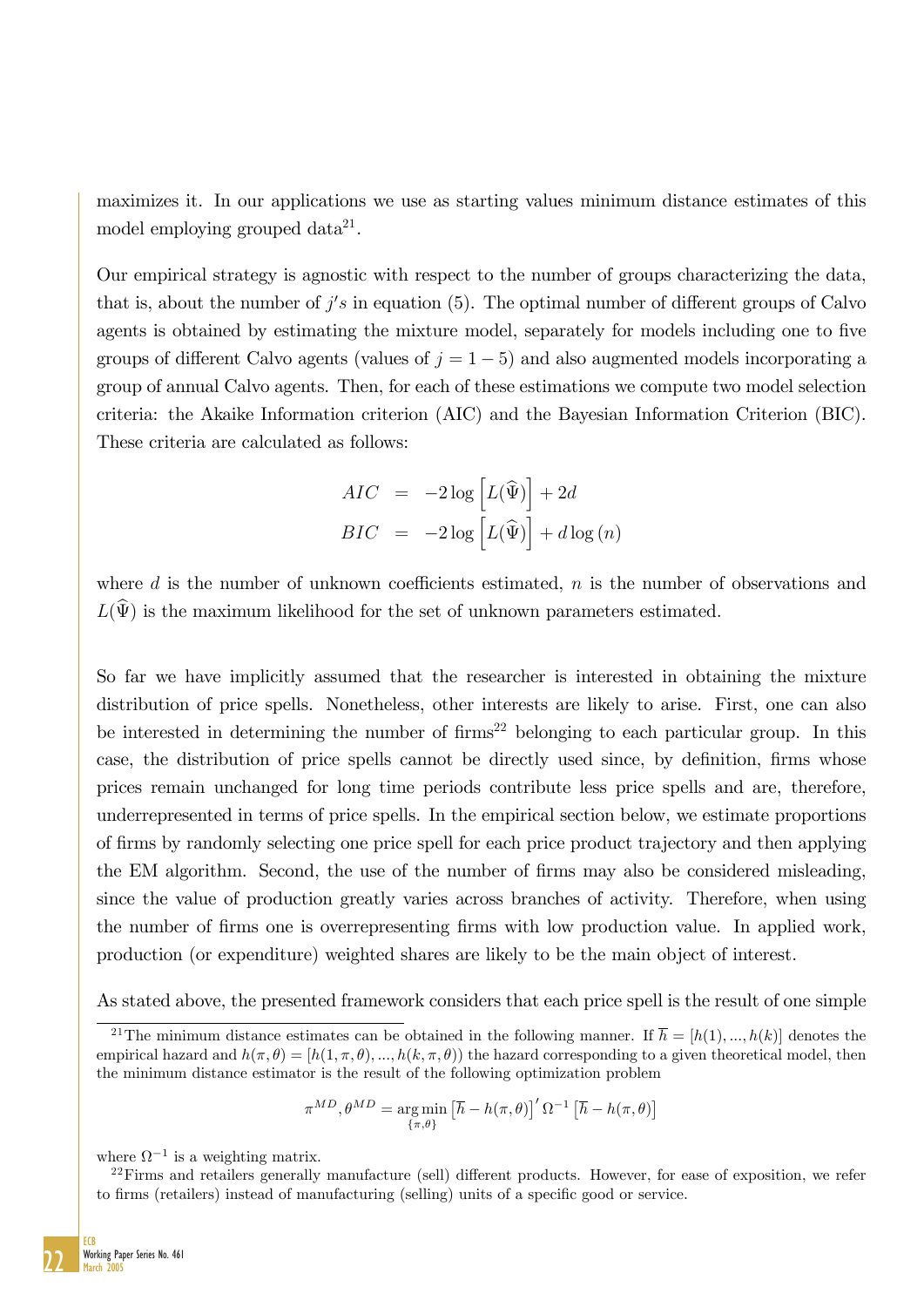| <b>Producer prices</b> |            |            |                           |            |            |                |            |                 |  |  |  |  |
|------------------------|------------|------------|---------------------------|------------|------------|----------------|------------|-----------------|--|--|--|--|
|                        |            |            | standard + 1 annual Calvo |            |            | standard Calvo |            |                 |  |  |  |  |
| number of<br>models    |            | firms      |                           | spells     | firms      |                | spells     |                 |  |  |  |  |
|                        | <b>AIC</b> | <b>BIC</b> | <b>AIC</b>                | <b>BIC</b> | <b>AIC</b> | <b>BIC</b>     | <b>AIC</b> | <b>BIC</b>      |  |  |  |  |
| $\mathbf{1}$           | 144469     | 144476     | 1203134                   | 1203144    | 130709     | 130711         |            | 1153457 1153460 |  |  |  |  |
| $\overline{2}$         | 133104     | 133116     | 914830                    | 914847     | 123544     | 123552         | 906843     | 906853          |  |  |  |  |
| 3                      | 121257     | 121274     | 897292                    | 897316     | 122468     | 122480         | 902244     | 902261          |  |  |  |  |
| 4                      | 125501     | 125523     | 902373                    | 902404     | 124889     | 124906         | 920091     | 920115          |  |  |  |  |
| 5                      | 122716     | 122743     | 901480                    | 901518     | 123852     | 123874         | 907579     | 907609          |  |  |  |  |

**Table 1. Producer Prices: selection of the number of different Calvo agents**

price setting rule. We do not, however, directly observe to which group the observation precisely belongs, although a model-based clustering procedure may be designed to classify the different price spells into groups with different price setting behaviour. Specifically, for each individual, we compute the conditional probability of belonging to a given price setting group. This probability, along with a classification rule<sup>23</sup>, allows us to assign firms or price spells to different pricing rules. The analysis of these clusters can be very informative. For example, we can determine the relationship of these price setting groups with some other variables such as the type of good, which allows us to compute the (value-added or expenditure) weighted shares of the different types of agents. Moreover, as will be exploited in future work, duration models for the different economic theory based clusters may be built.

### 4.2 Results for producer price data

In this section we try to account for the three abovementioned stylised facts in explaining the empirical hazard for Spanish producer price data. The dataset on which we compute the hazard function contains over 1.6 million price records for a 7 year period (1991:11-1999:2) and covers over  $99\%$  of the production value of the PPI. This dataset is also employed in Álvarez, Burriel and Hernando (2004), where a detailed explanation can be found.

<sup>&</sup>lt;sup>23</sup>One possibility is to assign each observation to the group for which the maximum conditional probability is obtained. This is known in the literature as maximum a posteriori (MAP) rule and is the most widely used procedure in the non-Bayesian literature.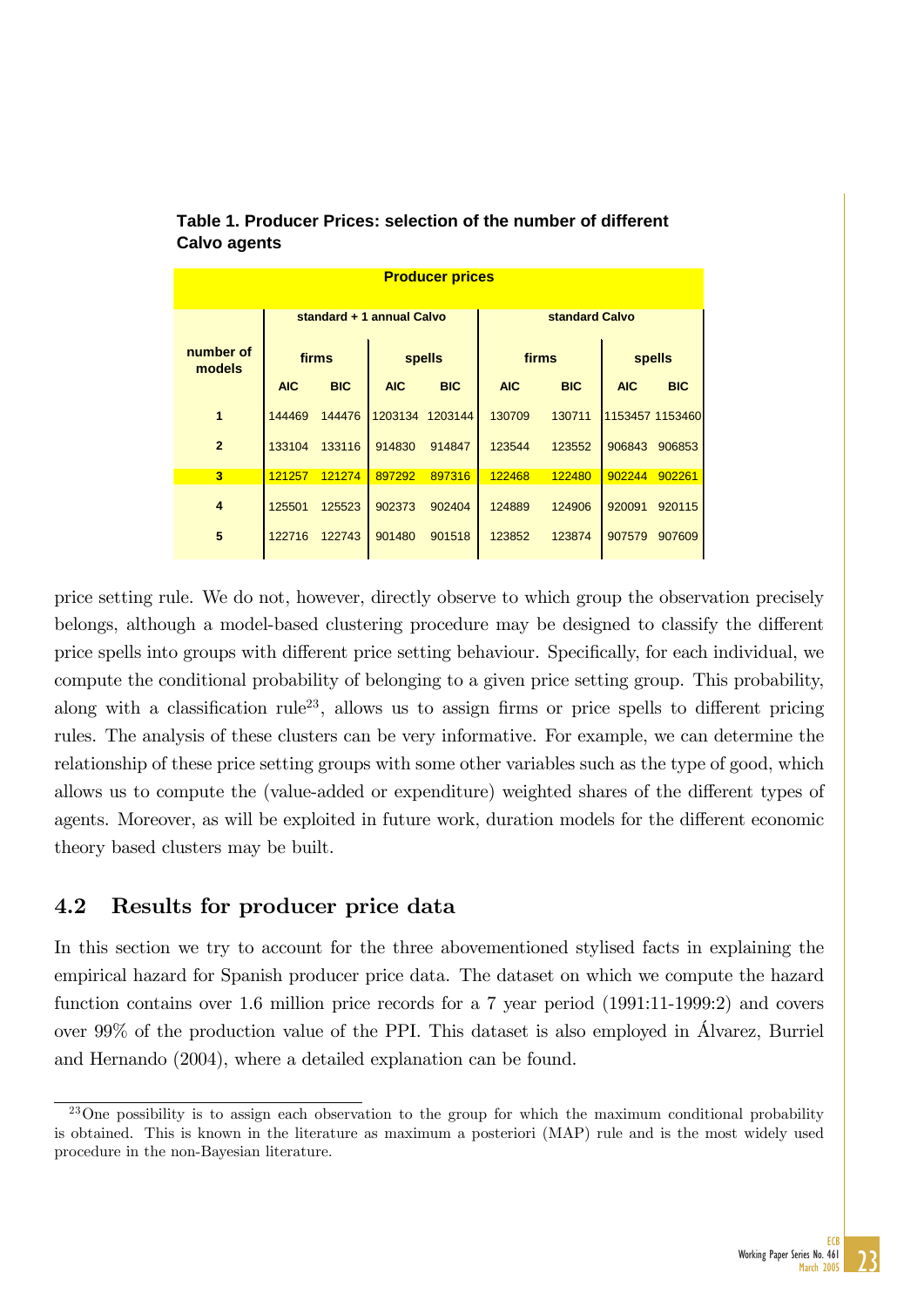| <b>Price setting models</b>                                                                 |                           |                                    |                         |                      |                                      |                         |                     |                                    |                         |                      |                                        |                         |  |
|---------------------------------------------------------------------------------------------|---------------------------|------------------------------------|-------------------------|----------------------|--------------------------------------|-------------------------|---------------------|------------------------------------|-------------------------|----------------------|----------------------------------------|-------------------------|--|
|                                                                                             | standard + 1 annual Calvo |                                    |                         |                      |                                      |                         |                     | standard Calvo                     |                         |                      |                                        |                         |  |
|                                                                                             |                           | firms                              |                         |                      | spells                               |                         |                     | firms                              |                         | spells               |                                        |                         |  |
|                                                                                             | Weight                    | Calvo<br><b>Parameter</b>          | <b>Mean</b><br>duration | Weight               | Calvo<br><b>Parameter</b>            | <b>Mean</b><br>duration | Weight              | Calvo<br><b>Parameter</b>          | <b>Mean</b><br>duration | Weight               | Calvo<br><b>Parameter</b>              | <b>Mean</b><br>duration |  |
| <b>Flexible Calvo</b>                                                                       | 16.5%<br>(0,38%)          | 0.11<br>(0,01)                     | 1.1<br>(0,02)           | 56.9%<br>$(0, 14\%)$ | 0.11<br>(0,00)                       | 1.1<br>(0,00)           | 15.4%<br>(0,37%)    | 0.08<br>(0,01)                     | 1.1<br>(0,01)           | 56.7%<br>$(0, 14\%)$ | 0.11<br>(0,00)                         | 1.1<br>(0,00)           |  |
| <b>Intermediate Calvo</b>                                                                   | 48.2%<br>$(1,60\%)$       | 0.92<br>(0,00)                     | 12.3<br>(0, 48)         | 32.3%<br>$(0, 28\%)$ | 0.89<br>(0,00)                       | 9.2<br>(0, 11)          | 60.8%<br>$(1,77\%)$ | 0.93<br>(0,00)                     | 13.8<br>(0, 47)<br>9.2  | 37.8%<br>$(0,31\%)$  | 0.90<br>(0,00)                         | 10.5<br>(0, 11)<br>6.9  |  |
| <b>Sticky Calvo</b>                                                                         | 26.9%<br>(1,68%)          | 0.99<br>(0,00)                     | 91.4<br>(8, 86)         | 6.8%<br>(0, 29%)     | 0.98<br>(0,00)                       | 50.1<br>(2, 12)         | 23.8%<br>(1,87%)    | 0.99<br>(0,00)                     | 105.9<br>(13, 82)       | 5.5%<br>(0, 33%)     | 0.98<br>(0,00)                         | 56.0<br>(3,28)          |  |
| <b>Annual Calvo</b>                                                                         | 8.5%<br>(0, 27%)          | 0.28<br>(0,02)                     | 16.8<br>(0,03)          | 4.0%<br>$(0,06\%)$   | 0.21<br>(0,01)                       | 15.2<br>(0,01)          |                     |                                    |                         |                      |                                        |                         |  |
| Log likelihood<br><b>Number of observations</b><br>Joint significance Wald test<br>p- value |                           | $-60621$<br>26965<br>20.15<br>0.00 |                         |                      | -448639<br>244864<br>2479.23<br>0.00 |                         |                     | $-61229$<br>26965<br>68.98<br>0.00 |                         |                      | $-451117$<br>244864<br>2553.07<br>0.00 |                         |  |

| Table 2. Producer Prices: estimation of price setting models |  |  |  |  |  |  |
|--------------------------------------------------------------|--|--|--|--|--|--|
|--------------------------------------------------------------|--|--|--|--|--|--|

To obtain the optimal number of different groups of Calvo agents in the producer price data, we compute the values for the two model selection criteria explained in the methodological section. As table 1 shows, according to both AIC and BIC, it is optimal to estimate a model composed of 3 types of standard Calvo agents, plus 1 group of annual Calvo agents.

The results of estimating our benchmark specification, which includes three different groups of Calvo agents plus one group of annual Calvo firms, can be seen in the first and second columns of table 2. In addition, in the third and fourth columns of this table we present results for a basic specification in which there are no annual Calvo agents. In the case of both specifications, we report the results of estimating two different samples: one with all the price spells included in the PPI sample (we refer to this as "spells' sample") and another including only one spell (randomly selected) per firm in the sample (we refer to this as "firms' sample"). As indicated in section 4.1, using the firms' sample corrects the over-representation of price spells with short durations. In all cases, all parameters are individually and jointly significant. Moreover, as Figure 7 shows, these parsimonious models Öt the overall hazard function extremely well.

The results in table 2 indicate that the Calvo parameters (and the implied durations) are fairly similar across samples and specifications. In all cases we find that the three types of standard Calvo models can be characterized as follows: one group of flexible price setters with average price durations of 1.1 months, one group of intermediate price setters with average price durations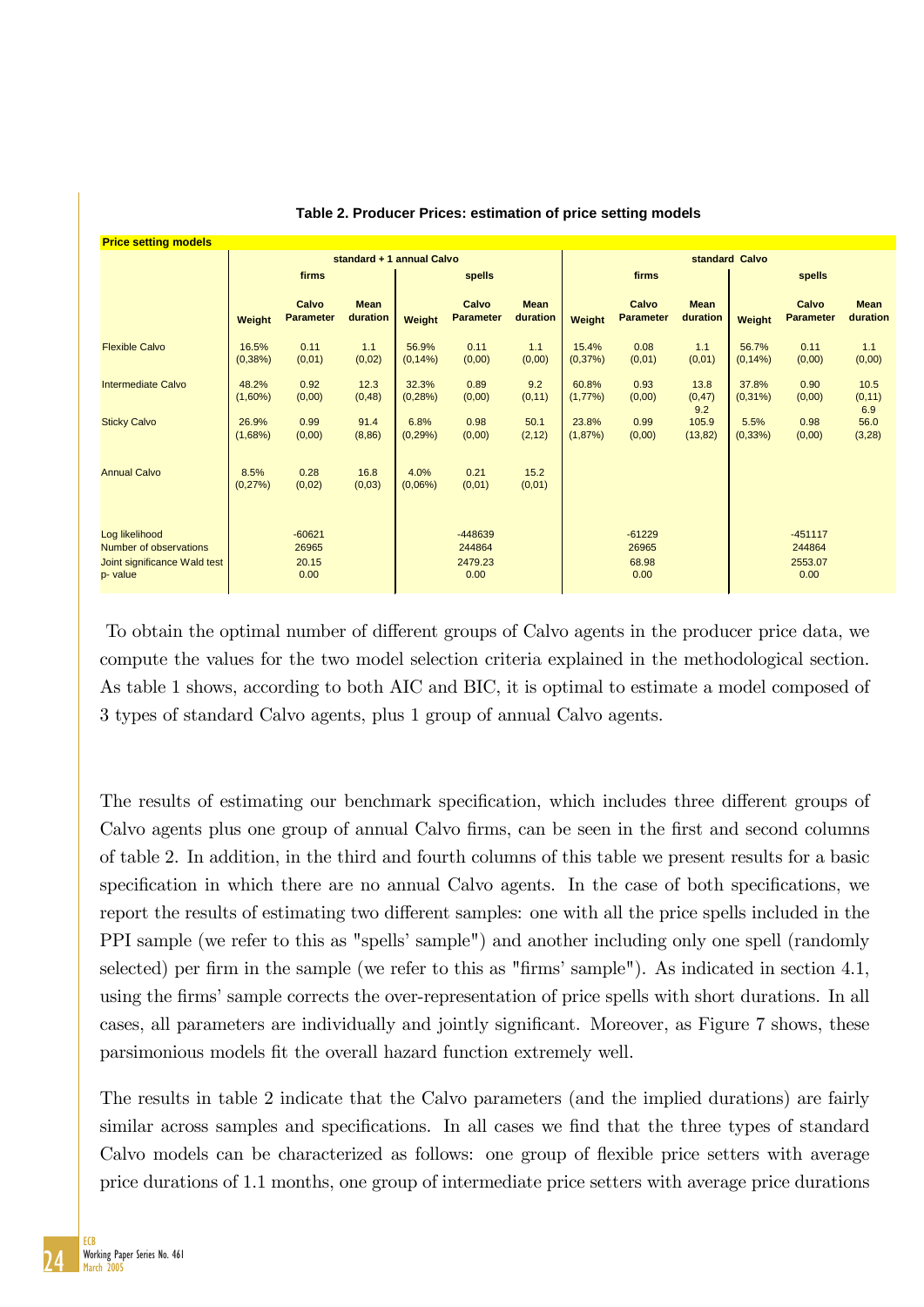

**Figure 7. Producer Prices: Hazard and contribution to hazard**

between 9 and 14 months and one group of sticky price setters with average price durations over  $3 \text{ years}^{24}$ . In addition, the group of annual Calvo price setters has average price durations close to the intermediate standard Calvo group, between 15 and 17 months. As expected, the estimated weights of each group vary greatly across the two samples. In the case of the firms' sample the largest group is the intermediate Calvo group  $(48-60\%)$ , followed by the sticky Calvo  $(24-27\%)$ and the flexible Calvo  $(15-16\%)$  groups. On the other hand, in the case of the sample with all spells the largest group is the flexible Calvo  $(57\%)$ , followed by the intermediate Calvo  $(32-37\%)$ and the sticky Calvo (6-7%). This result is not surprising given that shorter spells tend to be highly over-represented in the spells sample since they occur more often. In both samples, the annual Calvo price setters are the smallest group (4-9%).

The results just mentioned are based on the share of spells or firms in the sample. However, it might be more informative to know the share of the value of production in the aggregate economy of each group. Using a maximum a posteriori (MAP) rule, we have assigned each firm to a specific

 $24$ Alternatively, since the duration distribution is asymmetric, it is also interesting to look at the median duration of prices. We Önd shorter median durations for all the groups: the intermediate Calvo agents (6.1-9.2 months), sticky Calvo group (34.4-73.1 months), flexible Calvo group (0.3 months) and annual Calvo group (12 months).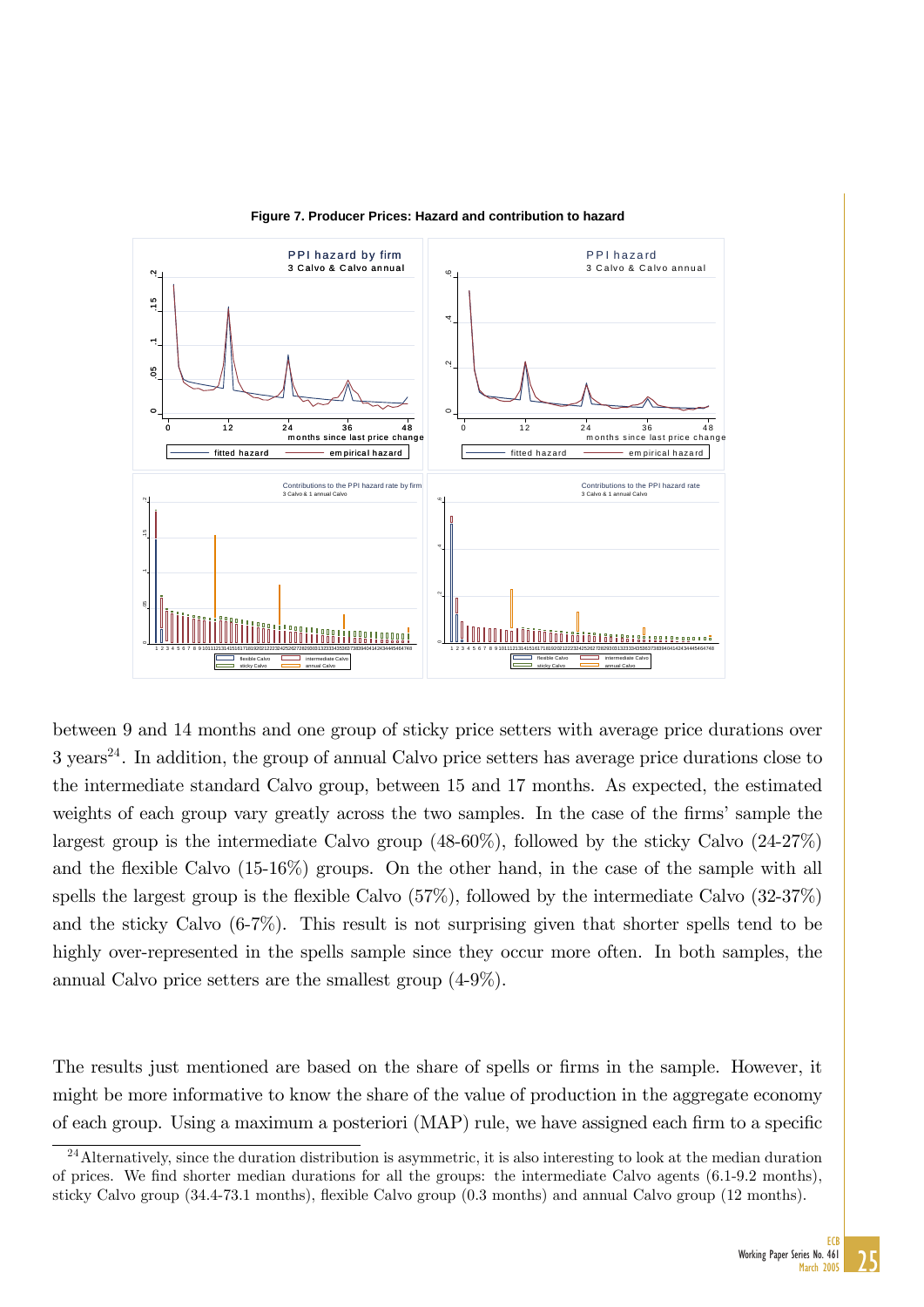|                            | non-durables<br>food | non-durables<br>non-food | durables | intermediate | energy | capital | <b>All groups</b> |
|----------------------------|----------------------|--------------------------|----------|--------------|--------|---------|-------------------|
| <b>Price setting Model</b> |                      |                          |          |              |        |         |                   |
| <b>Flexible Calvo</b>      | 3.5%                 | 1.3%                     | 1.0%     | 8.8%         | 6.1%   | 1.3%    | 21.9%             |
| <b>Intermediate Calvo</b>  | 8.6%                 | 7.0%                     | 7.2%     | 17.6%        | 4.2%   | 5.9%    | 50.5%             |
| <b>Sticky Calvo</b>        | 3.0%                 | 3.1%                     | 3.7%     | 7.2%         | 0.4%   | 3.5%    | 20.9%             |
| <b>Annual Calvo</b>        | 1.0%                 | 1.1%                     | 1.1%     | 2.0%         | 0.3%   | 1.2%    | 6.8%              |
| <b>Share of PPI</b>        | 16.1%                | 12.4%                    | 13.1%    | 35.5%        | 11.1%  | 11.8%   | 100.0%            |

### **Table 3. Price setting models by PPI main industrial groupings (using PPI weights)**

type of pricing rule. Then table 3 reports, for the firm sample, the distribution of firms weighted according to the PPI weights across the main PPI components and the different pricing rules.

The most important group in terms of the share of the value of production in the aggregate economy is that of intermediate Calvo agents. This group represents around 50% of the production value in the economy and is characterised by mean and median durations of 12.3 and 8.7 months<sup>25</sup>. All different types of goods are represented in this group, although the share of energy products is particularly low. The second most important group corresponds to flexible Calvo agents, which represent 22% of the PPI and have an average duration slightly above 1 month. The contribution of energy goods and, to a lesser extent, other intermediate goods is particularly relevant, whereas the share of capital, durables and non-durables non-food goods is quite moderate. In turn, the share of sticky Calvo agents is only slightly below that of áexible ones, although estimated durations are very high. Producers of capital and consumer durable goods tend to use this pricing rule, which is hardly used in energy branches. Finally, the share of agents using annual pricing is only 7% and the corresponding duration is slightly less than one year and a half. This type of behaviour is particularly frequent for producers of capital and consumption durables goods.

These production weighted shares may be compared with the firm and spell shares shown in table 2. As expected, the share in terms of price spells of flexible Calvo agents is much higher than in terms of Örms (weighted or not using production weights). The shares in terms of price spells of sticky Calvo agents is much lower than in terms of firms, which in turn, over-represent the share of Örms weighted in terms of production value.

The bottom part of figure 7 presents the contributions of the different types of agents to the hazard of the benchmark model. As can be seen, the downward slope of the hazard is, to a large



 $^{25}$ These are the mean and median durations derived from estimates in terms of number of firms, as shown in table 2.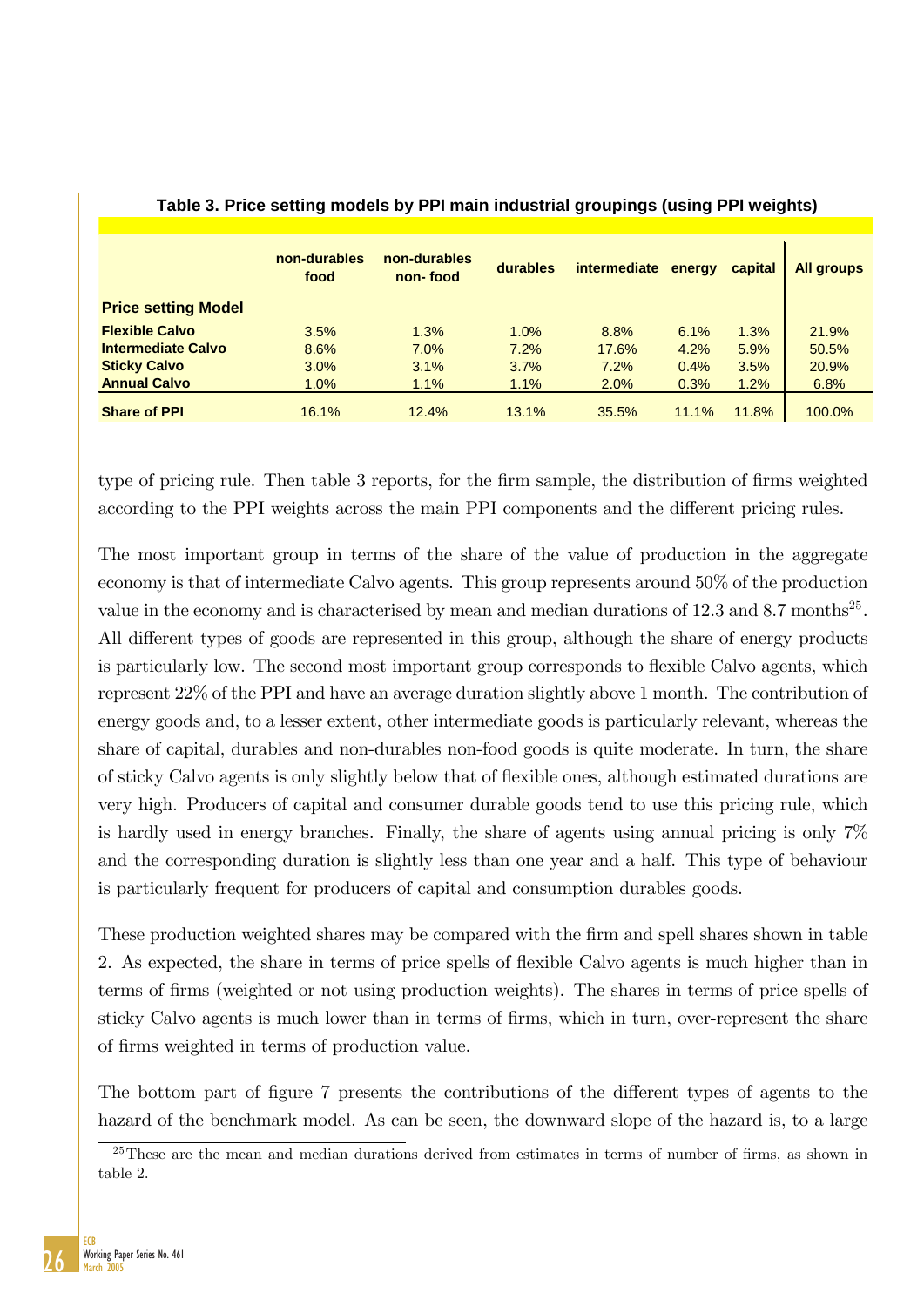| <b>Consumer prices</b> |            |            |                           |            |                |            |            |            |  |  |  |  |
|------------------------|------------|------------|---------------------------|------------|----------------|------------|------------|------------|--|--|--|--|
|                        |            |            | standard + 1 annual Calvo |            | standard Calvo |            |            |            |  |  |  |  |
| number of<br>models    |            | firms      |                           | spells     | firms          |            | spells     |            |  |  |  |  |
|                        | <b>AIC</b> | <b>BIC</b> | <b>AIC</b>                | <b>BIC</b> | <b>AIC</b>     | <b>BIC</b> | <b>AIC</b> | <b>BIC</b> |  |  |  |  |
| 1                      | 75704      | 75711      | 894119                    | 894129     | 73253          | 73255      | 891611     | 891614     |  |  |  |  |
| $\overline{2}$         | 76654      | 76664      | 787640                    | 787656     | 68925          | 68931      | 789456     | 789465     |  |  |  |  |
| $\overline{3}$         | 67275      | 67290      | 778891                    | 778914     | 68132          | 68142      | 781875     | 781891     |  |  |  |  |
| 4                      | 67810      | 67829      | 781125                    | 781154     | 68177          | 68192      | 786004     | 786026     |  |  |  |  |
| 5                      | 67825      | 67848      | 779982                    | 780017     | 68203          | 68222      | 791049     | 791078     |  |  |  |  |

### **Table 4. Consumer Prices: selection of the number of different Calvo agents**

extent, explained by the aggregation of these Calvo agents: the weight of intermediate-Calvo price setters relative to sticky-Calvo price setters is decreasing, being negligible for large horizons. The existence of highly flexible Calvo price setters is accounted for by the very-flexible Calvo contracts. Finally, the models that consider annual Calvo agents show that their share is modest, although very important in explaining the spikes at  $12, 24, 36, \ldots$  months.

## 4.3 Results for consumer price data

This section examines the relevance of the three stylised facts in explaining the empirical hazard for Spanish consumer price data. The dataset on which we compute the hazard function contains over 1.1 million price records for a 9 year period (1993-2001) and covers around 70% of the expenditure of the CPI basket. Energy products are not covered in this database. This dataset is also employed in £lvarez and Hernando (2004), where a detailed analysis can be found.

Like in the producer price case, we start by finding out the optimal number of different groups of Calvo agents found in the data. Table 4 shows that, according to the two model selection criteria used, it is optimal to estimate a model composed of 3 types of standard Calvo agents, plus 1 group of annual Calvo agents. This is similar to the PPI case.

The results of estimating the finite mixture model for our benchmark specification, which includes three different groups of Calvo agents plus one group of annual Calvo firms, can be seen in the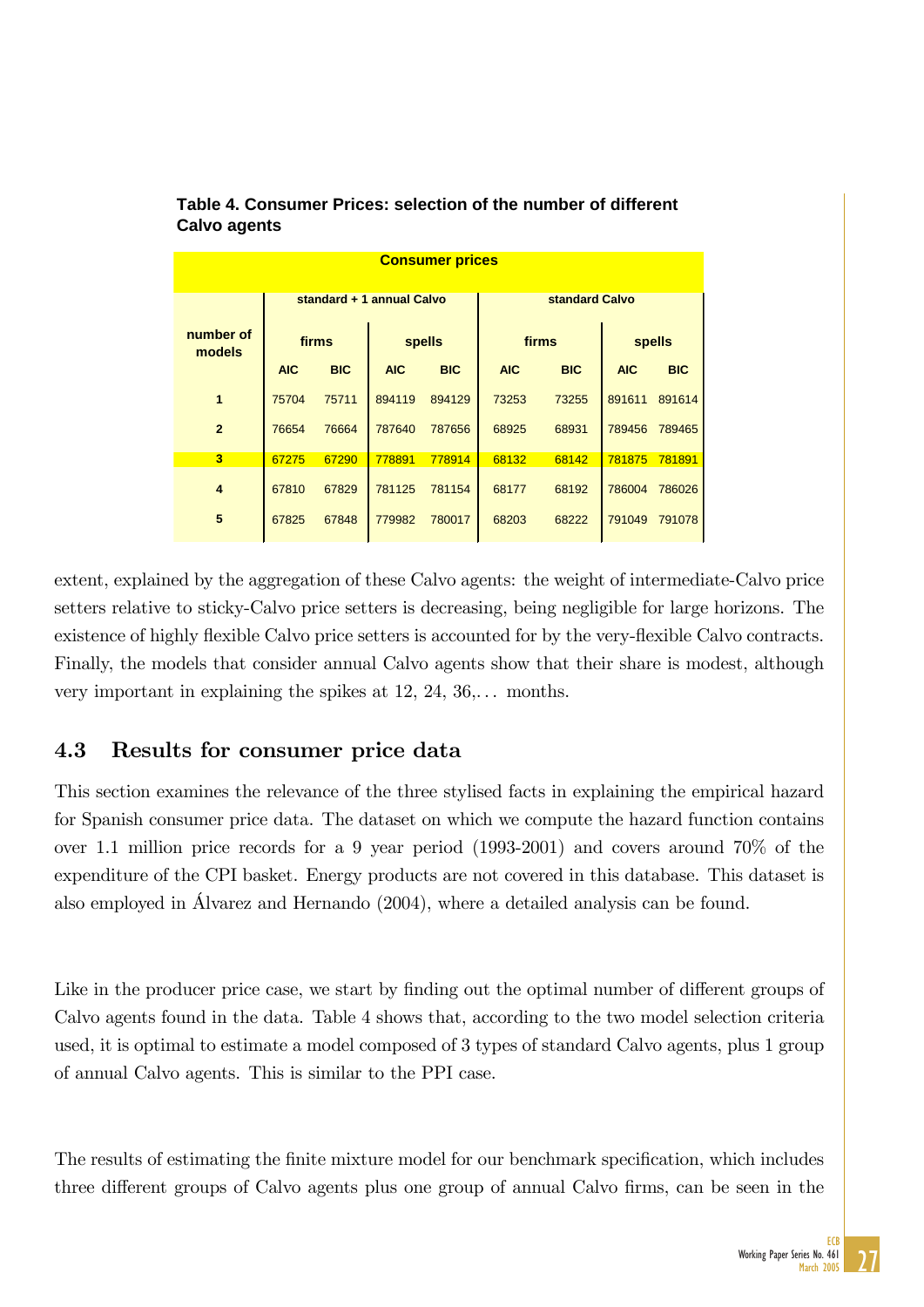| <b>Price setting models</b>                                                         |                     |                                    |                           |                     |                                        |                         |                     |                                    |                         |                   |                                      |                         |
|-------------------------------------------------------------------------------------|---------------------|------------------------------------|---------------------------|---------------------|----------------------------------------|-------------------------|---------------------|------------------------------------|-------------------------|-------------------|--------------------------------------|-------------------------|
|                                                                                     |                     |                                    | standard + 1 annual Calvo |                     |                                        | standard Calvo          |                     |                                    |                         |                   |                                      |                         |
|                                                                                     |                     | firms                              |                           | spells              |                                        |                         | firms               |                                    |                         | spells            |                                      |                         |
|                                                                                     | Weight              | Calvo<br><b>Parameter</b>          | <b>Mean</b><br>duration   | Weight              | Calvo<br><b>Parameter</b>              | <b>Mean</b><br>duration | Weight              | Calvo<br><b>Parameter</b>          | <b>Mean</b><br>duration | Weight            | Calvo<br><b>Parameter</b>            | <b>Mean</b><br>duration |
| <b>Flexible Calvo</b>                                                               | 22.1%<br>(0,62%)    | 0.20<br>(0,02)                     | 1.3<br>(0,03)             | 47.5%<br>(0, 28%)   | 0.24<br>(0,00)                         | 1.3<br>(0,01)           | 21.6%<br>(0,68%)    | 0.19<br>(0,02)                     | 1.2<br>(0,03)           | 48.3%<br>(0, 26%) | 0.24<br>(0,00)                       | 1.3<br>(0,00)           |
| <b>Intermediate Calvo</b>                                                           | 50.4%<br>$(1,44\%)$ | 0.90<br>(0,00)                     | 10.3<br>(0, 41)           | 39.5%<br>$(0,31\%)$ | 0.84<br>(0,00)                         | 6.4<br>(0,08)           | 59.9%<br>$(1,64\%)$ | 0.92<br>(0,00)                     | 11.8<br>(0, 43)         | 41.9%<br>(0,35%)  | 0.86<br>(0,00)                       | 7.3<br>(0,09)           |
| <b>Sticky Calvo</b>                                                                 | 20.1%<br>$(1,52\%)$ | 0.98<br>(0,00)                     | 58.4<br>(4, 12)           | 9.8%<br>$(0,30\%)$  | 0.96<br>(0,00)                         | 27.9<br>(0, 56)         | 18.5%<br>(1,75%)    | 0.98<br>(0,00)                     | 62.6<br>(5, 45)         | 9.7%<br>(0,37%)   | 0.96<br>(0,00)                       | 28.2<br>(0,64)          |
| <b>Annual Calvo</b>                                                                 | 7.4%<br>$(0,34\%)$  | 0.42<br>(0,02)                     | 20.5<br>(0,06)            | 3.2%<br>$(0,06\%)$  | 0.30<br>(0,01)                         | 17.2<br>(0,02)          |                     |                                    |                         |                   |                                      |                         |
| Log likelihood<br>Number of observations<br>Joint significance Wald test<br>p-value |                     | $-33630$<br>12494<br>65.75<br>0.00 |                           |                     | $-389439$<br>179673<br>2058.42<br>0.00 |                         |                     | $-34061$<br>12494<br>86.84<br>0.00 |                         |                   | -390932<br>179673<br>2792.25<br>0.00 |                         |

**Table 5. Consumer Prices: estimation of price setting models**

first and second columns of table 5. In addition, in the third and fourth columns of this table we present results for a basic specification in which annual Calvo agents are not considered. In all cases, all parameters are individually and jointly significant. Moreover, as Figure 8 shows, these parsimonious models fit the overall hazard function extremely well<sup>26</sup>. The results are very similar to the PPI case and also very similar across samples and specifications. The three types of standard Calvo models can be characterized as follows: one group of áexible price setters with average price durations of 1.2-1.3 months , one group of intermediate price setters with average price durations between 6 and 12 months and one group of sticky price setters with average price durations between 27 and 63 months. In addition, the group of annual calvo price setters have average price durations of around a year and a half<sup>27</sup>. That is, we find on average that CPI prices have shorter mean durations than PPI prices for the intermediate and sticky groups of Calvo agents, but slightly longer for the flexible and annual Calvo agents.

The estimated weights of each group have a slightly different ordering in the firms sample than for the PPI case: the largest group is the intermediate Calvo group  $(50-60\%)$ , followed by the flexible Calvo (22%) and the sticky Calvo (19-20%). The ordering is the same for the spells sample: the largest group is the flexible Calvo  $(48\%)$ , followed by the intermediate Calvo  $(40-42\%)$  and the



 $^{26}$ Note the quarterly spikes of the estimated hazard function. These are explained by the fact that some prices are collected on a quarterly basis.

<sup>&</sup>lt;sup>27</sup>Alternatively, since the duration distribution is asymmetric, it is also interesting to look at the median duration of prices. We find shorter median durations for the different agents: intermediate Calvo agents (4.1-7.8 months), sticky Calvo groups (19.0-43.0 months), áexible Calvo group (0.4-0.5 months) and annual Calvo group (12 months).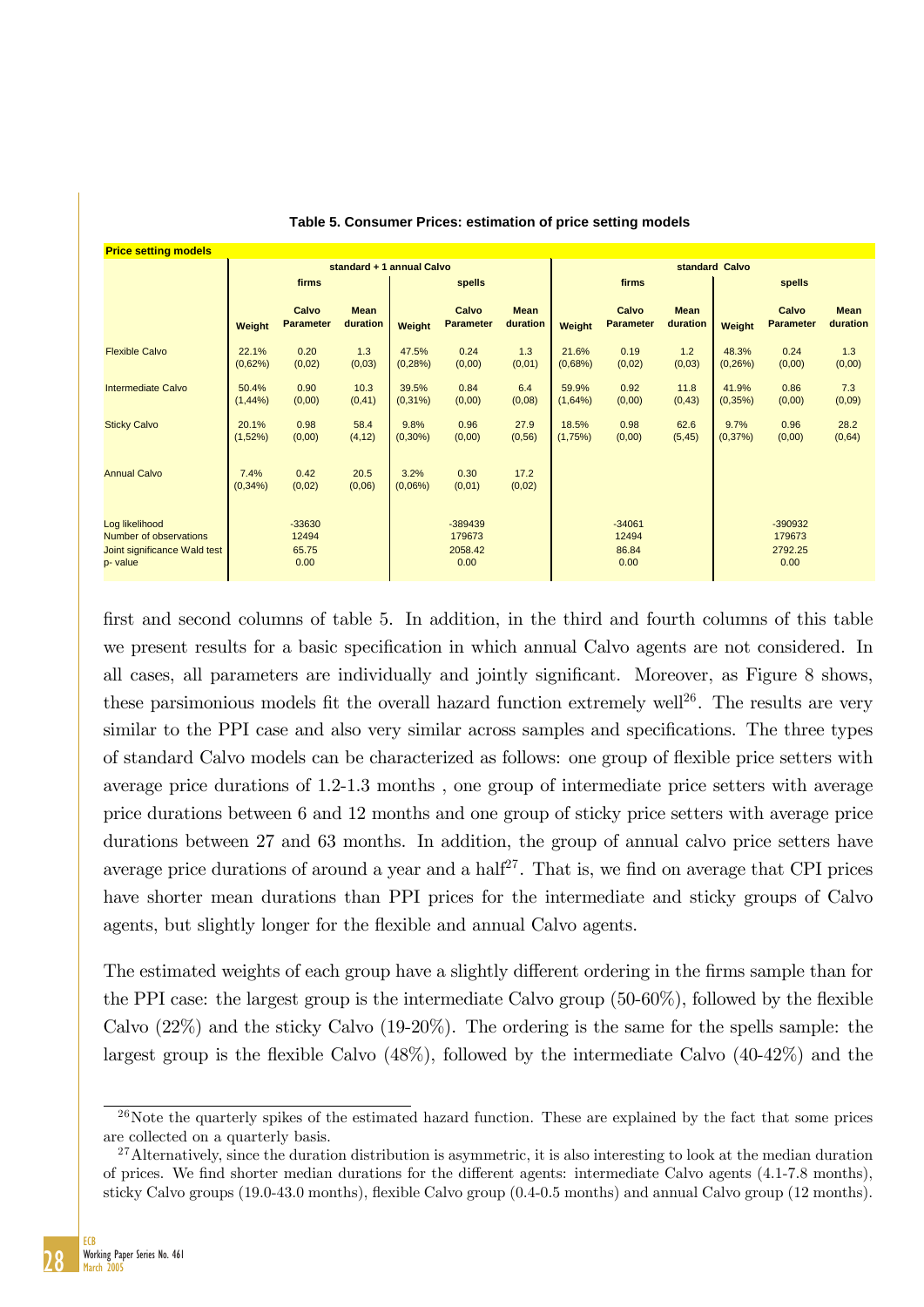

**Figure 8. Consumer Prices: Hazard and contribution to hazard**

marginally smaller than in the PPI data. sticky Calvo (10%). In both samples, the annual Calvo price setters are the smallest group (3-9%),

Table 6 reports, for the firms' sample, the distribution of firms across the main CPI components and the different pricing rules, weighted according to the CPI weights. Like in the PPI case, the most important group in terms of share of household consumption is the intermediate Calvo agents, with  $57\%$  of household expenditure. All different types of goods are represented in this group, although the share of non energy industrial goods is particularly high and that of unprocessed food particularly low. Flexible Calvo pricing rules are very common among retailers selling unprocessed food and, to a lesser extent, processed food. Indeed, to deal with the high frequency of price changes many statistical institutes collect unprocessed food prices more than once a month. Similarly, a significant fraction of sticky Calvo agents is found among retailers of non energy industrial goods and services. Finally, annual Calvo price setters are also significantly present in services and non energy industrial goods.

These expenditure weighted shares may be compared with firm and spell shares. The weight in terms of firms and spells of intermediate and annual Calvo price setters is lower than in household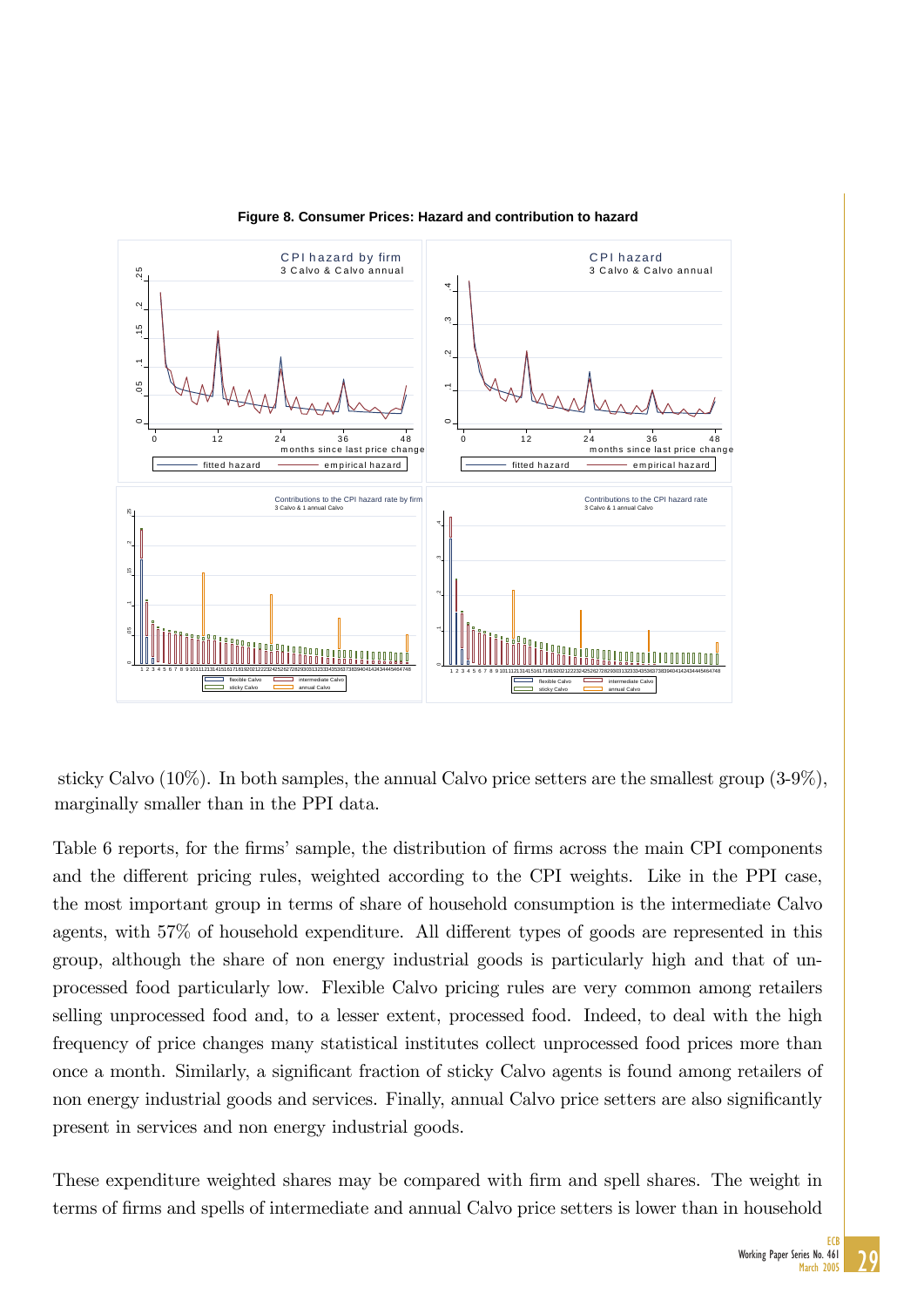|                            | unprocessed<br>food | processed<br>food | non energy | <b>services</b> | all<br><b>components</b> |
|----------------------------|---------------------|-------------------|------------|-----------------|--------------------------|
| <b>Price setting Model</b> |                     |                   |            |                 |                          |
| <b>Flexible Calvo</b>      | 6.8%                | 4.4%              | 1.4%       | 0.8%            | 13.4%                    |
| <b>Intermediate Calvo</b>  | 5.7%                | 12.4%             | 22.0%      | 16.4%           | 56.6%                    |
| <b>Sticky Calvo</b>        | 0.2%                | 1.5%              | 7.2%       | $9.0\%$         | 17.9%                    |
| <b>Annual Calvo</b>        | 0.1%                | 0.5%              | 4.8%       | 6.8%            | 12.1%                    |
| <b>Share of CPI</b>        | 12.8%               | 18.8%             | 35.4%      | 33.0%           | 100.0%                   |

### **Table 6. Price setting models by CPI main componentes (using CPI weights)**

consumption. On the contrary, the share of flexible Calvo agents is higher in terms of spells and firms than in terms of total expenditure.

The bottom part of figure 8 presents the contributions of the different types of agents to the hazard of the benchmark model. The downward slope of the hazard corresponds mostly to the behaviour of these Calvo agents: the weight of intermediate Calvo price setters relative to sticky Calvo price setters is decreasing and is negligible for large horizons. The existence of highly flexible retailers is explained by Calvo agents with very short durations. Finally, the models that consider annual Calvo agents show that their share in the economy is relatively modest, although it is very important in explaining the spikes at  $12, 24, 36, \ldots$  months.

# 5 Conclusions

In this paper we show that the common empirical Önding that hazard functions for price changes are decreasing can be reconciled with standard models of price setting behaviour by allowing for the existence of heterogeneous price setters. This idea is formalised by analysing the consequences for the aggregate hazard rate of the coexistence of firms with different pricing rules. In particular, we derive analytically the form of this heterogeneity effect for the most commonly used pricing rules and find that the aggregate hazard is (nearly always) decreasing.

Results are illustrated using Spanish producer and consumer price data. A parsimonious approach is taken, assuming that the aggregate economy is composed of several Calvo agents with different average price durations. Specifically, we estimate a finite mixture of Calvo models considering 1, 2, 3, 4 and 5 groups and then choose the optimal model according to several model selection criteria. We find that a very accurate representation of individual data is obtained by considering just 4 groups of agents: one group of áexible Calvo agents -with average price duration slightly over 1 month-, one group of intermediate Calvo agents -with average price duration around 10

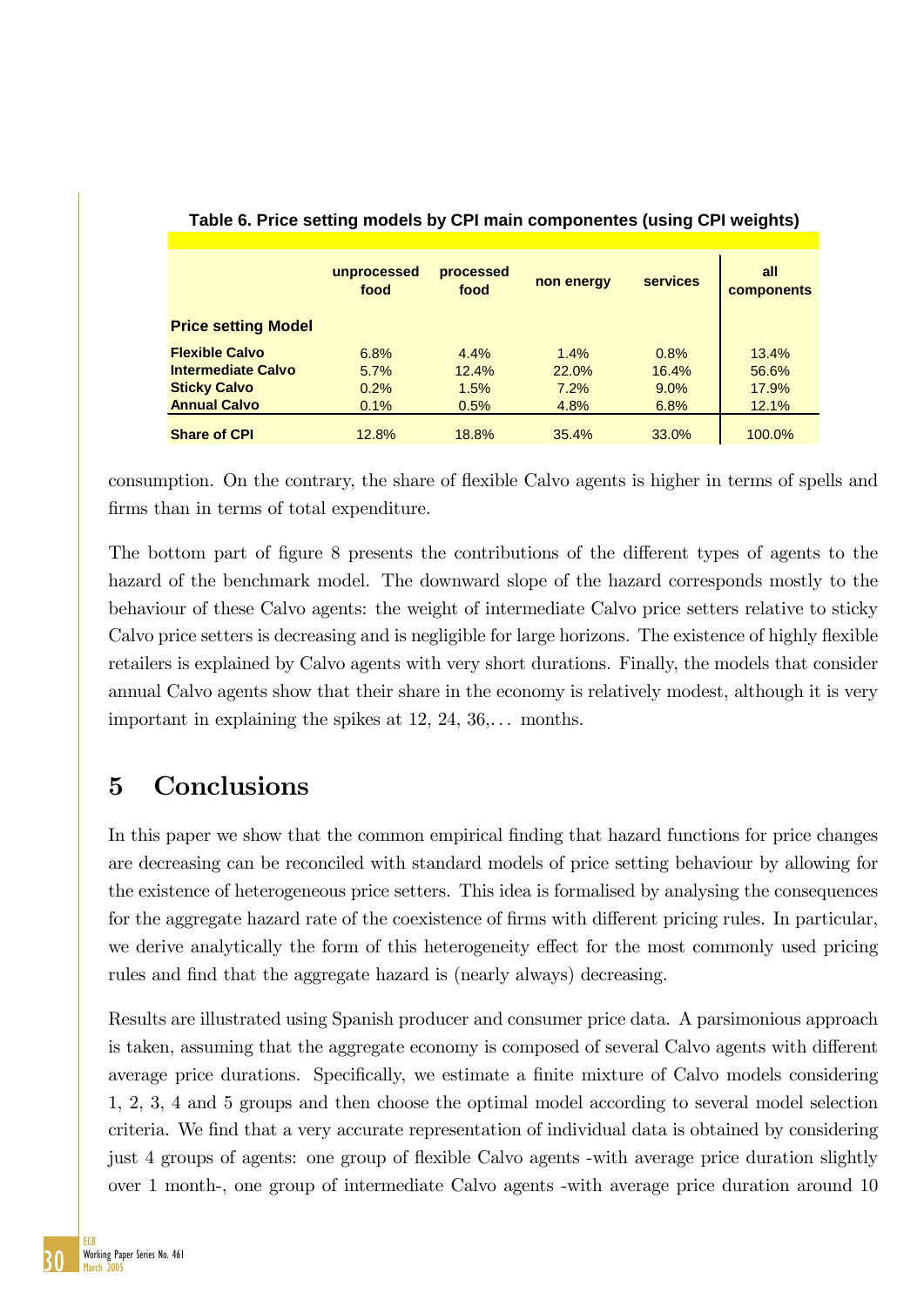months- and one group of sticky Calvo agents -with average price duration over 3 years- plus an annual Calvo process -with average price duration around a year and a half.

In terms of the relative size of the groups, the largest is the intermediate Calvo group, accounting for around  $50\%$  of the production value in the case of the PPI and  $57\%$  of consumer's expenditure in the case of the CPI. The flexible and sticky Calvo groups are roughly similar in size in terms of the share of PPI (slightly above  $20\%$ ). In the case of CPI, the share of flexible Calvo agents (13%) is lower than the share of the sticky Calvo group (18%). Finally, the annual Calvo group is the smallest one, accounting for 7% of PPI and 12% of CPI. An analysis of the composition of the groups in terms of the different types of goods and services provides interesting results. Specifically, we observe that the flexible pricing rule is used mostly by producers of energy and intermediate goods and by retailers of food products; the intermediate rule is common among all producers and retailers, although to a lesser extent among energy producers and retailers of unprocessed food; and the sticky and annual Calvo pricing rules are mainly used by producers of capital and consumer durable goods and by retailers of non-energy goods and services.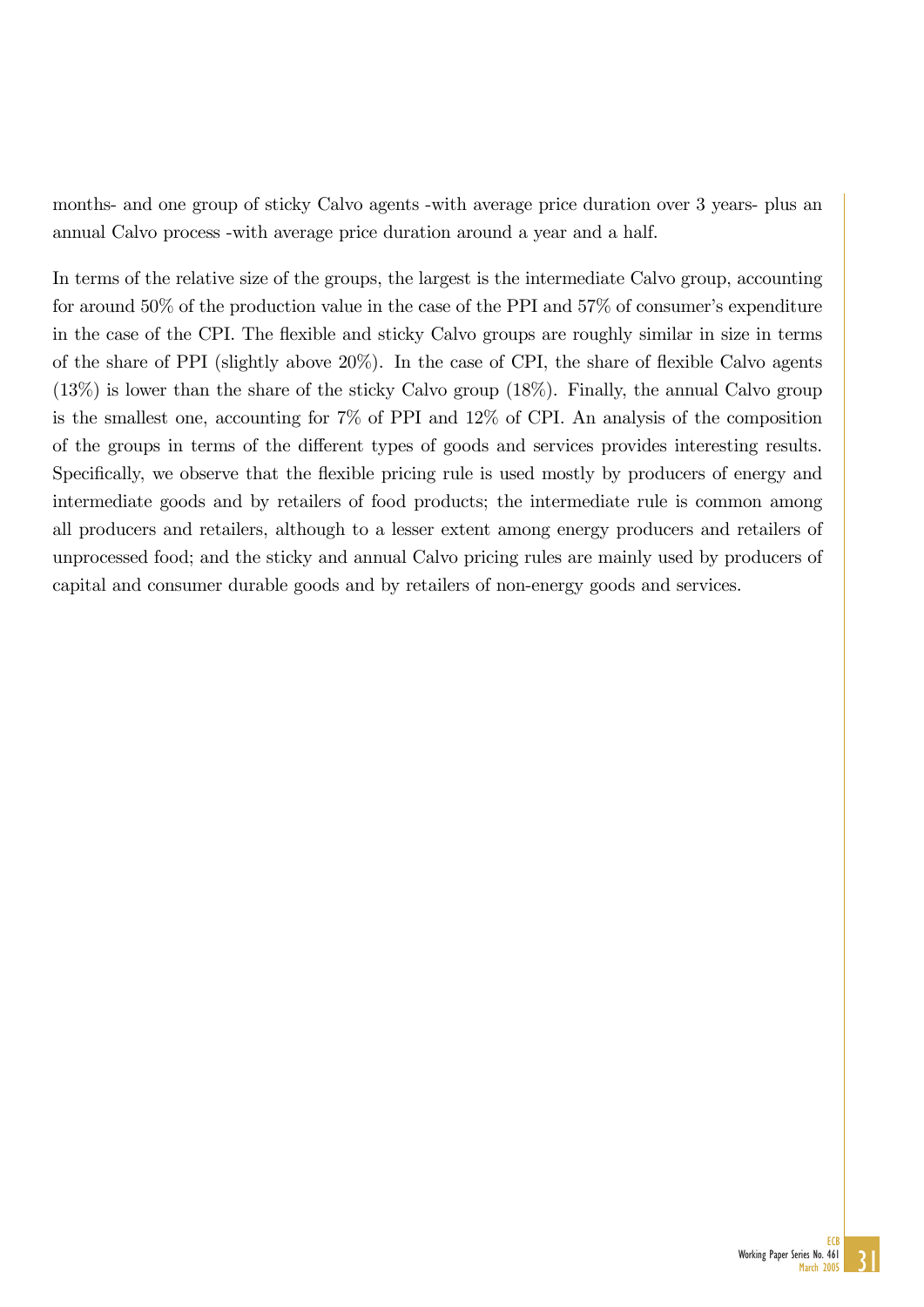# A Appendix: Continuous time case.

In continuous time, the derivative of the aggregate hazard is given by

$$
\frac{\partial h(k)}{\partial k} = \frac{\partial h^1(k)}{\partial k} \beta(k) + \frac{\partial h^2(k)}{\partial k} \left[ 1 - \beta(k) \right] + \frac{\partial \beta(k)}{\partial k} h^1(k) + \frac{\partial \left[ 1 - \beta(k) \right]}{\partial k} h^2(k) \tag{6}
$$

The derivative of the weight on the hazard of the first group is equal to

$$
\frac{\partial \beta(k)}{\partial k} = -\beta(k) \left[ 1 - \beta(k) \right] \left[ h^1(k) - h^2(k) \right] \tag{7}
$$

Substituting equation (7) into equation (6), we get the derivative of the hazard with respect to  $k$ 

$$
\frac{\partial h(k)}{\partial k} = \frac{\partial h^1(k)}{\partial k} \beta(k) + \frac{\partial h^2(k)}{\partial k} [1 - \beta(k)] + H(k)
$$
\n
$$
\text{where } H(k) = -\beta(k) [1 - \beta(k)] [h^1(k) - h^2(k)]^2 \le 0
$$
\n(8)

That is, the derivative of the aggregate hazard is a convex linear combination of the derivatives of the individual hazards plus a heterogeneity effect  $H(k)$ , which is never positive. This effect disappears if there is no heterogeneity  $(h^1(k) = h^2(k))$  or if, for a given k, there are no more firms belonging to one group  $(\beta(k) = 0)$  or  $\beta(k) = 1$ ). This corresponds to the well known fact in the duration analysis literature that uncontrolled heterogeneity biases estimated hazard functions towards negative duration dependence.

A necessary and sufficient condition for the derivative to be negative is that the heterogeneity effect  $(H(k))$  is larger than the weighted sum of the derivatives of the individual hazards:

$$
\frac{\partial h(k)}{\partial k} \le 0 \qquad if f \qquad \frac{\partial h^1(k)}{\partial k}\beta(k) + \frac{\partial h^2(k)}{\partial k} \left[1 - \beta(k)\right] \le |H(k)| \tag{9}
$$

## B Appendix: Truncated Calvo agents

Alternatively, we could assume that the population of firms is composed of two groups, each one of them setting prices according to a different truncated Calvo mechanism. In this case, there are three possible scenarios: 1) both groups have different Calvo parameters of the probability of not changing prices before the truncation occurs, but equal period of truncation; 2) both groups have equal Calvo parameters but different truncations; 3) each group has a different Calvo parameter and truncation point.

**Case 1.**  $(J^1 = J^2 = J)$  &  $(\theta_1 \neq \theta_2)$ : The Calvo parameter  $\theta_i$  is different, but the truncation point  $J$  is the same for both groups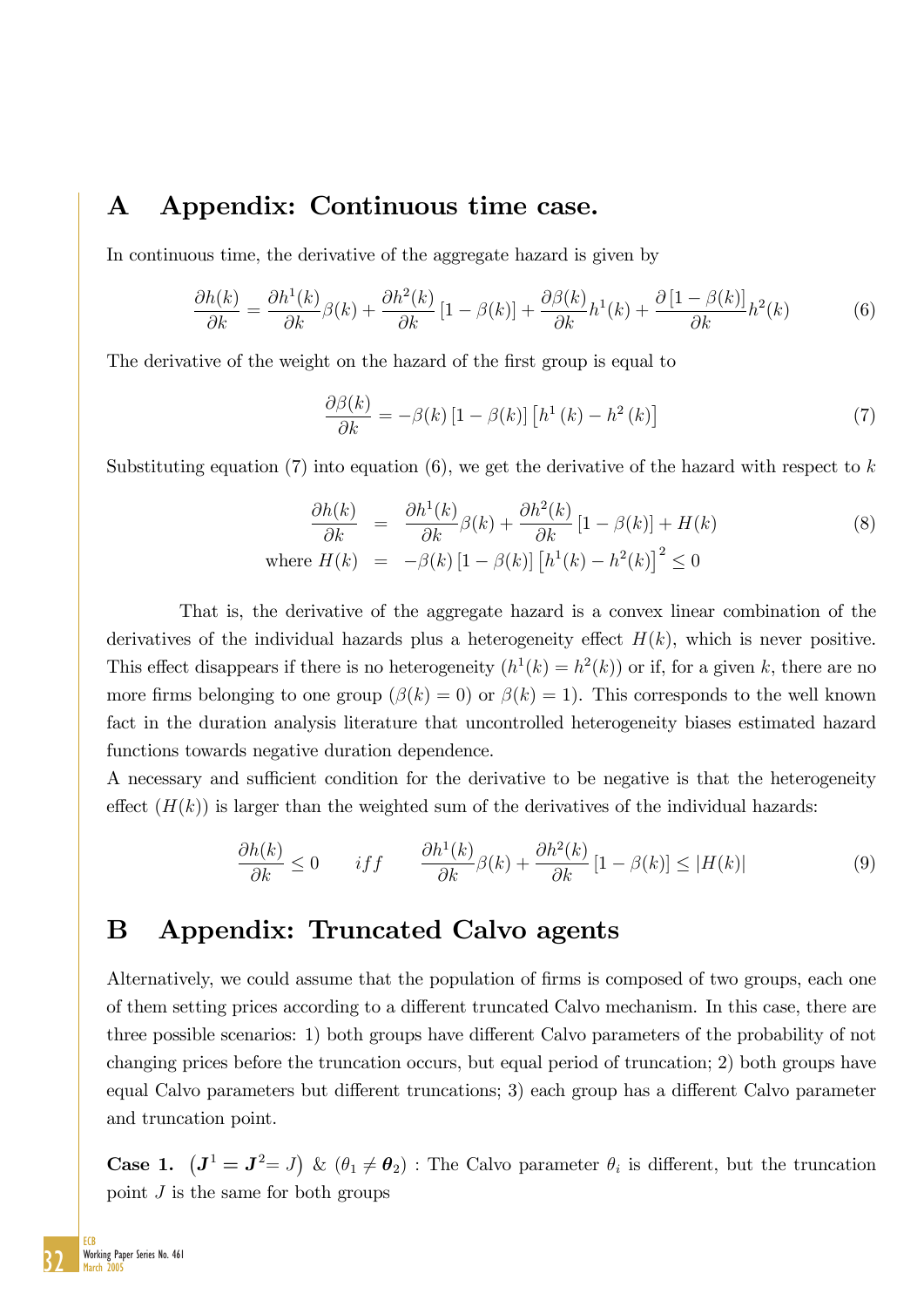

#### **Figure A.1. Cases 1 and 2: Hazard of 2 groups with Truncated Calvo price setting**

 $\Delta h(k)$  $\frac{m(n)}{\Delta k} =$  $\sqrt{2}$  $\Big\}$  $\vert$  $-\frac{\beta(k)[1-\beta(k)]}{1-\delta(k)\Delta k}(\theta_1-\theta_2)^2 \leq 0$  for  $k=1,...,J-1$  $1 - \frac{\beta(k)[1-\beta(k)]}{1-\delta(k)\Delta k} (\theta_1 - \theta_2)^2 > 0$  for  $k = J$  $-1$  for  $k = J + 1$ 0 for  $k > J + 1$ 

That is, in this case the aggregate hazard will be decreasing for all k, except for the last period  $(J)$ , when it will jump up to one.

**Case 2.**  $(J^1 > J^2)$  &  $(\theta_1 > \theta_2)$ : The calvo parameter  $\theta_i$  and the truncation point  $J_i$  are different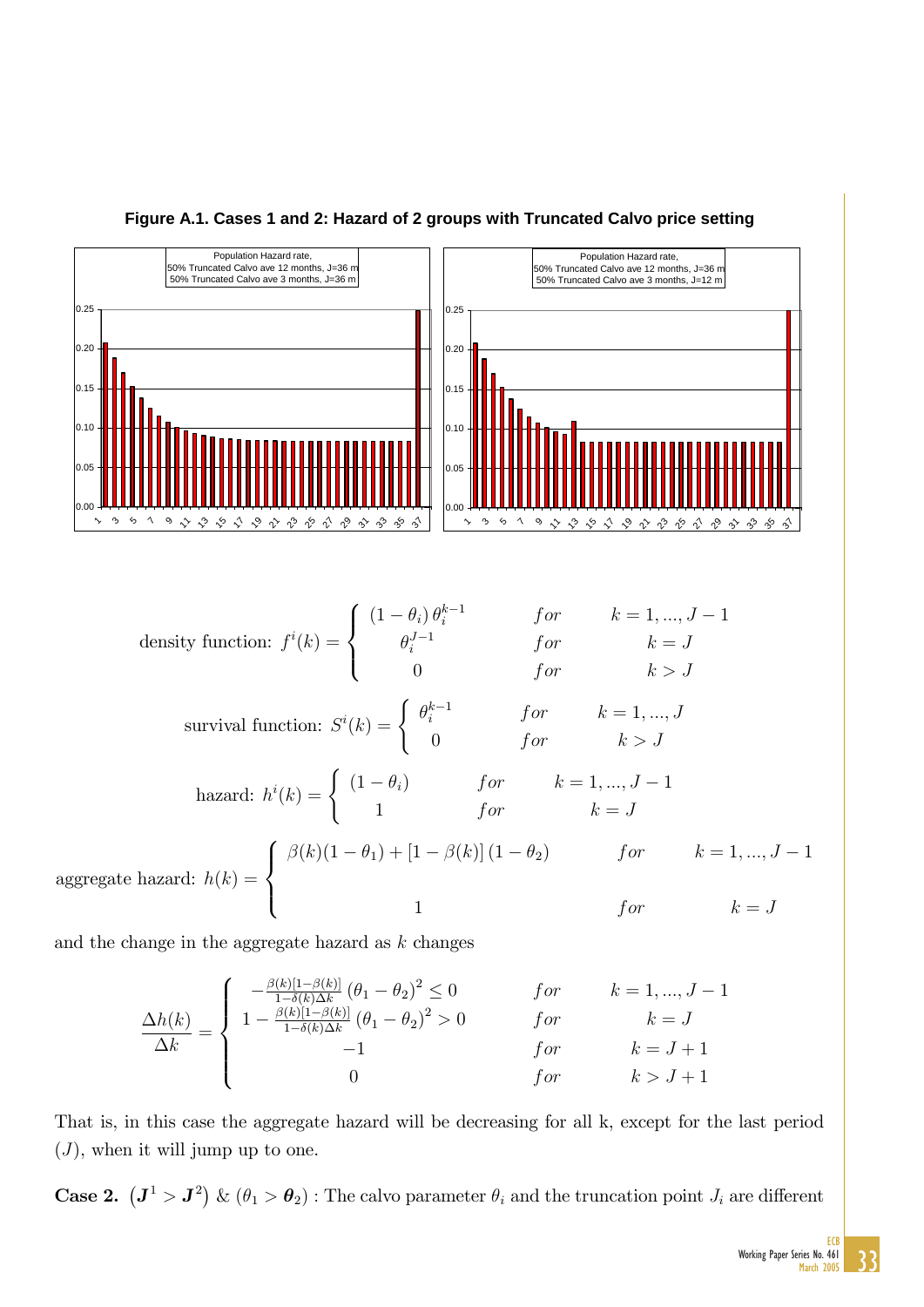for both groups

aggregate hazard: 
$$
h(k) = \begin{cases} \beta(k)(1 - \theta_1) + [1 - \beta(k)](1 - \theta_2) & \text{for} \\ \beta(k)(1 - \theta_1) + [1 - \beta(k)] & \text{for} \\ (1 - \theta_1) & \text{for} \\ 1 & \text{for} \end{cases} \quad k = J_2 + 1, \dots, J_1 - 1
$$

\nfor  $k = J_2 + 1, \dots, J_1 - 1$ 

\nfor  $k = J_2 + 1, \dots, J_1 - 1$ 

and the change in the aggregate hazard as  $k$  changes

$$
\frac{\Delta h(k)}{\Delta k} = \begin{cases}\n-\frac{\beta(k)[1-\beta(k)]}{1-\delta(k)\Delta k}(\theta_1 - \theta_2)^2 < 0 & \text{for} & k = 1, \dots, J_2 - 1 \\
[1-\beta(k)]\theta_2 > 0 & \text{for} & k = J_2 \\
-[1-\beta(k)]\theta_1 < 0 & \text{for} & k = J_2 + 1 \\
0 & \text{for} & J_1 > k > J_2 + 1 \\
1 & \text{for} & k = J_1 \\
-1 & \text{for} & k = J_1 + 1 \\
0 & \text{for} & k > J_1 + 1\n\end{cases}
$$

The aggregate hazard in this case is decreasing for the first  $(J_2 - 1)$  periods and constant for the periods  $(J_2 + 2 \text{ until } J_1 - 1)$ . In addition, the aggregate hazard will jump up in periods of truncation, that is in periods  $J_1$  and  $J_2$ . This can be seen in figure A.1.

**Case 3:**  $(\mathbf{J}^1 > \mathbf{J}^2) \& (\theta_1 = \theta_2 = \theta)$ :

aggregate hazard: 
$$
h(k) = \begin{cases} \n(1 - \theta) & \text{for} \\ \lambda(1 - \theta) + (1 - \lambda) = 1 - \lambda \theta & \text{for} \\ \n(1 - \theta) & \text{for} \\ \n1 & \text{for} \n\end{cases} \quad k = 0, 1, \ldots, J_2 - 1
$$

\nfor 
$$
k = J_2
$$

\nfor 
$$
k = J_2 + 1, \ldots, J_1 - 1
$$

\nfor 
$$
k = J_1
$$

and the change in the aggregate hazard as  $k$  changes

$$
\frac{\Delta h(k)}{\Delta k} = \begin{cases}\n0 & \text{for } k = 0, 1, ..., J_2 - 1 \\
1 - \lambda \theta > 0 \\
0 & \text{for } k = J_2 \\
0 & \text{for } J_1 > k > J_2 + 1 \\
1 > 0 \\
-1 < 0\n\end{cases}
$$
\n
$$
\frac{\Delta h(k)}{\Delta k} = \begin{cases}\n0 & \text{for } k = J_2 \\
0 & \text{for } J_1 > k > J_2 + 1 \\
k = J_1 \\
\text{for } k = J_1 + 1 \\
0 & \text{for } k > J_1 + 1\n\end{cases}
$$

In this case, the aggregate hazard will be constant everywhere, except for the truncation period of each group, when it will jump up.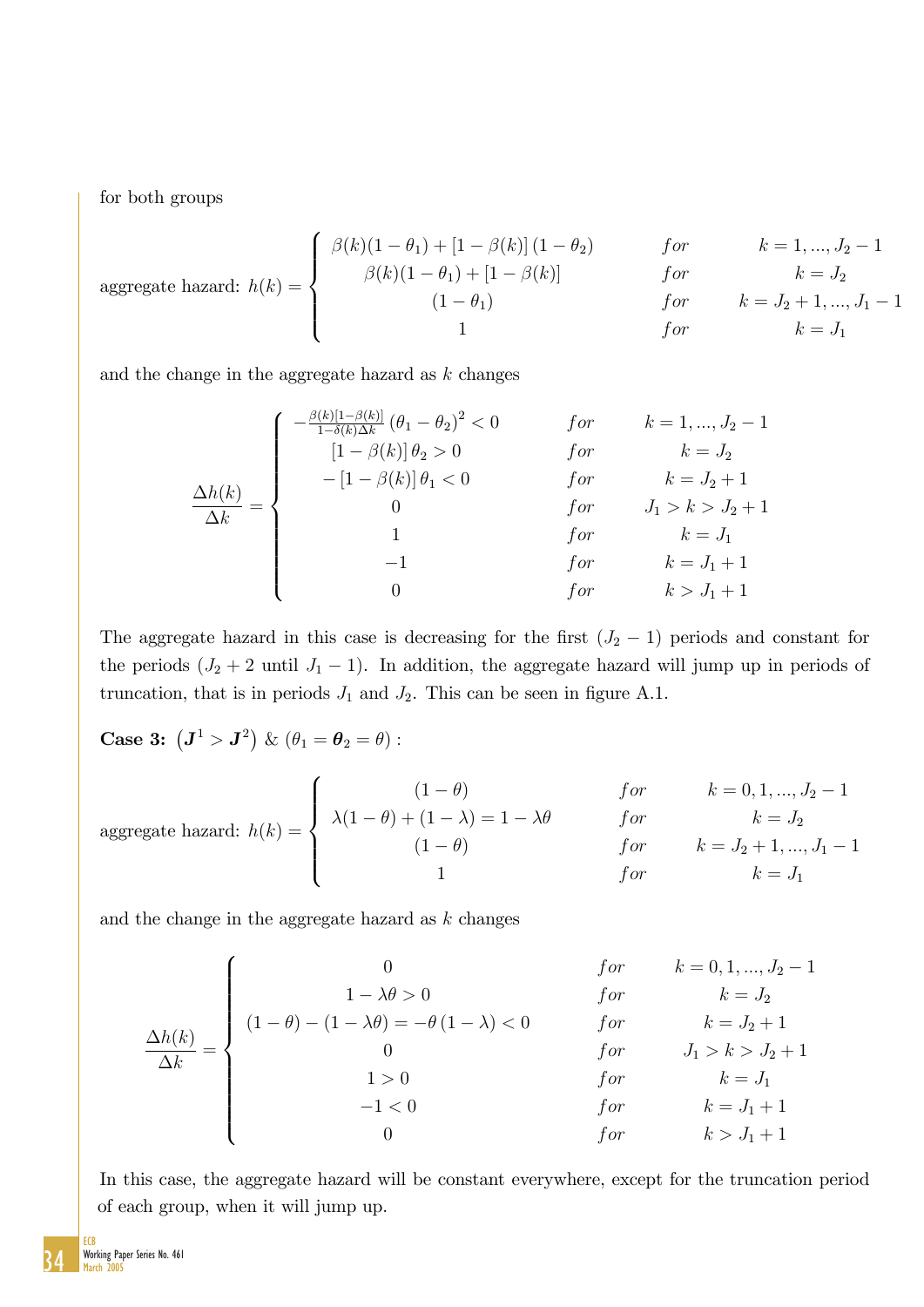## References

Alvarez, L.J., P. Burriel and I. Hernando, 2004, "Price setting behaviour in Spain: evidence from PPI micro data", mimeo, Banco de España.

Alvarez, L.J. and I. Hernando, 2004, "Price setting behaviour in Spain: stylised facts using consumer price micro data", Banco de España Working Paper No. 0422.

ALVAREZ, L.J. AND I. HERNANDO, 2005, "The price setting behaviour of Spanish firms: evidence from survey data", Banco de España, in progress.

AUCREMANNE, L. AND E. DHYNE, 2004, "The frequency of price changes: A panel data approach to the determinants of price changes", mimeo, Banque Nationale de Belgique.

Baumgartner, J., E. Glatzer, F. Rumler and A. Stiglbauer, 2004, "How Frequently Do Consumer Prices Change in Austria? Evidence from Micro CPI Data", mimeo, Oesterreichische Nationalbank.

Calvo, G., 1983, "Staggered prices in a utility-maximizing framework", Journal of Monetary  $Economics, 12, 383-398.$ 

CAMPBELL, J.R. AND B. EDEN, 2004, "Rigid prices: evidence from US scanner data", mimeo.

CHARI, V.V., P. KEHOE AND E. MCGRATTAN, 2000, "Sticky Price Models of the Business Cycle: Can the Contract Multiplier Solve the Persistence Problem?", *Econometrica*, 68, 1151–1180.

COENEN, G. AND A.T. LEVIN, 2004, "Staggered Price Contracts and Inflation Dynamics Revisited", mimeo, European Central Bank.

DEMPSTER, A.P., N.M. LAIRD AND D.B. RUBIN, 1977, "Maximum Likelihood from Incomplete Data via the EM algorithm (With Discussion)", Journal of the Royal Statistical Society. Series B, 39, 1-38

Dhyne, E., L. Alvarez, H. Le Bihan, G. Veronese, D. Dias, J. Hoffman, N. Jonker, P. LÜNNEMANN, F. RUMLER AND J. VILMUNEN, 2004, "Price setting in the euro area: some stylized facts from individual consumer price data", mimeo.

DIAS, D., C. ROBALO MARQUES AND J. SANTOS SILVA, 2004, "Time or state dependent price setting rules? Evidence from Portuguese micro data", mimeo, Banco de Portugal.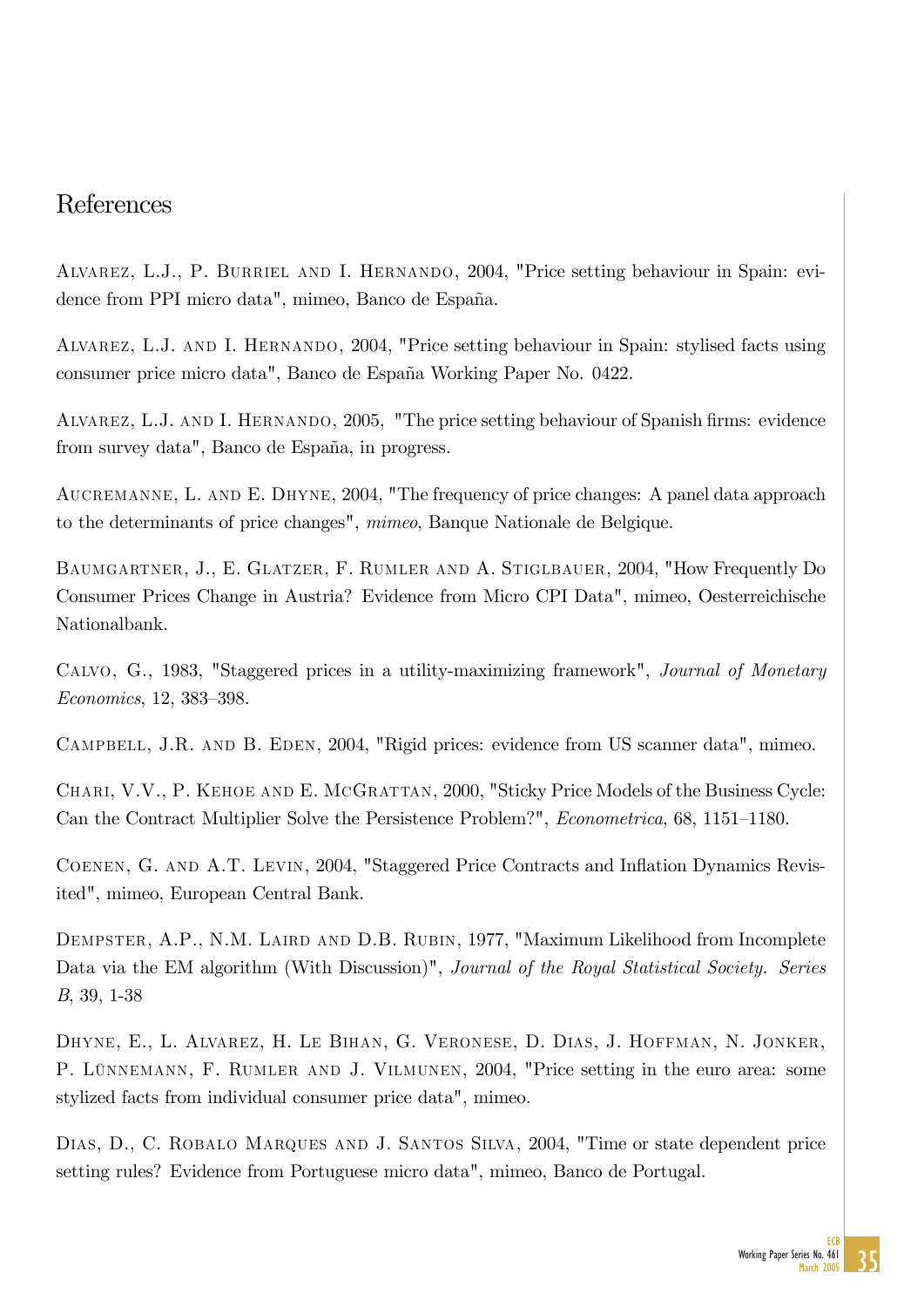DIEBOLT, J. AND C.P. ROBERT, 1994, "Estimation of finite mixture distributions through Bayesian sampling", Journal of the Royal Statistical Society. Series B 56(2), 363-375.

Dotsey, M., 2002, "Pitfalls in interpreting tests of backward-looking pricing in new Keynesian models", Economic Quarterly. Federal Reserve Bank of Richmond, 37-50.

Dotsey, M., R. King and A. Wolman, 1999, "State-Dependent Pricing and the General Equilibrium Dynamics of Money and Output", Quarterly Journal of Economics, 114, 655-690.

ERCEG, C.J., D.W. HENDERSON AND A.T. LEVIN, 2000, "Optimal monetary policy with staggered wage and price contracts", Journal of Monetary Economics,  $46(2)$ ,  $281-313$ .

Fabiani, S., M. Druant, I. Hernando, C. Kwapil, B. Landau, C. Loupias, F. Martins, T. Mathae, R. Sabbatini, H. Stahl and A. Stokman, 2004, "The pricing behaviour of firms in the euro area: New survey evidence", mimeo.

FougËre, A., H. Le Bihan and P. Sevestre, 2004, "Calvo, Taylor and the estimated hazard function for price changes", mimeo, Banque de France.

FUHRER, J. AND G. MOORE, 1995, "Inflation persistence", Quarterly Journal of Economics, 110, 127-159.

GALÍ, J. AND M. GERTLER, 1999, "Inflation dynamics: A structural econometric analysis", Journal of Monetary Economics, 44, 195-222.

GALÍ, J., M. GERTLER AND J.D. LÓPEZ-SALIDO, 2001, "Markups, gaps, and the welfare costs of economic áuctuations", European Economic Review, 45, 1237-1270.

GOLOSOV, M. AND R.E. LUCAS 2003. 'Menu Costs and Phillips Curves', *NBER Working Paper* no. 10187.

Heckman, J.J. and J. Singer, 1986, "Econometric analysis of longitudinal data" in Z. Griliches and M. D. Intrilligator (eds.), Handbook of econometrics, Volume III.

Klenow, P. and O. Krystov, 2004, "State-Dependent or Time-Dependent Pricing: Does it matter for recent U.S. Inflation?", mimeo.

KING, R. AND A. WOLMAN, 1996, "Inflation targeting in a St. Louis model of the 21st century", Federal Reserve Bank of St Louis Review, 78, 83-107.

LANCASTER, T. AND S. NICKELL, 1980, "The analysis of re-employment probabilities for the unemployed", Journal of the Royal Statistical Society A, 143, Part 2, 141-165.

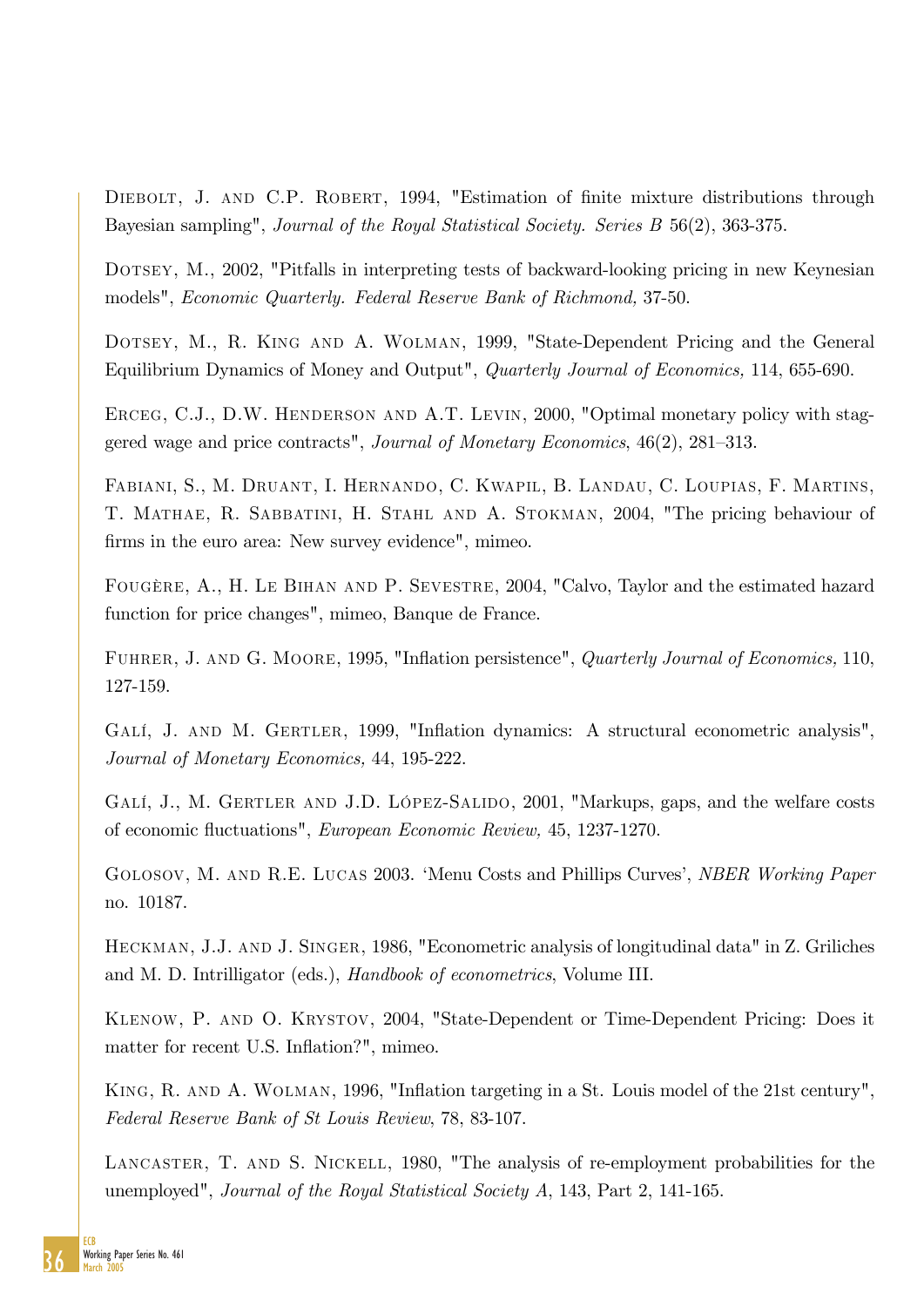Mclahlan, G. and D. Peel, 2000, Finite mixture models, John Wiley&sons.

NAKAGAWA, T. AND S. OSAKI, 1975, "The discrete weibull distribution", IEEE Trans. On  $Reliability, R-24, 300-301.$ 

PEARSON, K., 1894, "Contributions to the mathematical theory of evolution", *Philosophical* Transactions of the Royal Society of London A, 185, 71-110

Richardson, S. and P.J. Green, 1997, "On Bayesian Analysis of mixtures with an unknown number of components", *Journal of the Royal Statistical Society. Series B*, 59(4), 731-792.

ROBERTS, J., 1995, "New Keynesian economics and the Phillips curve", Journal of Money, Credit, and Banking, 27, 975-984.

ROTEMBERG, J. AND M. WOODFORD, 1997, "An optimization-based econometric framework for the evaluation of monetary policy", *NBER Macroeconomics Annual*, MIT Press, 63–129.

SBORDONE, A., 2002, "Prices and unit labor costs: A new test of price stickiness", *Journal of* Monetary Economics, 49, 265-292.

Stahl, H., 2004, "Price rigidity in German manufacturing", mimeo, Deutsche Bundesbank.

TITTERINGTON, D., A. SMITH AND U. MAKOV, 1992, "Statistical Analysis of Finite Mixture Distributions", Wiley.

Taylor, J., 1980, "Aggregate Dynamics and Staggered Contracts", Journal of Political Economy, 88, 1-23.

Veronese, G., S. Fabiani, A. Gattulli and R. Sabbatini, 2004, ëConsumer price behaviour in Italy: evidence from micro data', *ECB Working Paper*, forthcoming.

WOLMAN, A., 1999, "Sticky prices, marginal cost, and the behavior of inflation," *Economic* Quarterly. Federal Reserve Bank of Richmond, 29-48.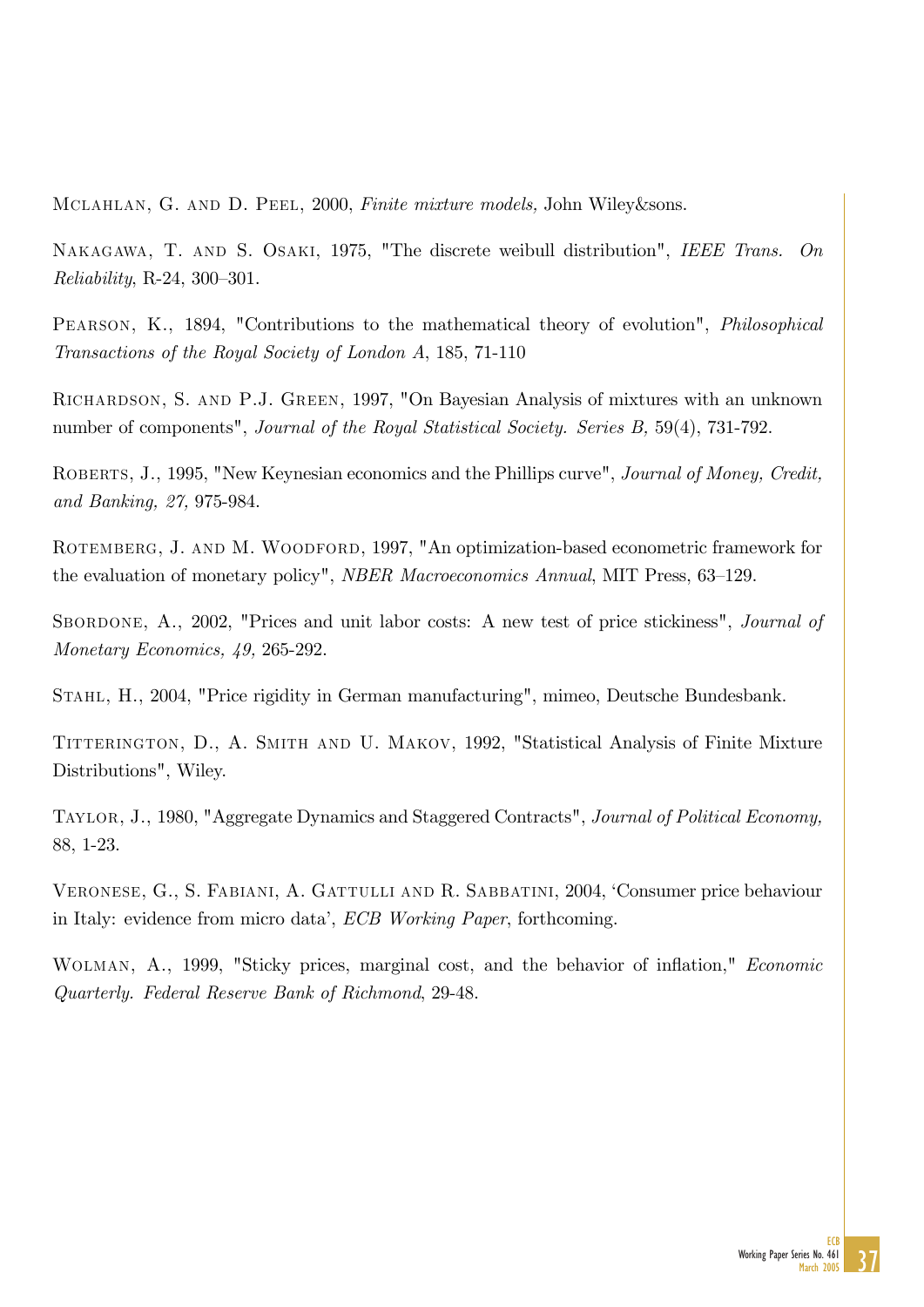#### **European Central Bank working paper series**

For a complete list of Working Papers published by the ECB, please visit the ECB's website (http://www.ecb.int)

- 419 "The design of fiscal rules and forms of governance in European Union countries" by M. Hallerberg, R. Strauch and I. von Hagen, December 2004.
- 420 "On prosperity and posterity: the need for fiscal discipline in a monetary union" by C. Detken, V. Gaspar and B. Winkler, December 2004.
- 421 "EU fiscal rules: issues and lessons from political economy" by L. Schuknecht, December 2004.
- 422 "What determines fiscal balances? An empirical investigation in determinants of changes in OECD budget balances" by M. Tujula and G. Wolswijk, December 2004.
- 423 "Price setting in France: new evidence from survey data" by C. Loupias and R. Ricart, December 2004.
- 424 "An empirical study of liquidity and information effects of order flow on exchange rates" by F. Breedon and P. Vitale, December 2004.
- 425 "Geographic versus industry diversification: constraints matter" by P. Ehling and S. B. Ramos, January 2005.
- 426 "Security fungibility and the cost of capital: evidence from global bonds" by D. P. Miller and I. I. Puthenpurackal, January 2005.
- 427 "Interlinking securities settlement systems: a strategic commitment?" by K. Kauko, January 2005.
- 428 "Who benefits from IPO underpricing? Evidence form hybrid bookbuilding offerings" by V. Pons-Sanz, January 2005.
- 429 "Cross-border diversification in bank asset portfolios" by C. M. Buch, J. C. Driscoll and C. Ostergaard, January 2005.
- 430 "Public policy and the creation of active venture capital markets" by M. Da Rin, G. Nicodano and A. Sembenelli, January 2005.
- 431 "Regulation of multinational banks: a theoretical inquiry" by G. Calzolari and G. Loranth, January 2005.
- 432 "Trading european sovereign bonds: the microstructure of the MTS trading platforms" by Y. C. Cheung, F. de Jong and B. Rindi, January 2005.
- 433 "Implementing the stability and growth pact: enforcement and procedural flexibility" by R. M. W. J. Beetsma and X. Debrun, January 2005.
- 434 "Interest rates and output in the long-run" by Y. Aksoy and M. A. León-Ledesma, January 2005.
- 435 "Reforming public expenditure in industrialised countries: are there trade-offs?" by L. Schuknecht and V. Tanzi, February 2005.
- 436 "Measuring market and inflation risk premia in France and in Germany" by L. Cappiello and S. Guéné, February 2005.
- 437 "What drives international bank flows? Politics, institutions and other determinants" by E. Papaioannou, February 2005.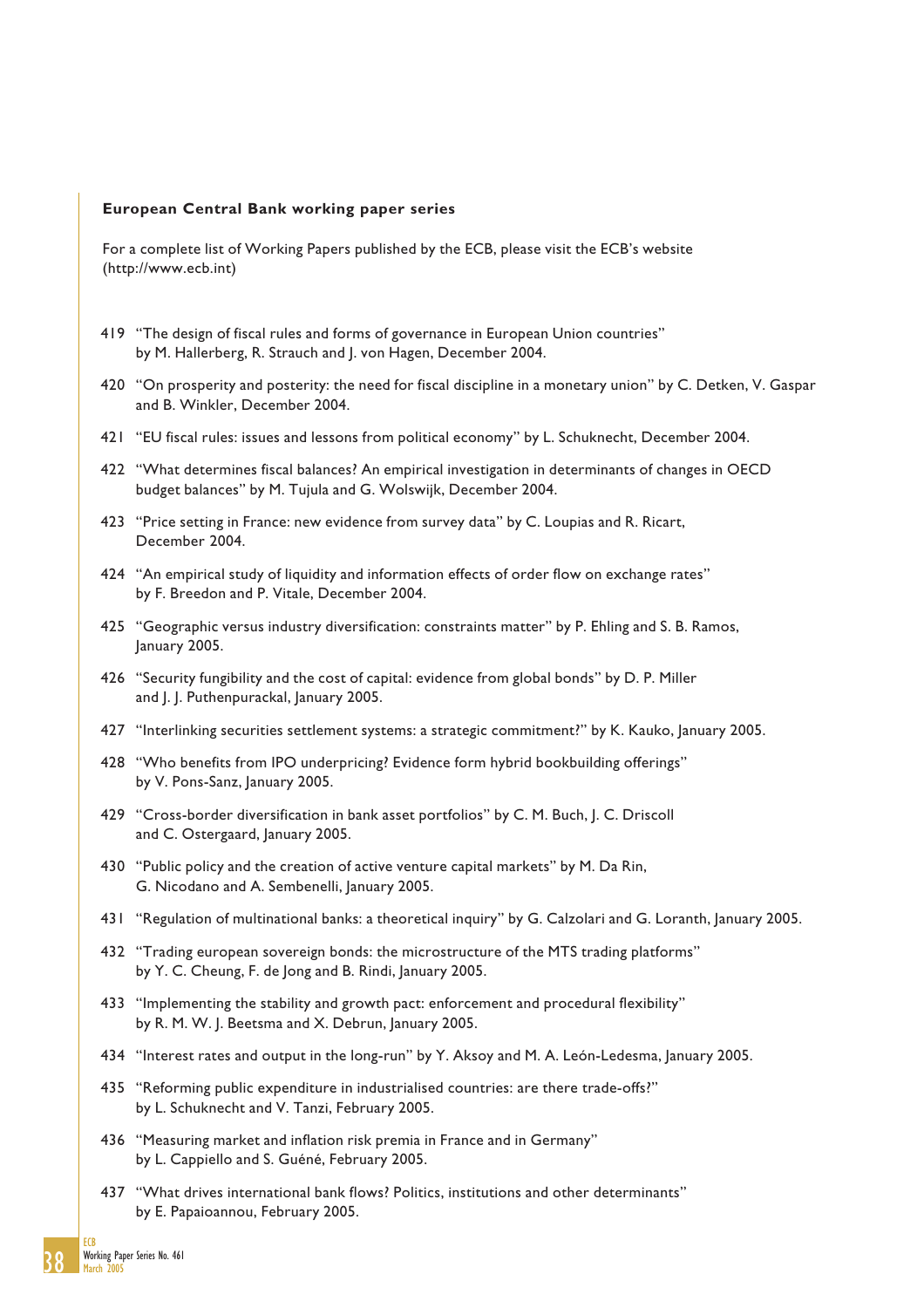- 438 "Quality of public finances and growth" by A. Afonso, W. Ebert, L. Schuknecht and M. Thöne, February 2005.
- 439 "A look at intraday frictions in the euro area overnight deposit market" by V. Brousseau and A. Manzanares, February 2005.
- 440 "Estimating and analysing currency options implied risk-neutral density functions for the largest new EU member states" by O. Castrén, February 2005.
- 441 "The Phillips curve and long-term unemployment" by R. Llaudes, February 2005.
- 442 "Why do financial systems differ? History matters" by C. Monnet and E. Quintin, February 2005.
- 443 "Explaining cross-border large-value payment flows: evidence from TARGET and EURO1 data" by S. Rosati and S. Secola, February 2005.
- 444 "Keeping up with the Joneses, reference dependence, and equilibrium indeterminacy" by L. Stracca and Ali al-Nowaihi, February 2005.
- 445 "Welfare implications of joining a common currency" by M. Ca' Zorzi, R. A. De Santis and F. Zampolli, February 2005.
- 446 "Trade effects of the euro: evidence from sectoral data" by R. Baldwin, F. Skudelny and D. Taglioni, February 2005.
- 447 "Foreign exchange option and returns based correlation forecasts: evaluation and two applications" by O. Castrén and S. Mazzotta, February 2005.
- 448 "Price-setting behaviour in Belgium: what can be learned from an ad hoc survey?" by L. Aucremanne and M. Druant, March 2005.
- 449 "Consumer price behaviour in Italy: evidence from micro CPI data" by G. Veronese, S. Fabiani, A. Gattulli and R. Sabbatini, March 2005.
- 450 "Using mean reversion as a measure of persistence" by D. Dias and C. R. Marques, March 2005.
- 451 "Breaks in the mean of inflation: how they happen and what to do with them" by S. Corvoisier and B. Mojon, March 2005.
- 452 "Stocks, bonds, money markets and exchange rates: measuring international financial transmission" by M. Ehrmann, M. Fratzscher and R. Rigobon, March 2005.
- 453 "Does product market competition reduce inflation? Evidence from EU countries and sectors" by M. Przybyla and M. Roma, March 2005.
- 454 "European women: why do(n't) they work?" by V. Genre, R. G. Salvador and A. Lamo, March 2005.
- 455 "Central bank transparency and private information in a dynamic macroeconomic model" by J. G. Pearlman, March 2005.
- 456 "The French block of the ESCB multi-country model" by F. Boissay and J.-P. Villetelle, March 2005.
- 457 "Transparency, disclosure and the federal reserve" by M. Ehrmann and M. Fratzscher, March 2005.
- 458 "Money demand and macroeconomic stability revisited" by A. Schabert and C. Stoltenberg, March 2005.
- 459 "Capital flows and the US 'New Economy': consumption smoothing and risk exposure"by M. Miller, O. Castrén and L. Zhang , March 2005.